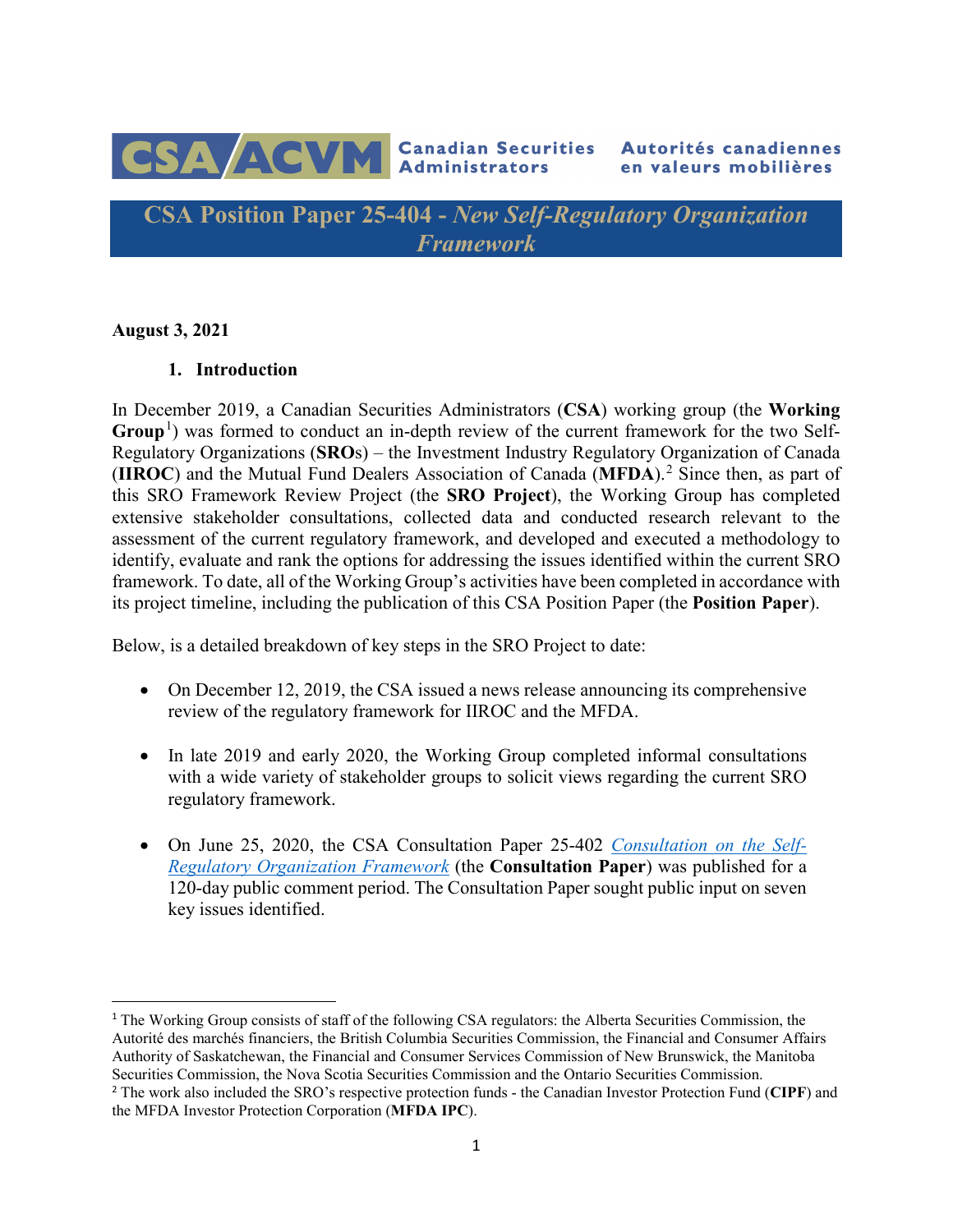- A total of 67 letters were submitted from a broad range of respondents which included diverse comments on the specific issues raised in the Consultation Paper. These comments were reviewed and are summarized in Appendix A of this Position Paper.
- In addition to the public consultations, the Working Group compiled substantial additional information and conducted research to inform its work, which is described further in section 2 of this Position Paper.
- On February 22, 2021, the CSA published a news release to update the public on the progress of the SRO Project and to confirm the intention to publish the Position Paper in the summer of 2021.

Guiding Principles were developed to inform the Working Group's research and analysis, and to ensure that the solutions to address the issues identified in the Consultation Paper were consistent with the CSA targeted outcomes from the Consultation Paper. Each Guiding Principle was adopted with the objective to support the development of a regulatory framework that has a clear public interest mandate and fosters capital markets that are fair and efficient. As a result, the regulatory framework will be structured to focus on investor protection to promote public confidence and to accommodate innovation and change.

Accordingly, the Working Group focused on identifying solutions that:

- 1. enhance governance and accountability to all stakeholders to (i) reflect a clear public interest mandate and (ii) foster public confidence in the regulatory framework, while preventing regulatory capture;
- 2. promote the development, interpretation and application of consistent regulatory requirements;
- 3. include formal investor advocacy mechanisms to ensure that investor perspectives are factored into the development and implementation of regulatory policies;
- 4. contain mechanisms to improve the robustness of enforcement and compliance processes and the provision of public information about meaningful, timely, coordinated and responsive enforcement and compliance actions;
- 5. ensure regulatory alignment with the CSA through appropriate oversight mechanisms;
- 6. increase regulatory efficiencies, accommodate innovation, and deliver effective and efficient regulation by minimizing redundancies and complexities, and ensuring flexibility and responsiveness to the future needs of the evolving capital markets;
- 7. do not impose barriers to registrants providing access to advice and products for investors of different demographics, including less affluent or rural investors;
- 8. develop, interpret and apply securities regulation in cooperation with the CSA;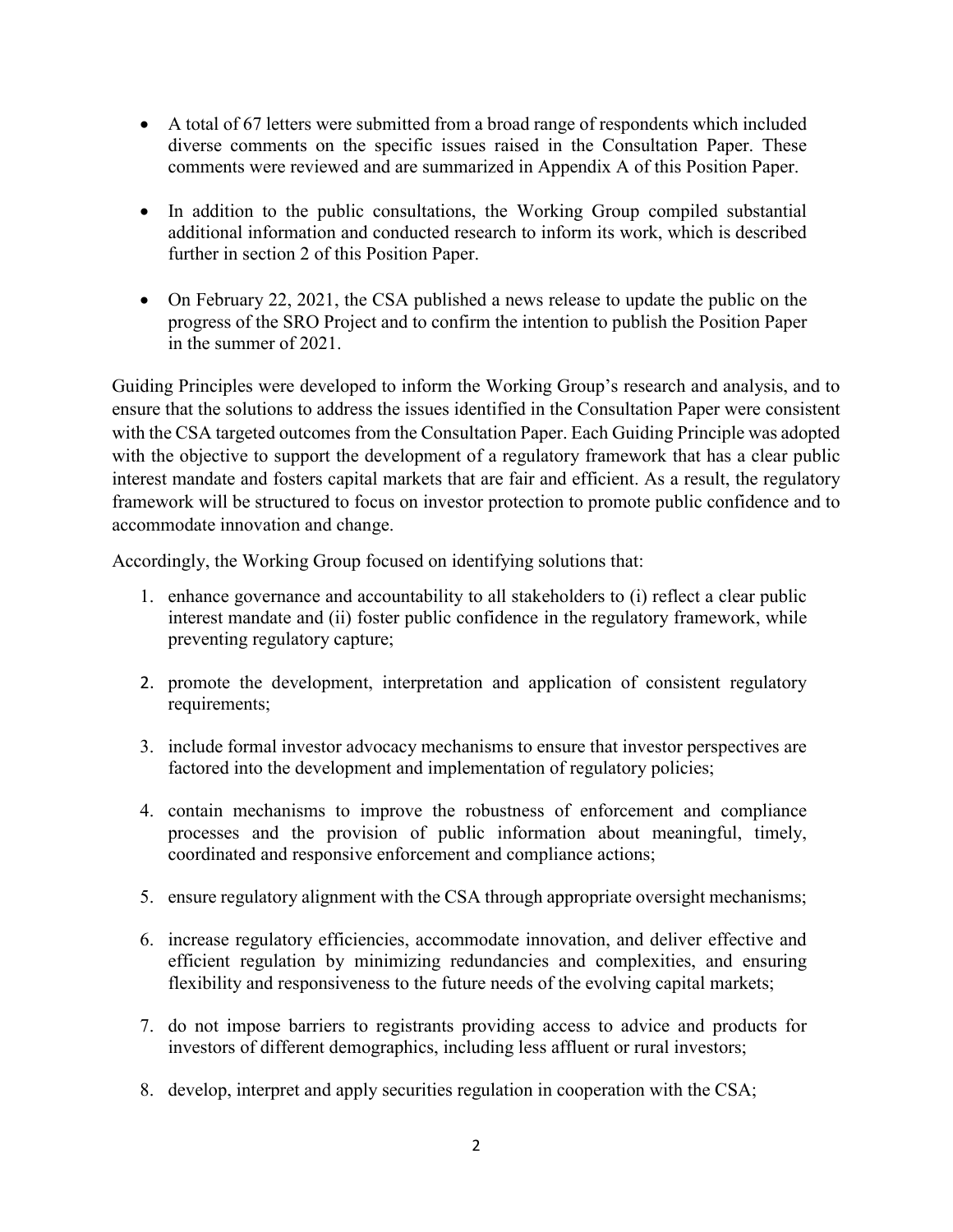- 9. provide risk-based regulation that is proportionate to different types and sizes of registrants and business models, as well as facilitating holistic and "one-stop-shop" business models for the benefit of investors;
- 10. are easily understood by public and industry stakeholders, and responsive to their concerns;
- 11. facilitate meaningful consultation and input from all types of registrants, including smaller and independent firms, without undue barriers to entry;
- 12. recognize and incorporate regional considerations and interests from across Canada;
- 13. foster efficient, effective cooperation and coordination with statutory regulators, for example, timely access to market data with processes in place to promote collaboration to ensure that the statutory regulators collectively obtain appropriate outcomes; and
- 14. are able to provide an effective market surveillance function.

As outlined below, the CSA's position is that the objective will be best addressed by establishing a new single enhanced SRO (**New SRO**) [3](#page-2-0) **,** and separately, consolidating the two current investor protection funds (**IPFs**) [4](#page-2-1) into a single protection fund which will be independent from the New SRO. This structure represents the best solution to address the issues that have been identified and to provide a framework for efficient and effective regulation in the public interest at this point in time and, as the capital markets continue to evolve, into the foreseeable future. This New SRO is described further in section 3 of this Position Paper.

At the same time, the CSA recognizes the critical importance of existing SRO and IPF staff expertise and the continuation of their work during the transition to a new framework. The CSA will oversee that the existing SROs and IPFs remain committed to maintaining the functional resources and personnel necessary to achieve a successful transition.

The remainder of this Position Paper follows the below structure:

- Section  $2 -$  Methodology
- Section 3 New SRO Framework
- Section 4 Specific Solutions to Support the New SRO
- Section 5 Consideration of Written Representations and Next Steps
- Addendum Recognition of the New SRO in Québec
- Appendix  $A -$  Summary of Public Comments
- Appendix B Other Options Considered

<span id="page-2-0"></span> <sup>3</sup> Specific considerations regarding the framework currently applicable in Québec are further addressed in the Addendum.

<span id="page-2-1"></span><sup>&</sup>lt;sup>4</sup> Currently, CIPF is providing protection on a discretionary basis within prescribed limits to eligible customers suffering losses as a result of an insolvency of an IIROC dealer member. The MFDA IPC provides analogous protection to eligible customers of MFDA members.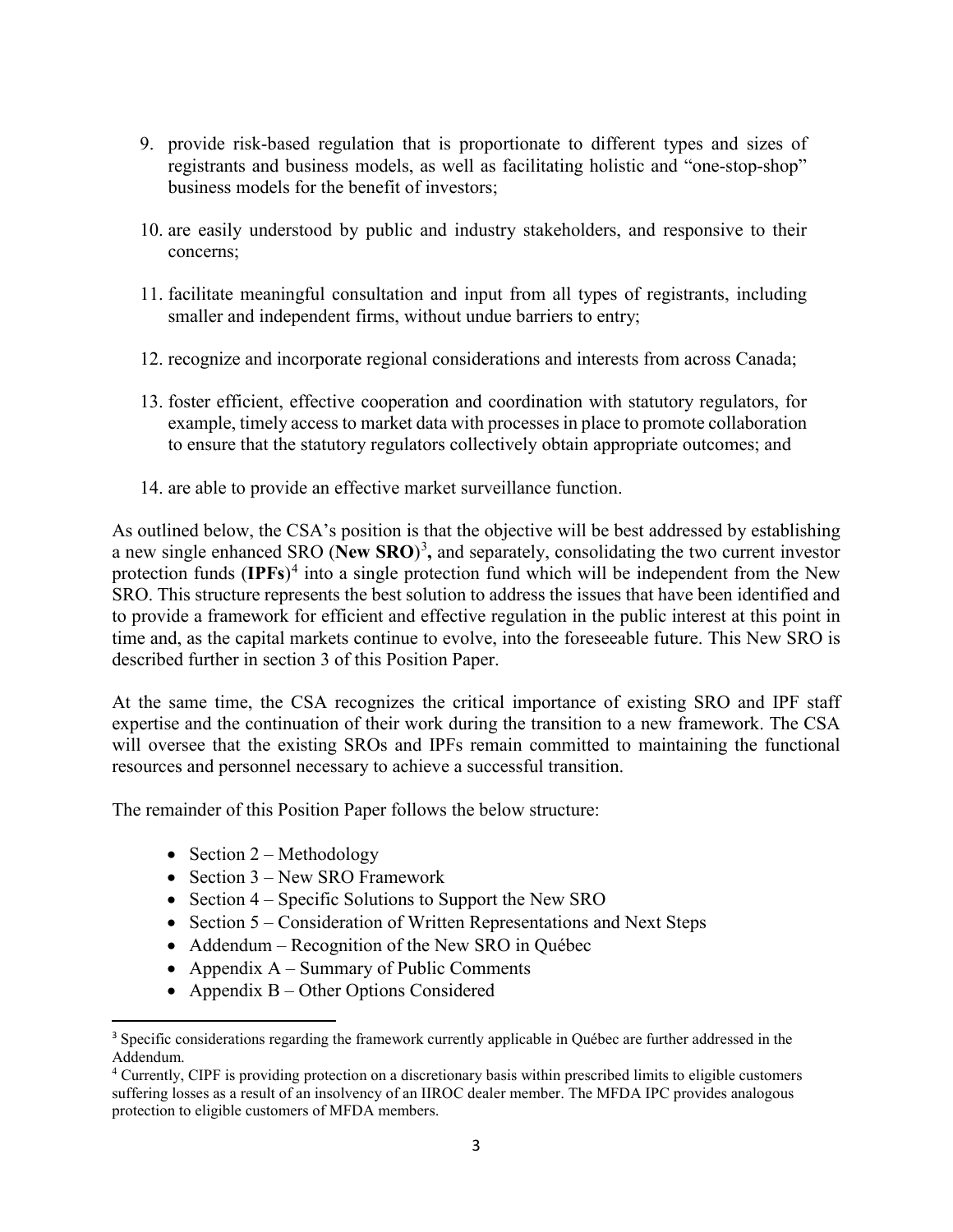- Appendix  $C$  Enabling Changes
- Appendix  $D Table$  of References

# **2. Methodology**

The Working Group adopted a systematic approach in order to determine the most appropriate option for enhancing the current SRO framework in Canada. As such, a comprehensive methodology was developed in order to:

- 1. assess, validate and rank the seven issues (and sub-issues) identified in the Consultation Paper;
- 2. identify and consider numerous potential solutions to address those issues and related sub-issues; and
- 3. select the most appropriate solutions to best address the identified issues and subissues. As noted above, guiding principles were developed to ensure that the selected solutions were consistent with the targeted outcomes as described in the Consultation Paper.

The following is a detailed description of the Working Group's methodology:

# *Review and analysis of public comments and additional work undertaken*

In response to the Consultation Paper, 67 public comment letters were submitted, reviewed, and summarized. In addition, the Working Group carried out supplementary independent research and analysis to evaluate the issues and sub-issues, as well as to identify additional areas that needed to be accounted for to inform the Working Group's assessment regarding potential solutions. The additional work included a review of:

- relevant additional information and data from IIROC and the MFDA;
- enrolment data from the Canadian Securities Institute;
- survey data from CIPF regarding investor awareness of the protection fund;
- more than 25 relevant publications, including academic research;
- various public and internal reports;
- research on corporate governance matters;
- consultations with relevant internal CSA stakeholders;
- relevant comment letters from the Ontario Capital Markets Modernization Taskforce consultation; and
- existing legislation and other research by a sub-group established to determine if a harmonized regulatory approach related to directed commissions could be achieved across Canada.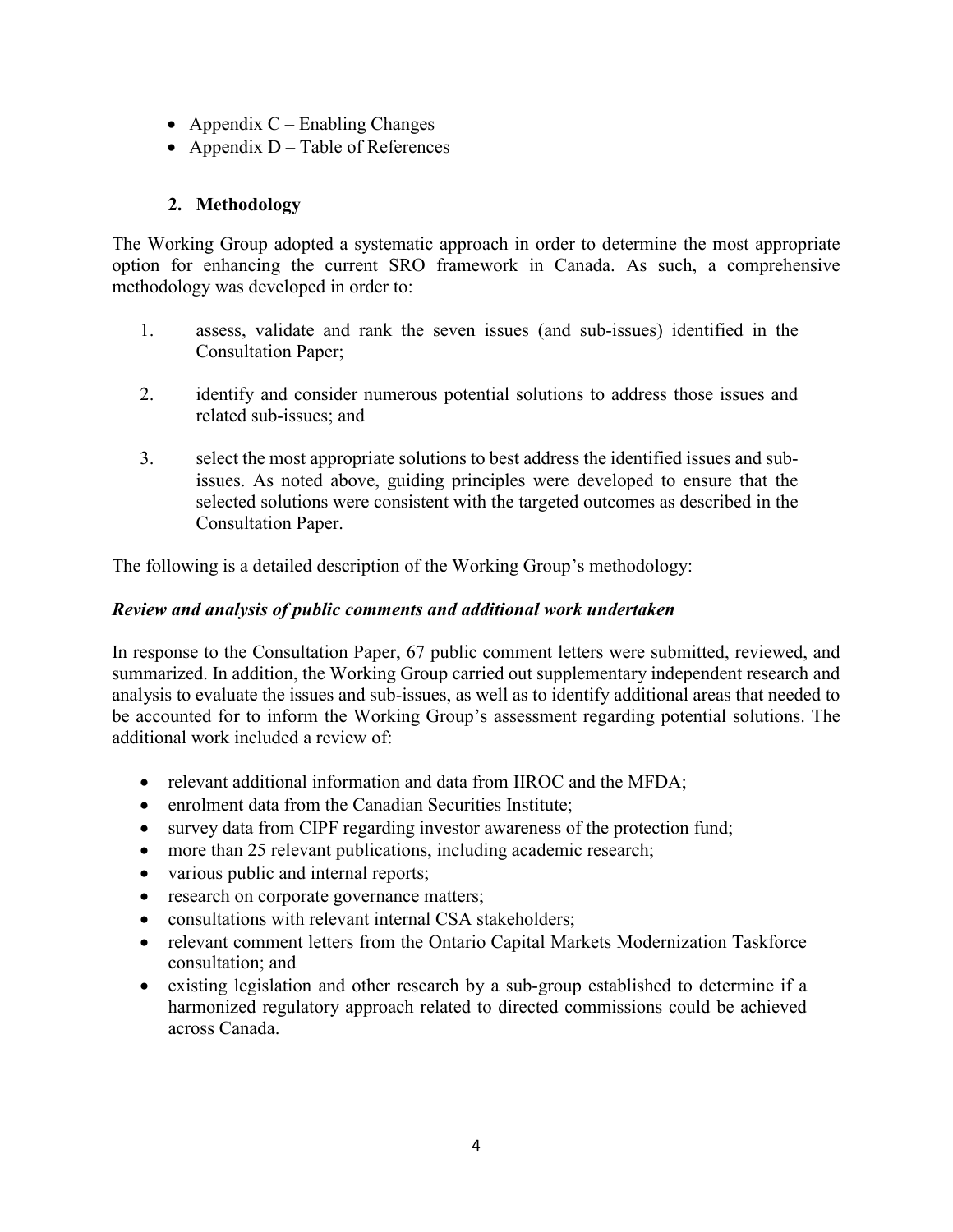#### *Issue validation*

The Working Group used the aforementioned research and analysis to validate the vast majority of the issues and the respective sub-issues identified in the Consultation Paper. In cases where there was no substantial evidence to validate certain issues and sub-issues, the Working Group made recommendations to strengthen existing control mechanisms and identify opportunities for enhanced information sharing and other procedural changes.

#### *Consideration of multiple options for the enhanced SRO framework*

Concurrent with the issue and sub-issue validation process, the Working Group identified and defined six possible options (the **Options**) to restructure the SRO framework in the context of the SRO Project for further consideration and detailed analysis.

The Working Group developed and applied a comprehensive decision-making methodology to evaluate all the Options. In particular, the Working Group identified, for each Option, specific solutions pertaining to each issue and sub-issue and evaluated how well each Option would address or resolve the identified issues and sub-issues to achieve the CSA targeted outcomes of the SRO Project.

The Working Group then constructed and applied quantitative analysis to derive comparative numerical total scores and rankings for each of the Options. These rankings were based on how identified solutions for particular issues and sub-issues were scored within each Option. Various additional factors were also assessed, scored and factored into the overall evaluation to determine the best Option for the enhanced regulatory framework in Canada. These factors included timing, resourcing, investor concerns and regulatory burden considerations.

### **3. New SRO Framework**

As described in section 2, the Working Group applied a fact and data-based approach to the assessment of the Options, and after careful consideration and analysis, the CSA has decided to move forward to implement the New SRO, which includes consolidation of the IPFs into a single legal entity that is independent from the New SRO (**New IPF**). Other Options evaluated are described in Appendix B.

The New SRO will have an enhanced governance structure, relative to the current governance structure of IIROC and the MFDA, and will initially include investment dealer and mutual fund dealer registration categories as well as marketplace members. The potential to incorporate other registration categories currently overseen directly by members of the CSA will be considered as part of a separate phase. The proposed framework includes specific solutions to best achieve the CSA targeted outcomes identified in the Consultation Paper by:

- eliminating duplicative costs and minimizing regulatory inefficiencies;
- promoting access to advice for all investors;
- reducing investor confusion;
- enhancing structural flexibility;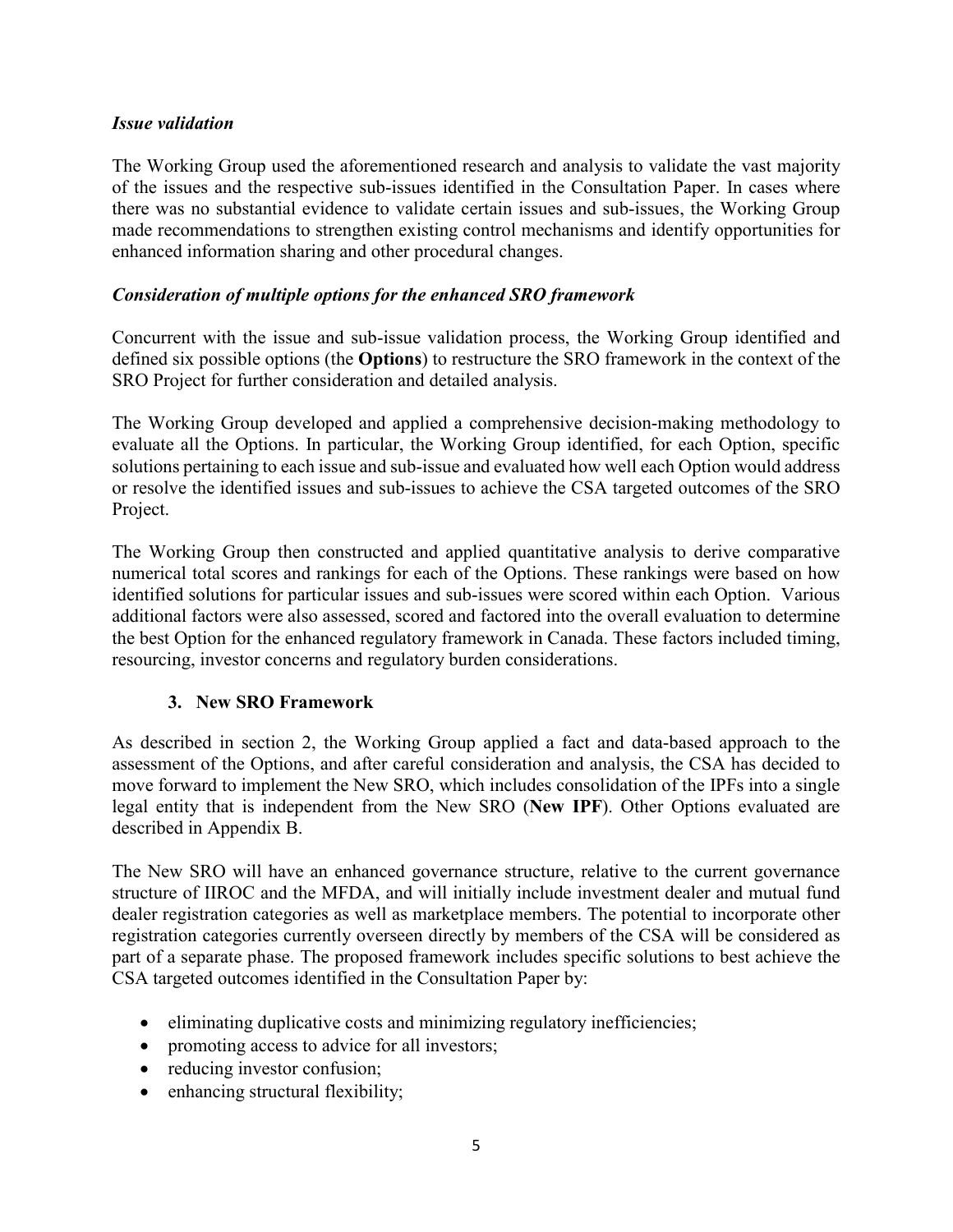- acknowledging proportionate regulation;
- establishing a graduated proficiency model;
- streamlining the complaint process;
- increasing controls and improving transparency of enforcement mechanisms; and
- enhancing market surveillance.

The CSA has determined that the New SRO and the specific solutions (including the New IPF), as detailed in section 4 below, is the best option to address the issues identified by stakeholders in an equitable and balanced way, and to achieve the CSA targeted outcomes. The new framework will allow the CSA to make timely, meaningful and impactful change that is in the public interest. Additionally, it will continue to provide the industry with the inherent benefits of self-regulation by maintaining a self-regulatory model. Furthermore, the New SRO provides for a harmonized CSA position that will ultimately be of benefit to all Canadians.

### **New SRO Implementation Process**

The process to establish and operationalize the New SRO will have two phases. Phase 1 will focus on the design of the New SRO and the New IPF, the integration of the existing SROs and IPFs under the new framework and the adoption of the issue-specific solutions detailed in section 4 of this Position Paper. Phase 2 will consider whether it is appropriate to incorporate into the New SRO other registration categories, including Portfolio Managers (**PMs**), Exempt Market Dealers (**EMDs**), and Scholarship Plan Dealers (**SPDs**), which are currently overseen by the statutory regulators. Possible modifications to the New IPF (e.g., extending coverage to other registration categories) will also be considered.

All issue-specific solutions outlined in section 4 of this Position Paper will be addressed through these two phases.

### **Phase 1**

An Integrated Working Committee (**IWC**) will be established under a separate CSA approved mandate to determine the appropriate corporate structure for the New SRO and define and oversee the execution of the implementation strategy to integrate the existing SROs and consolidate the two IPFs into the New IPF. Under Phase 1, the IWC will also facilitate the adoption by the New SRO of enhanced governance mechanisms outlined in section 4 of this Position Paper. Upon finalizing the appropriate corporate structure, a public communiqué will be made to include an implementation timeline.

The IWC will be led by CSA staff, and will be responsible to coordinate and work with external advisors and different subject matter experts from within the CSA. The IWC will engage and consult with existing SRO and IPF staff, as well as other stakeholders (including industry and advocacy representatives), as required. Each stakeholder group's active participation and cooperation will be important for a successful implementation. Decisions within the IWC with respect to the implementation of the New SRO will reside with the CSA.

The work of the IWC in Phase 1 will focus on: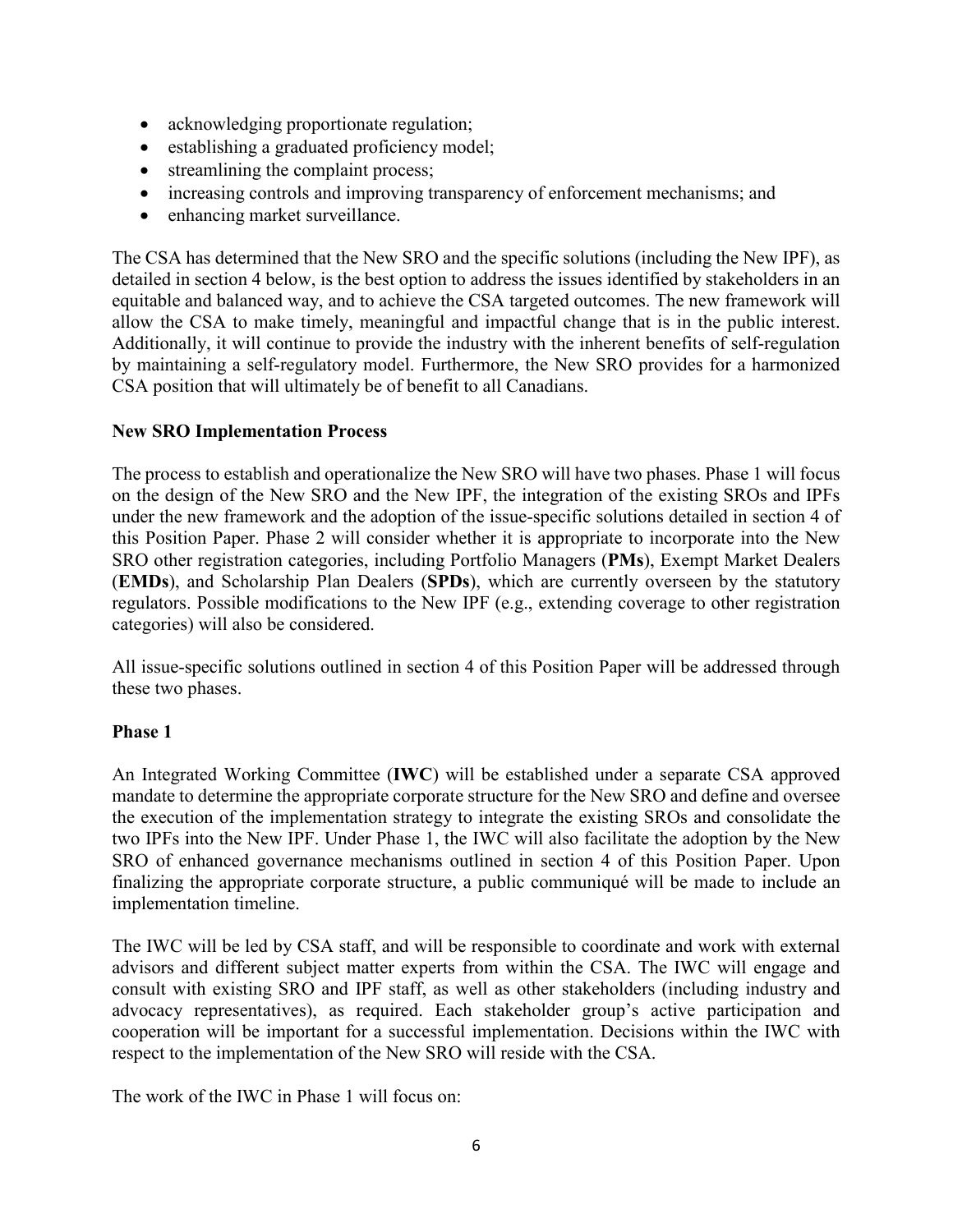- **Integration**: The IWC will identify the appropriate corporate structure for the New SRO and implement a CSA plan to integrate the existing organizations into the New SRO, including required member approvals, and consolidate the IPFs into the New IPF. This will be accomplished through appropriate legal and corporate transaction management in order to optimize outcomes, minimize impact and manage execution risk.
- **Harmonization**: The IWC will oversee and coordinate harmonization of SRO rules, policies, compliance and enforcement processes, and fee models. In developing the New SRO rule book, a policy initiative will focus on the review of current IIROC and MFDA rules in order to identify differences and, if appropriate, propose changes to harmonize rules, policies and related processes.<sup>[5](#page-6-0)</sup>
- **Governance**: Many of the governance enhancements for the New SRO will be incorporated into the new Recognition Orders(**ROs**) to be approved by each statutory regulator. In regard to CSA oversight, necessary approvals will also be coordinated to implement a new Memorandum of Understanding (**MOU**) among the recognizing regulators setting out a strengthened CSA oversight framework for the New SRO reflecting effective oversight by all recognizing regulators. Similarly, the New IPF will require new approval orders and a new MOU among the statutory regulators.

As part of this process, the appropriate oversight relationship management structure between CSA members and the New SRO will be carefully considered and agreed upon amongst all the recognizing regulators, given that the New SRO will conduct activities requiring CSA member coordination currently fulfilled by two principal regulators (British Columbia Securities Commission for the MFDA, Ontario Securities Commission for IIROC). This consideration is necessary in order to ensure effective, meaningful and coordinated oversight of the New SRO by all recognizing regulators on significant matters and to enhance administrative efficiencies.

Lastly, the IWC will oversee the review and approval of the by-laws for the New SRO to ensure that the new governance structure, pursuant to the terms and conditions of recognition, is properly reflected.

As work in Phase 1 progresses, some initiatives may be implemented by sub-groups of the IWC or by other committees formed by the CSA.

### **Phase 2**

Following Phase 1, a formal consultation with extensive stakeholder engagement will be initiated by the CSA through the formation of a distinct **CSA SRO Working Group,** which will coordinate with the CSA Registration Steering Committee to consider incorporating other registration categories (e.g., PMs, EMDs, SPDs) into the New SRO, including a review to assess the merits of

<span id="page-6-0"></span> $\overline{\phantom{a}}$  $5$  The work will include coordination with the appropriate CSA committees (e.g., Registration Steering Committee) regarding applicable changes to securities regulation (e.g., National Instrument 31-103 – *Registration Requirements, Exemptions and Ongoing Registrant Obligations*).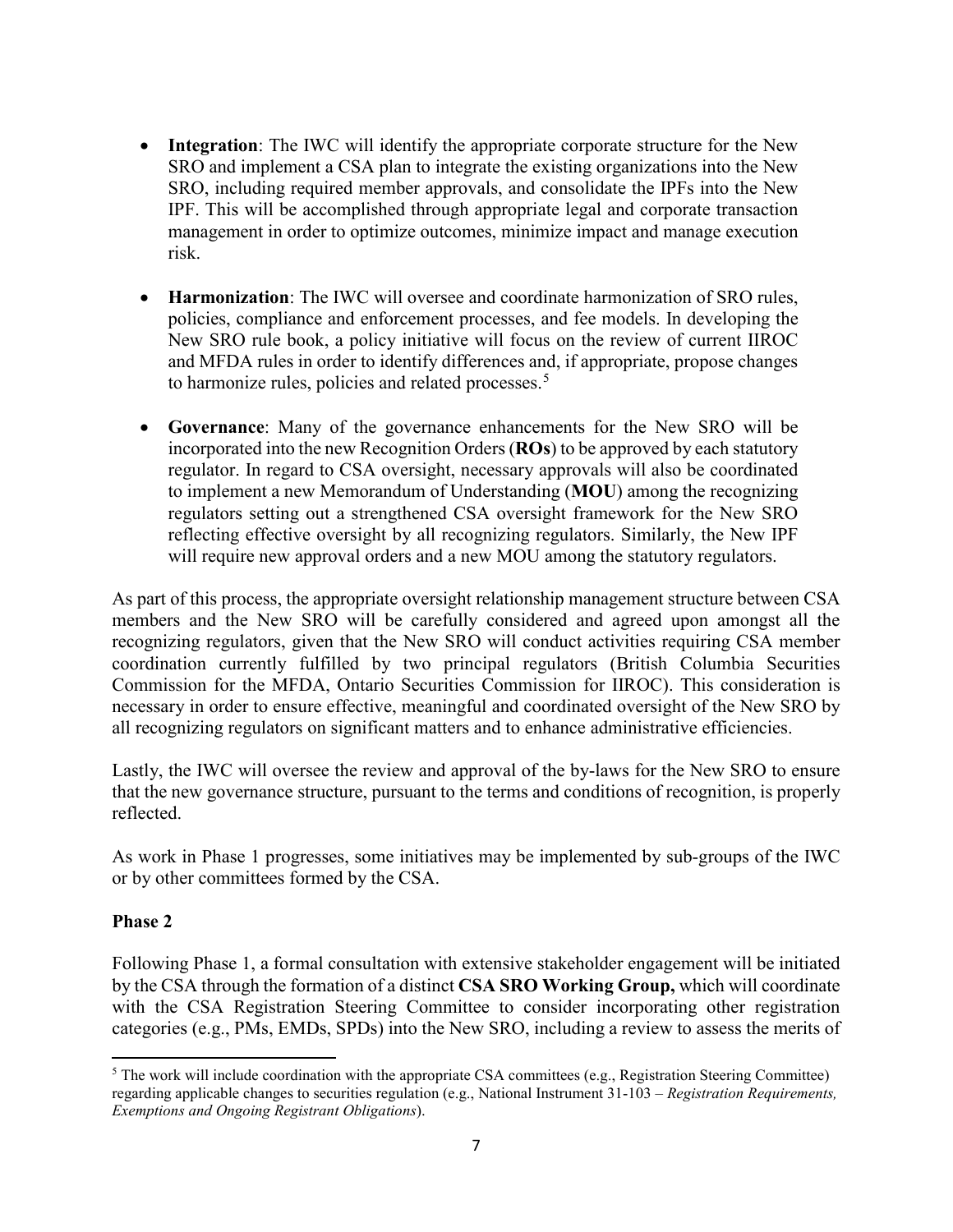proficiency-based registration categories and a consideration to extend IPF coverage to these other registration categories.

The continuation of harmonization efforts with relevant insurance regulatory bodies, building on current projects such as the joint CSA / Canadian Council of Insurance Regulators project on Total Cost Reporting, will be contemplated in this phase as well.

Appendix C describes other areas where steps will have to be taken in order to facilitate implementation of the solutions outlined in the Position Paper.

## **4. Specific Solutions to Support the New SRO**

#### **Introduction**

This section details specific solutions to support the New SRO and to address each of the seven issues and their respective sub-issues identified in the Consultation Paper. As many of the solutions applied to multiple issues and sub-issues, for improved readability, the solutions are characterized into the categories below.

- a) Improving Governance
- b) Strengthening Proficiency
- c) Enhancing Investor Education
- d) Increasing Access to Advice
- e) Reducing Industry Costs
- f) Fostering Harmonization / Efficiencies
- g) Harmonizing Directed Commissions
- h) Maintaining Strong Market Surveillance
- i) Leveraging Ongoing Related Projects

# **a) Improving Governance**

### **Introduction**

In response to the issues identified in the Consultation Paper regarding a possible lack of public confidence in the current SRO regulatory framework, many stakeholders expressed concern that the current SRO corporate governance structure does not adequately support or promote the SROs' public interest mandate. In particular, comments were made that the current SRO corporate governance structure is too closely aligned to the interests of industry participants at the expense of the interests of other stakeholders, including investors. Commenters raised concerns that the composition of the SROs' boards of directors is weighted in favour of current and former industry participants. To address these concerns, commenters suggested several possible solutions, including requiring a majority of independent directors on an SRO's board, appropriate coolingoff periods for independent directors, and formal mechanisms within the SRO to facilitate investor consultation. These requirements would better align an SRO's corporate governance structure with its public interest mandate and mitigate the risk of regulatory capture.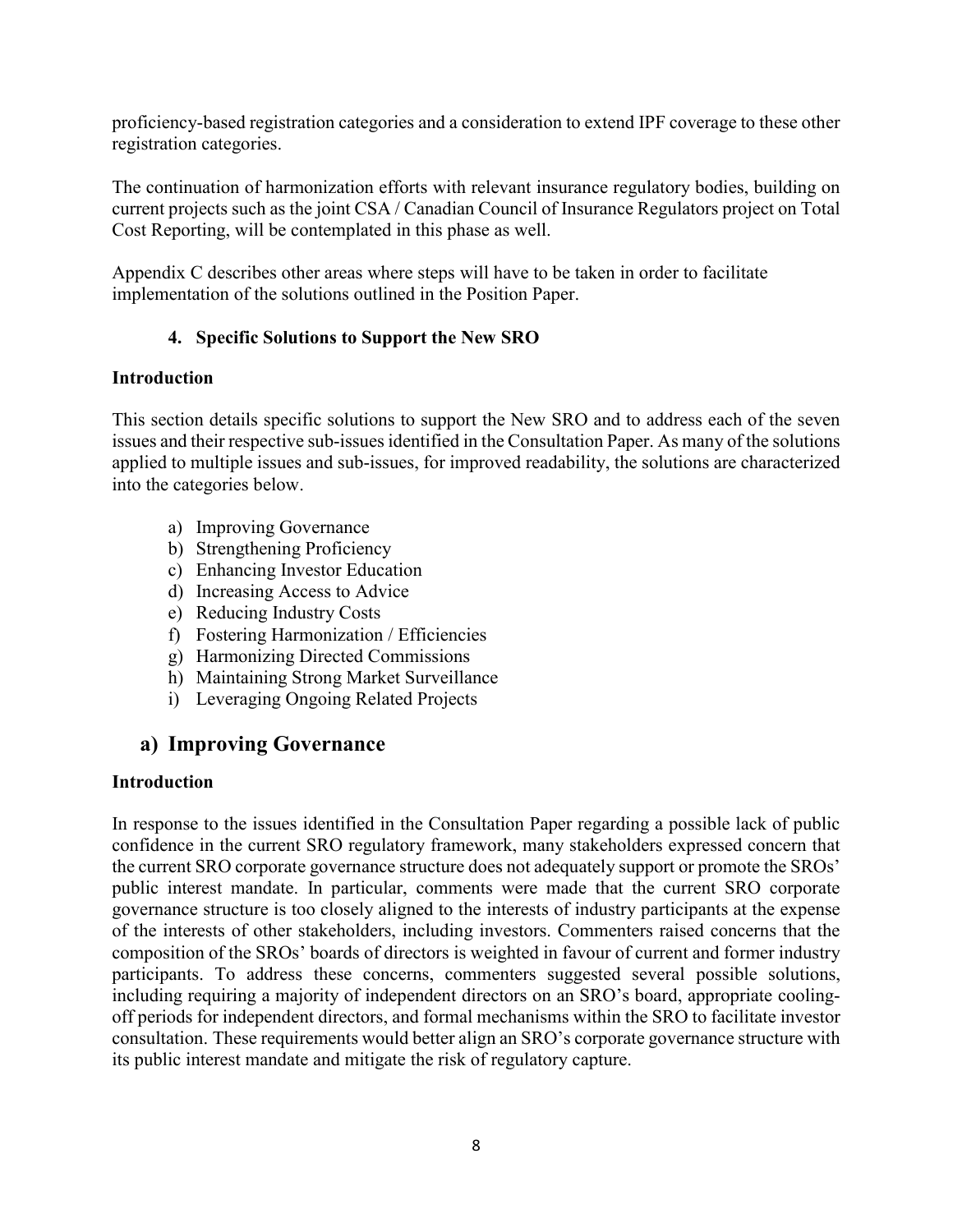Through its review of these issues and related research pertaining to governance models and best practices, the Working Group validated that the SROs' current corporate governance structure could be improved to optimally support and promote the SROs' public interest mandate. The CSA identified a number of opportunities for improvement to the corporate governance structure for the New SRO, including clear communication of the New SRO's public interest mandate, greater diversity in the composition of the New SRO's board of directors, objective criteria to determine the independence of directors, formalized mechanisms for the consideration of investor feedback, and enhancements to the CSA's involvement in and oversight of matters relating to the SRO's activities and corporate governance structure. The CSA further identified opportunities to improve the corporate governance structure to address issues of investor confusion regarding the current regulatory structure which would address perceptions that governance shortcomings could be responsible for perceived weaknesses in SRO enforcement mechanisms.

#### **Solutions**

#### *Clear communication of public interest mandate*

The New SRO will clearly convey how the public interest informs the New SRO's regulatory actions and responsibilities, specifically by:

- Emphasizing the public interest mandate in the ROs, by-laws, and other applicable constating documents of the New SRO.
- Requiring the New SRO to inform stakeholders of its public interest mandate and corporate governance structure, rulemaking processes and enforcement processes.
- Requiring training to directors, board committee members, senior management, and staff in interpreting its public interest mandate, to ensure alignment of the public interest between the New SRO, statutory regulators, and governments.
- Requiring the New SRO to describe the public interest impact of rule proposals, guidance and policies published for comment.
- Requiring the compensation structure for New SRO executives to be linked to the delivery of the New SRO's public interest mandate.

#### *New SRO board composition*

The CSA's solutions in respect of the composition of the New SRO's board of directors are intended to address the perception that the current SRO corporate governance structure underrepresents the concerns of investors and other stakeholders to the benefit of industry, and therefore, the majority of directors will be independent and the CSA will have a role in the consideration of independent directors.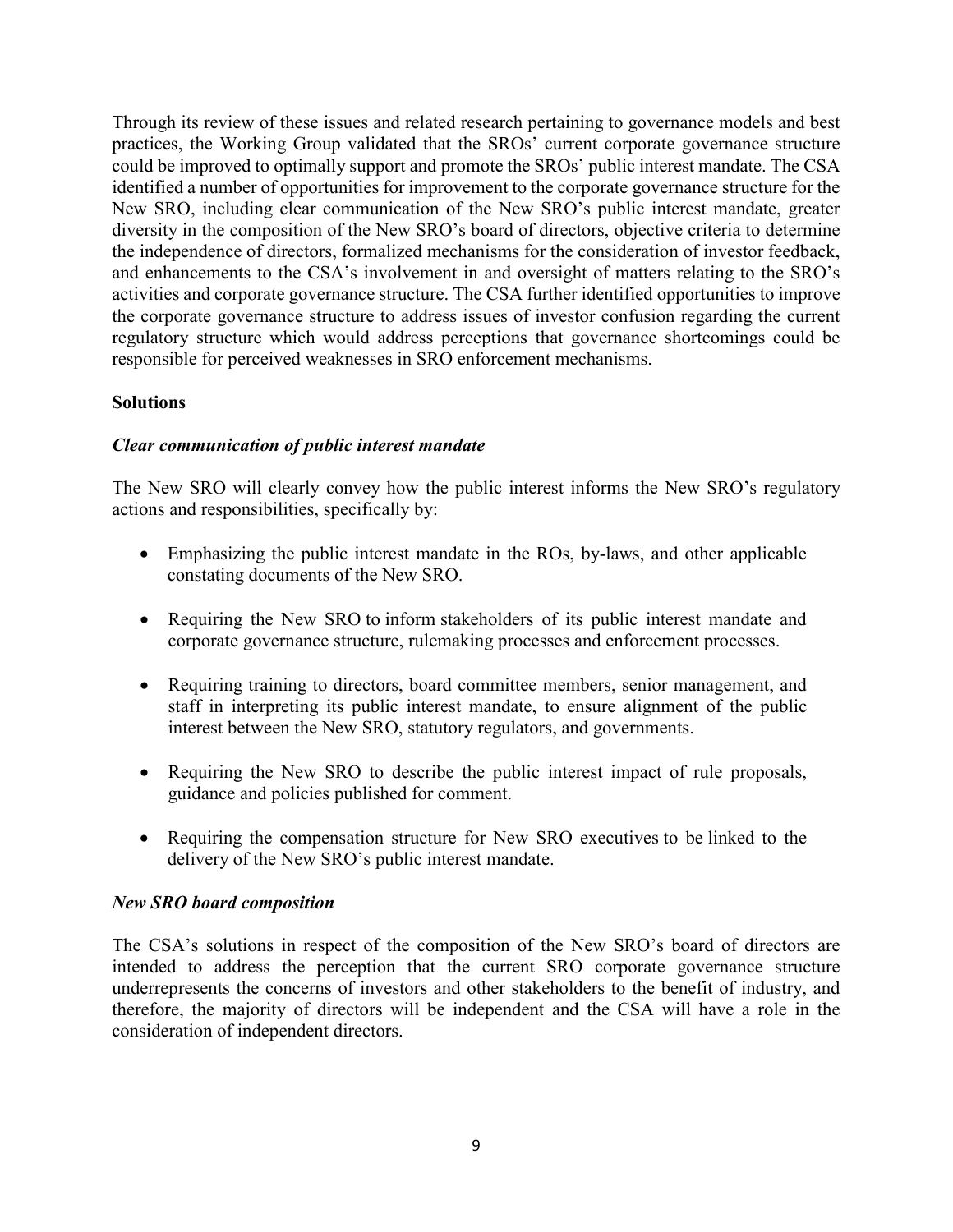Specifically, solutions include:

- Requiring a majority of the New SRO's directors to be independent.
- Requiring that the Chair of the New SRO board be an independent director and that the roles of Chief Executive Officer (**CEO**) and Chair be occupied by separate persons.
- Requiring that the Governance / Nominating committee of the board be composed entirely of independent directors and requiring that the Chairs of other committees such as Audit, Human Resources, etc. be independent.
- Requiring that a reasonable proportion of New SRO directors have relevant experience regarding investor protection issues (as has already been implemented by IIROC).
- Providing a CSA non-objection process grounded in principles-based considerations for all independent directors, including:
	- a mechanism for the New SRO to undertake due diligence and other governance best-practices such as the use of evergreen lists and development of board skills matrices that would take into account the attributes or backgrounds needed for a balanced board, including considering board diversity in terms of (i) director-type and (ii) geographic board representation, which will ensure an equitable balance of interests;
	- a mechanism for the CSA to review the initial matrices and any subsequent changes to them, including a reporting requirement in the RO for material change to the matrices; and
	- considering whether board composition requirements should form part of the by-laws or part of the RO.
- Requiring that appropriate cooling-off periods commensurate with governance bestpractices for CSA regulators be considered for any independent director positions.
- Maintaining a workable board size for the New SRO of not more than 15 directors (including the CEO), subject to change with CSA approval.
- Maintaining appropriate term limits<sup>[6](#page-9-0)</sup> for the New SRO board members and extending these term limits to the CEO.
- Requiring the New SRO to develop diversity and inclusion policies aimed at increasing underrepresented groups on the board.

 $\overline{a}$ 

<span id="page-9-0"></span><sup>6</sup> The current director term limits are set out within the IIROC and MFDA by-laws.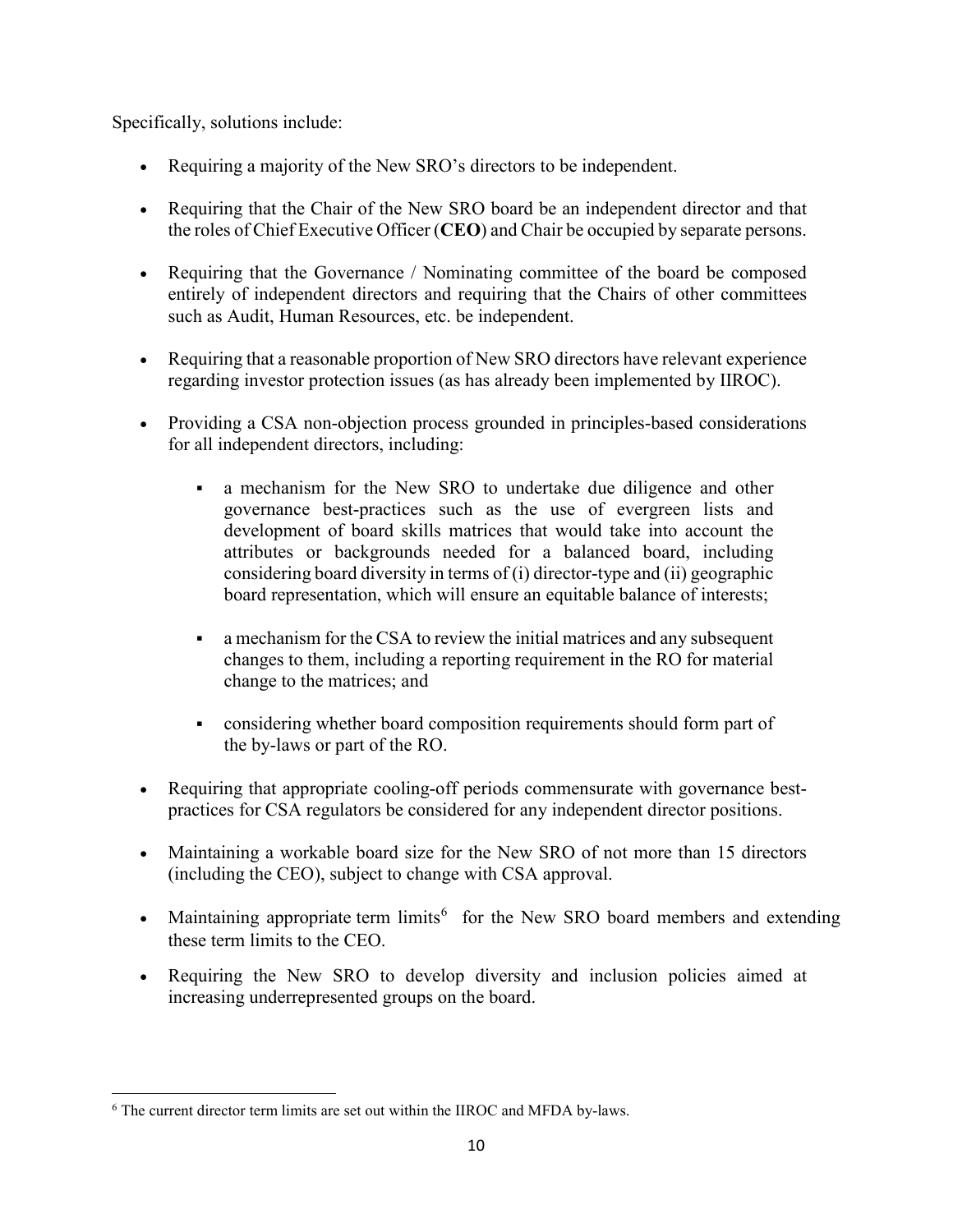#### *Independence criteria for independent directors*

The CSA's solutions respecting the criteria to determine the independence of directors are intended to strengthen the definition of independence and address the perception that even independent directors could be too closely tied to industry. Specifically, solutions focus on:

- Requiring the New SRO to create, in consultation with the CSA, criteria to assess the independence of directors annually (e.g., affiliations with industry associations).
- Ensuring that independence requirements for New SRO directors are at least comparable to those for directors of public companies (as provided for in National Instrument 52-110 *Audit Committees* (**NI 52-110**), with necessary adaptations), including appropriate cooling-off periods. It is recognized that the context of NI 52-110 is different from the SRO context and that other prerequisites will be considered in determining the appropriate independence requirements for the directors of the New SRO.
- Exploring a definition of 'independent director' that excludes those associated with a New SRO member affiliate.

#### *Formal investor advocacy mechanisms*

l

The CSA's solutions in respect of formal investor advocacy mechanisms are intended to facilitate and formalize the New SRO's consideration of investor concerns in support of the New SRO's effective fulfillment of its public interest mandate. Specifically, solutions include:

- Requiring the New SRO to establish an investor advisory panel to provide independent research or input to regulatory and/or public interest matters (potentially financed through a restricted fund<sup>[7](#page-10-0)</sup>). The Working Group acknowledges that IIROC has made public statements of their intention to establish a similar expert investor issues panel.
- Requiring the New SRO to create a mechanism to formally engage directly with investor groups (on an advisory basis) to obtain broader input on the design and implementation of applicable policy proposals and rulemaking.
- Requiring regulatory policy advisory committees to include a reasonable proportion of investor / independent / public representatives.

<span id="page-10-0"></span> $<sup>7</sup>$  A fund comprised of fines collected by SROs and payments made under settlement agreements with SROs. The</sup> use of this fund is limited by the ROs to: expenditures necessary to address emerging regulatory issues related to protecting investors or the integrity of capital markets; education and research relevant to the investment industry and benefiting the public or capital markets; contributions to non-profit organizations dedicated to investor protection; and other purposes as approved by the statutory regulators.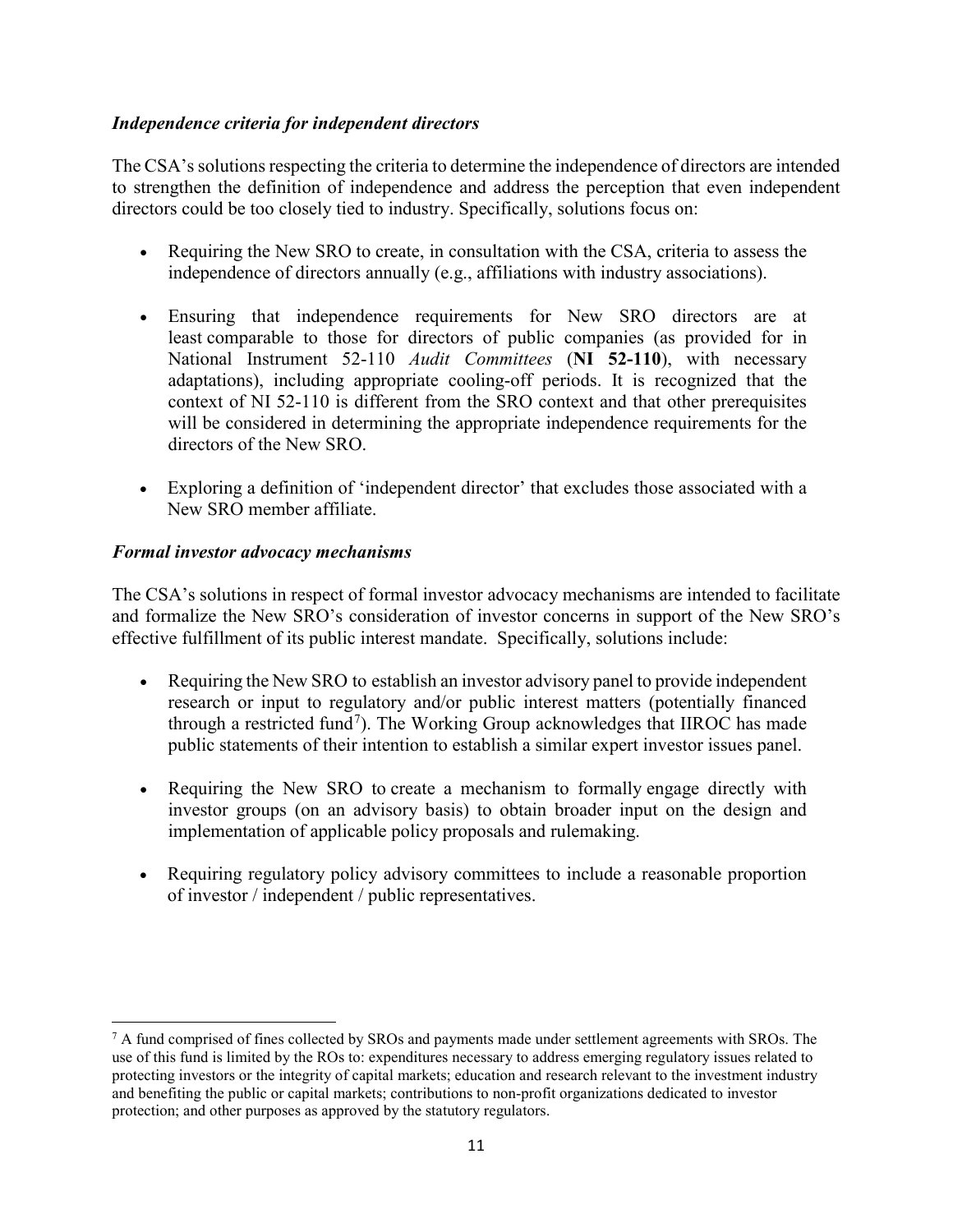#### *CSA involvement in New SRO corporate governance*

The CSA's solutions in respect of the CSA's involvement in the New SRO's corporate governance are intended to bolster the New SRO's accountability to the CSA. Specifically, solutions focus on:

- Requiring the New SRO to engage with the CSA regarding the appropriateness of the nominees for independent directors and providing for a CSA non-objection to such nominees, selected through a fit and proper assessment process.
- Providing for a CSA non-objection process for the appointment of the CEO, including a requirement for the New SRO to develop a sub-matrix of appropriate criteria to inform the non-objection process.
- Clarifying existing authority in an appropriate governing document, as applicable for each CSA jurisdiction, to direct the New SRO to enact, amend, or repeal, either in whole or in part, any by-law, rule, regulation, policy, prescribed form, procedure, interpretation or practice.
- Enabling a specific by-law provision for the New SRO requiring that a director of the board be terminated from that position if the director no longer meets the relevant fit and proper criteria (e.g., Code of Ethics) as established by the New SRO and approved by the recognizing regulators.

During implementation of the New SRO, the CSA will need to amend the existing form of the ROs and the MOU (including the Joint Rule Review Protocol (**JRRP**)). The agreements between members and the New SRO will also need to be amended in order to ensure that the recognizing regulators can efficiently exercise the oversight powers described above.

### *CSA oversight*

The following solutions are intended to promote the New SRO's accountability to the CSA, alignment of the New SRO's business planning processes with CSA priorities and transparency to the public by enhancing certain aspects of the CSA's program of ongoing SRO oversight. Specifically, solutions include:

- Enabling CSA review / non-objection process for member exemptions brought to the board of the New SRO.
- CSA publication of an annual activities report on the CSA's oversight of the New SRO and New IPF.
- Consideration of annual meetings between the CSA Chairs and the Chair of the New SRO as well as the Chairs of the New SRO's board committees.
- Ensuring that the New SRO's RO includes appropriate general requirements regarding the adequacy and location of New SRO staff / executives / board directors.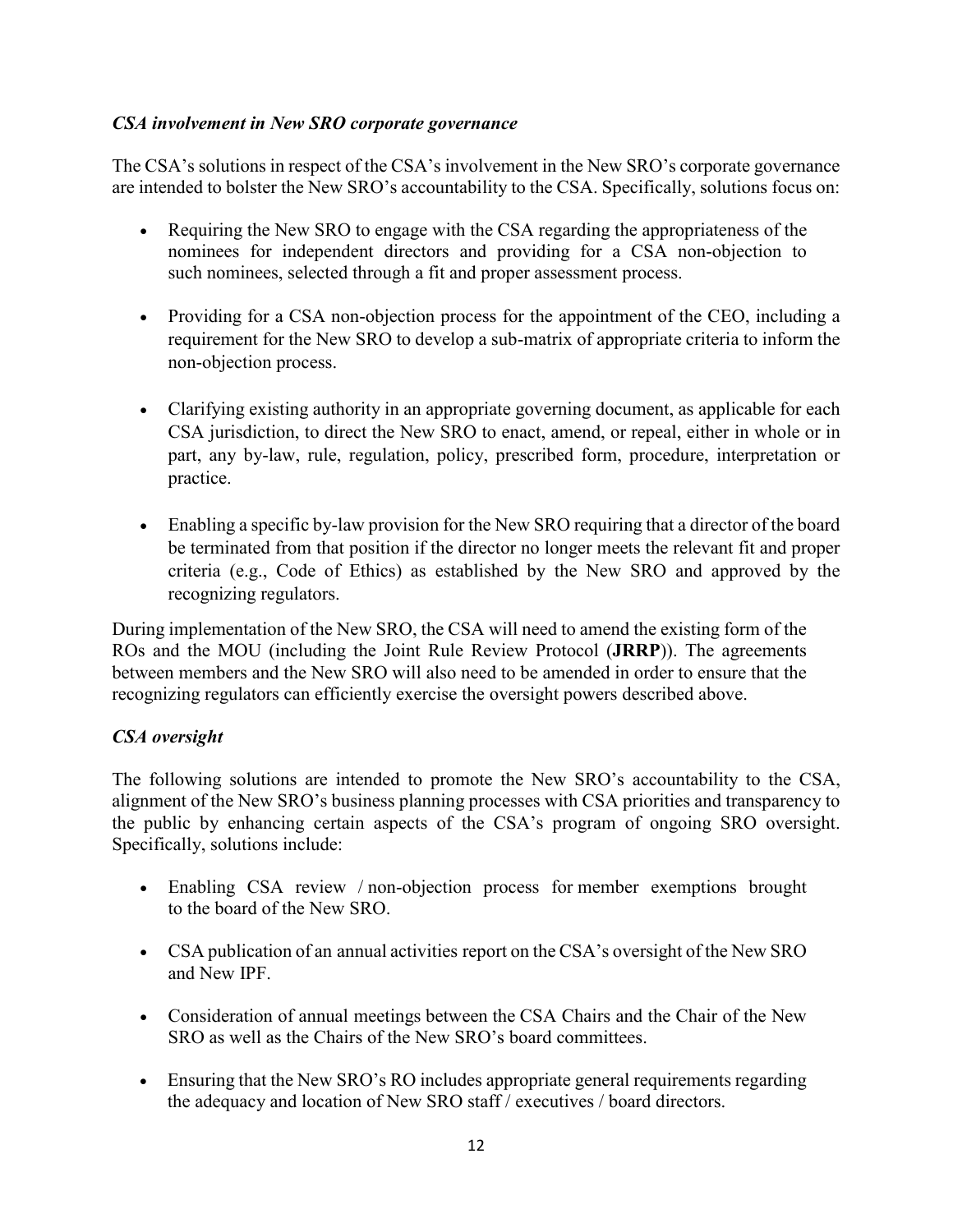- A specific reporting requirement in the RO to refer escalated complaints about the New SRO by members or others under its jurisdiction to the CSA.
- Codifying within the new RO a requirement that the New SRO solicits CSA comments and input on annual priorities, strategic plans and business plans (including budget); and that the CSA maintains a non-objection mechanism, including over significant future publications and communications.

### *Other solutions*

The CSA will implement the following additional solutions for the New SRO's corporate governance structure to adequately support and promote the New SRO's public interest mandate and to manage the risk of regulatory capture, as well as to address member concerns regarding access to the board. Specifically, solutions include:

- Transferring all current IIROC District Council regulatory decision-making functions to the board and staff of the New SRO. IIROC District Councils and MFDA Regional Councils will retain their advisory role with respect to regional issues, as well as the provision of regional perspective on national issues. This would involve ensuring an escalation mechanism within the New SRO as applicable.
- Requiring that all directors of the New SRO receive mandatory annual training on industry, governance, and investor protection issues, including training on their specific role and responsibilities within the corporate governance structure in support of the public interest mandate and the management of conflicts of interest.
- Requiring independent directors of the New SRO to have a separate "in camera" session at board meetings.
- Requiring the board of the New SRO to meet with the proposed investor advisory panel at least annually in addition to meeting with executives.
- Consideration of a mechanism giving members better access to the New SRO's board of directors (e.g., require the Chair and a majority of the Chairs of board committees to attend the Annual General Meeting to hear and discuss member concerns, possibly by way of a separate session).

# **b) Strengthening Proficiency**

### **Introduction**

Commenters expressed overall support for enhanced and harmonized proficiency standards for investment and mutual fund dealers, as differing registration categories currently result in uneven regulatory standards by virtue of differing individual proficiency requirements. As an example, IIROC has a well-established Continuing Education framework, and the MFDA is moving forward with developing such a framework for mutual fund dealers.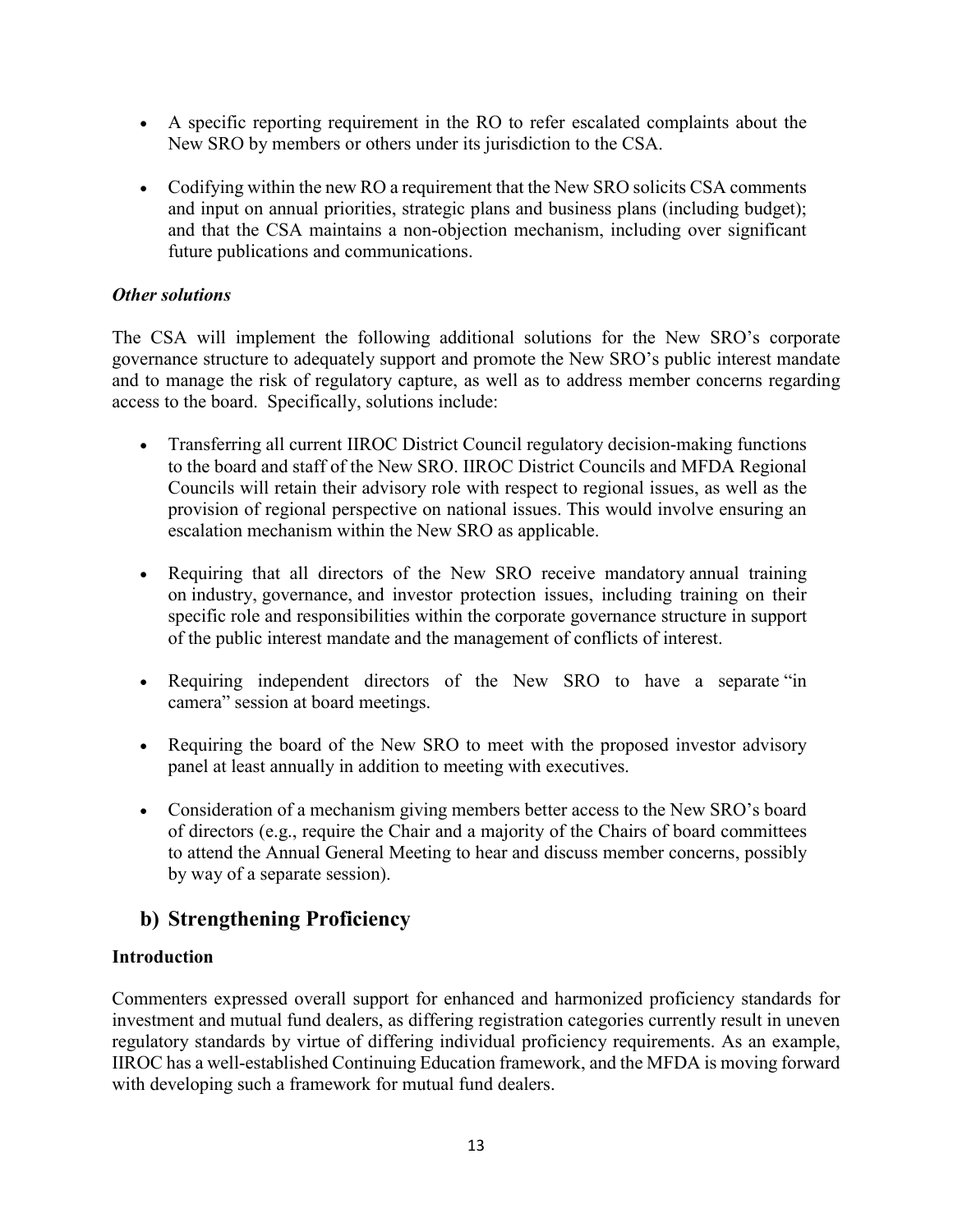Furthermore, certain commenters confirmed that some investment dealers feel limited in their ability to grow their business by attracting mutual fund dealer representatives due to the IIROC proficiency upgrade requirement, which requires mutual fund dealer representatives transitioning to the IIROC platform to qualify as IIROC representatives within 270 days of approval. Generally, the industry views the 270-day requirement as an arbitrary and burdensome barrier which acts as a disincentive to transitioning to the IIROC platform, thus encumbering clients of mutual fund dealer representatives from more easily accessing certain products and services.

Through independent research, the Working Group identified that the current IIROC proficiency upgrade requirement is likely no longer fulfilling the initial policy objectives. However, once the New SRO is established, the immediate need to amend or repeal the requirement is likely lessened as the New SRO will enable separate mutual fund and investment dealer businesses within one member entity and thus investors will no longer encounter the aforementioned barriers to seeking a broader product offering. Therefore, the following solutions aim to balance practical industry needs and investor preferences while keeping the public interest as a guiding principle.

## **Solutions**

- Consider proposing more nuanced proficiency-based registration categories to ensure consistent quality of standards for clients.
- Leverage ongoing and future work on proficiency standards, titles and designations that is part of the broader CSA Client Focused Reforms project.
- The New SRO to continue to promote the merits of additional credentials for individual registrants (e.g., so that they are better equipped to provide more holistic advice to their clients on financial concepts, planning for financial goals, budgeting or debt management, tax and estate planning).
- Implement a streamlined Continuing Education program for all dealer members that is fair, consistent and proportionate. As noted above, the MFDA will be establishing a Continuing Education framework for mutual fund dealers, and IIROC is currently assessing possible changes to its existing Continuing Education program for investment dealers. The New SRO will leverage these programs and initiatives as a starting point for the New SRO's Continuing Education program.

# **c) Enhancing Investor Education**

# **Introduction**

Investor education is a central pillar to achieving investor protection. Many stakeholder comments emphasized the importance of improving investor education. Relatedly, the Working Group's research validated that expanding outreach and other communication tools should improve investor protection by reducing investor confusion about (i) how the regulatory system works, (ii) the availability and coverage of the IPFs, and (iii) how to access the system and submit a complaint or seek redress.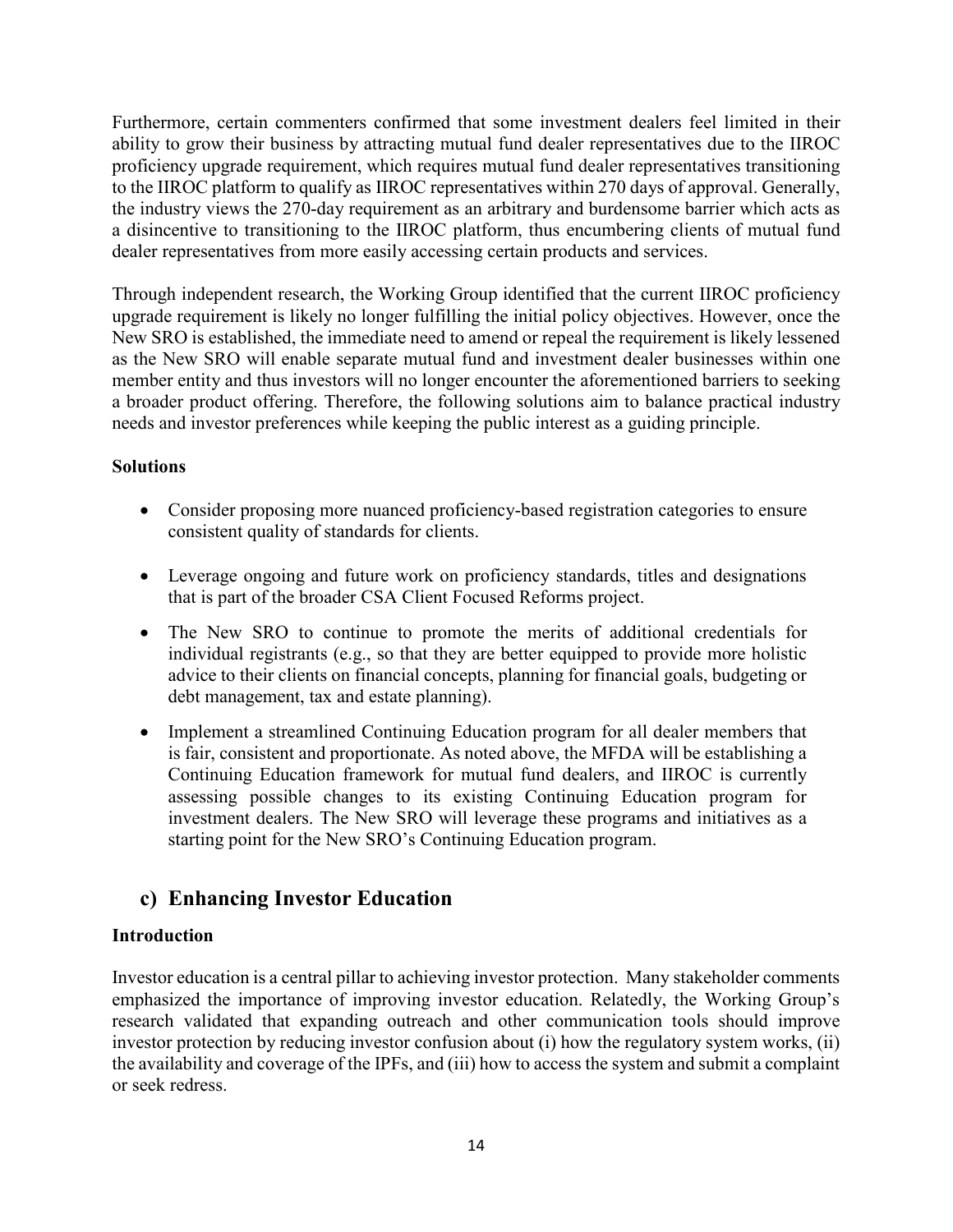#### **Solutions**

- The establishment of a separate investor office within the New SRO that is prominently positioned and supports policy development and is easily identifiable and accessible to investors.
- Funding the aforementioned investor education or outreach activities through a new requirement in the New SRO budget or a specific part of the restricted fund.
- Adding specific terms and conditions to the RO to require, to the extent possible, public transparency in enforcement notices in respect of processes for assessing firm supervision and reasons for disciplinary decisions.
- Reviewing the New SRO sanction guidelines / policies on the public disclosure of credit for cooperation, specifically for the inclusion and consideration of compensation to clients harmed by misconduct as a mitigating factor (or an aggravating factor if inadequate compensation was provided<sup>[8](#page-14-0)</sup>) in assessing appropriate sanctions.

Once the new investor office has been established, the New SRO will implement the following:

- Raising public awareness on how the regulatory framework operates, including information regarding multiple registration categories, the role of the New SRO, New IPF and its coverage policy, the CSA and the Ombudsman for Banking Services and Investments (**OBSI**).
- Providing investor education and outreach on complaint filing options and how to file a complaint including what information or documents need to be submitted.
- Enhancing public understanding of processes member firms may use in relation to remediation of client complaints.
- Supporting member firms or individual registrants on how best to assist clients encountering issues in accessing and completing a member firm's complaint resolution process.
- Improving the awareness of SRO sanction guidelines / policies.
- Coordinating with CSA Investor Education / Communication groups on joint efforts to expand the reach and impact of investor education in promoting investor protection.

<span id="page-14-0"></span> <sup>8</sup> If applicable, inadequate compensation could also justify proceeding with a separate enforcement case.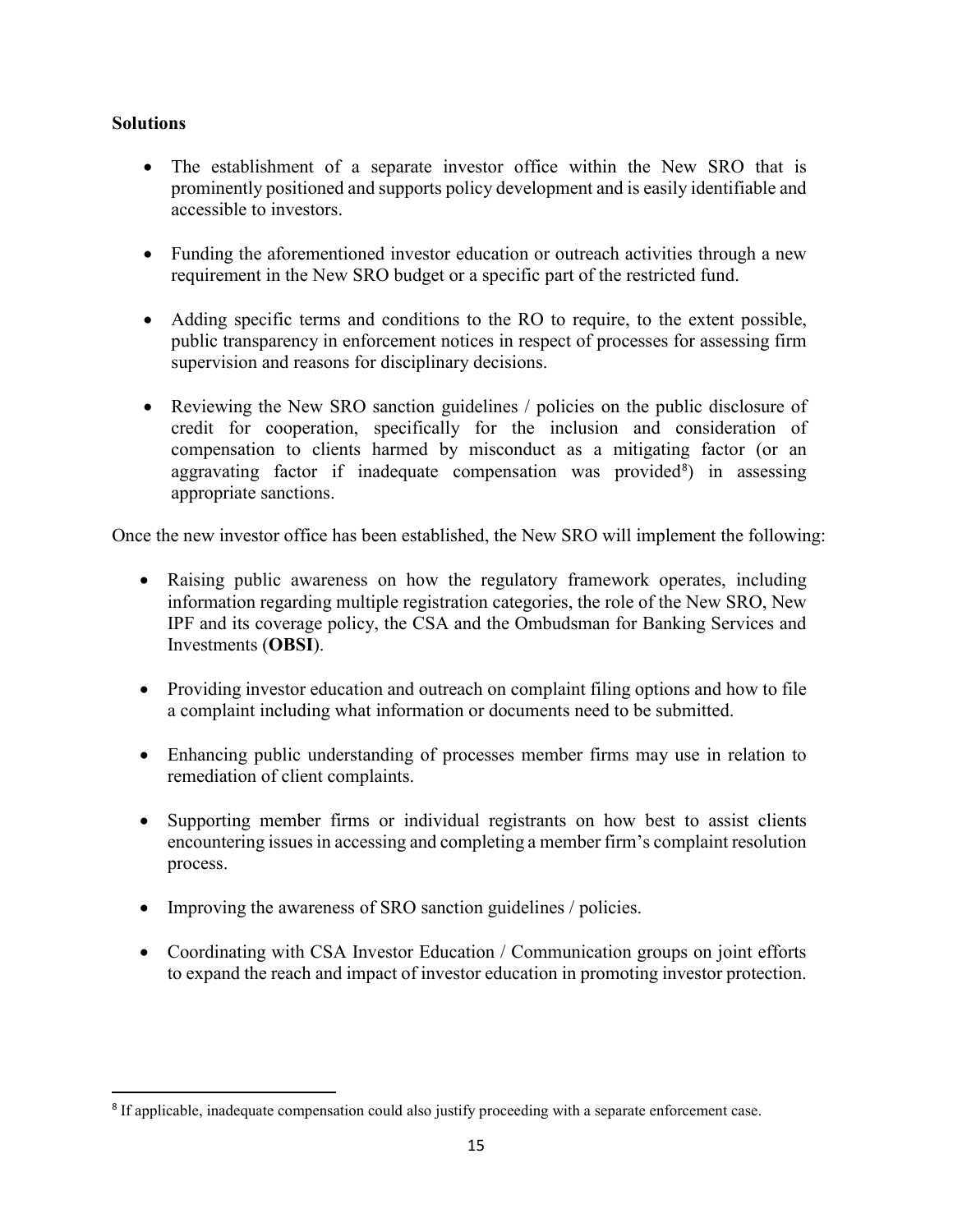# **d) Increasing Access to Advice**

### **Introduction**

Many new investors start as clients of mutual fund dealers. The Working Group validated that investors are largely unaware of which products advisors are licensed to recommend or sell and, specifically, that mutual fund dealers are limited primarily to the sale of mutual funds. Often, as investors' net worth and investment knowledge grows, many investors want to progress to investing in exchange traded funds (**ETFs**) and other products, and it is confusing and dissatisfying for these clients to be advised that they are unable to easily purchase such other products from their mutual fund advisor. If the investor is a client of a dual platform dealer, it is even more difficult to understand why moving an account from a mutual fund dealer to the related investment dealer, often at the same location, involves the tedium of repapering and essentially opening a brand new account.

More broadly, when a client wants to change firms, the transfer of an account between unaffiliated firms will also result in transition and repapering costs, acting as a deterrent to move to gain better access to products that an investor may need. Additionally, in facilitating a transfer, many delivering dealers do not automatically provide the transactional history of a client account to the new receiving firm, resulting in the loss of information to support the adjusted cost base and historical data.

The Working Group also confirmed that many advisors in smaller geographic centres and rural communities offer or facilitate other financial services (e.g., preparing tax returns, insurance and mortgages) and thus, many of those individuals act as advisors only on a part-time basis through their SRO regulated firm. By contrast, investment dealer advisors are often required by their firms to operate in this capacity on a full-time basis and are thus more prevalent in large urban areas where there is greater demand for their services. The data has shown that mutual fund advisors are generally more prevalent in rural or smaller geographic communities operating in many different capacities and as a result, investors in these communities are less likely to have access to a broad range of investment-specific products and services (e.g., publicly listed equities, options and margin accounts). As such investors may be underserved relative to urban centres which raises a regulatory concern.

Facilitating easier and more cost-effective access to a broader range of permissible investment products, including ETFs<sup>[9](#page-15-0)</sup> which mutual fund dealers are currently allowed to distribute, may now be considered an essential part of any investment portfolio.

<span id="page-15-0"></span> <sup>9</sup> In order to ensure adequate proficiency of mutual fund dealers selling ETFs, the MFDA implemented Policy No. 8

<sup>–</sup> Proficiency Standard for Approved Persons Selling Exchange Traded Funds ("ETFs"), setting out additional proficiency and training requirements currently in effect.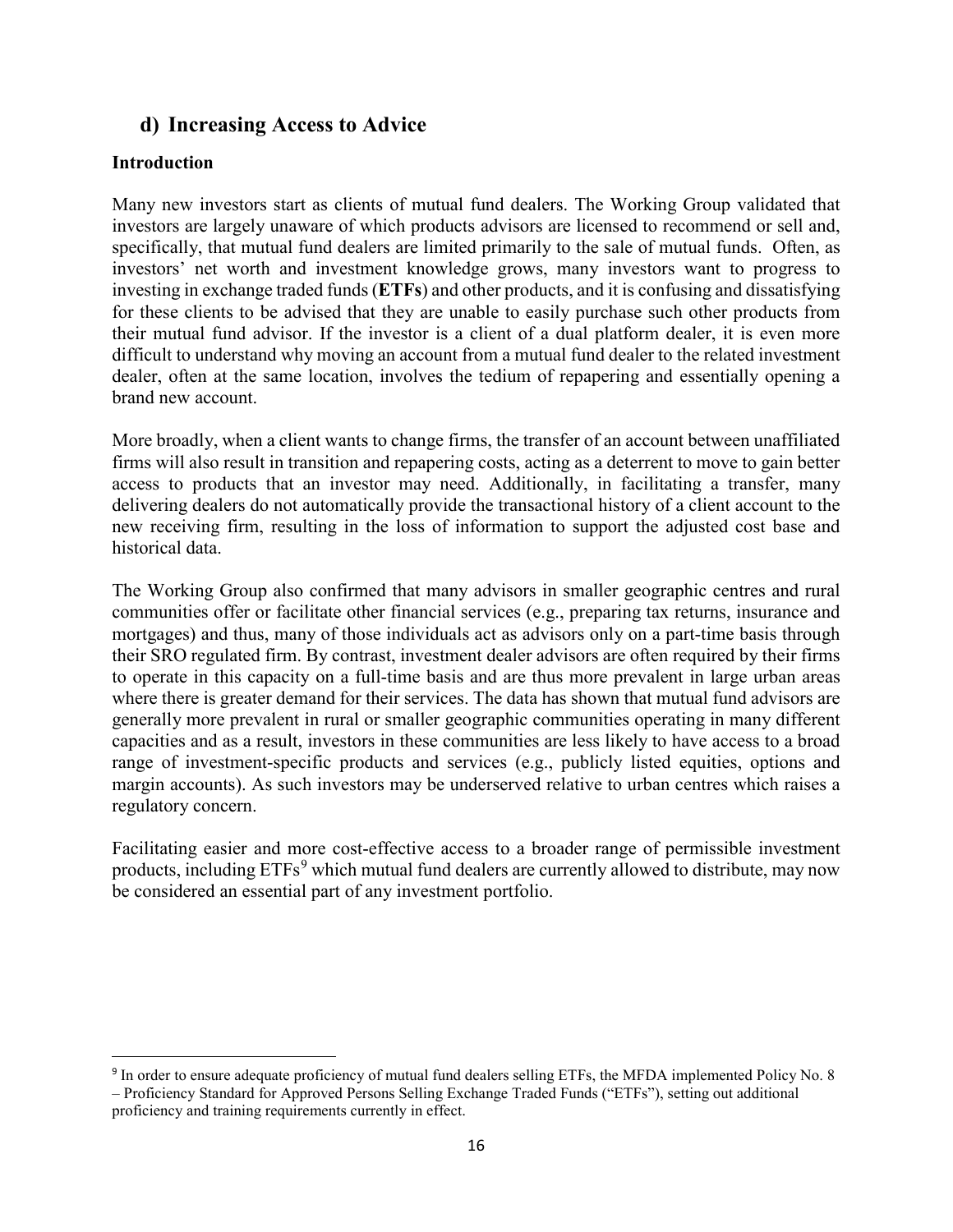#### **Solutions**

Based on the foregoing, the CSA specifies the following solutions in relation to access, which are to be considered in part with the need for enhanced proficiency requirements as detailed in subsection 4 e) *Reducing Industry Costs* of this Position Paper:

- Allowing introducing / carrying broker arrangements<sup>[10](#page-16-0)</sup> between mutual fund dealers and investment dealers. Under such arrangements, which are currently not permitted, a mutual fund dealer contracts out elements of its operations to an investment dealer in order to access the back-office and clearing systems at the investment dealer. This type of introducing / carrying broker arrangement will:
	- Provide mutual fund advisors with flexibility through different business models to access a broader range of currently permissible products, such as ETFs and permissible bonds;
	- Enable mutual fund advisors, through an alternate access model, the ability to offer a broader permissible product shelf than what is currently available to potentially facilitate their transition to an advisor at a fullservice investment dealer; and
	- Provide clients with a broader range of permissible products through their existing mutual fund dealer to retain their relationship with a trusted advisor.
- Enable a dual platform dealer to include its mutual fund dealer and investment dealer businesses within one legal entity and integrate similar back-office functionalities. The client can then access more investment products and services through a single dealer, rather than dealing with multiple firms. Relatedly, if dual platform dealers choose to maintain their mutual fund dealers and investment dealers as separate legal entities, require affiliated firms to cross guarantee each other's liabilities and obligations.
- Taking into account privacy and security considerations, perform an assessment and propose a rule enabling dealers to centrally gather standard client information (such as name, address, social insurance number, driver's license) and consistent know your client information in digital format to use across multiple accounts to minimize transition and repapering costs. If advisors or clients are transferring between unaffiliated firms, member firms will be required to share information, upon request, on a bulk basis to streamline the process.
- Perform an assessment and propose a rule to require the transfer of historical data, upon request by the receiving dealer, for client securities and accounts transferred

<span id="page-16-0"></span> $\overline{a}$ <sup>10</sup> Under the current respective IIROC and MFDA rules, members of each respective SRO may enter into arrangements with other members of the same SRO pursuant to which the accounts of one member (the "introducing broker / dealer") are carried by the other member (the "carrying broker / dealer") provided that prescribed terms and conditions are satisfied.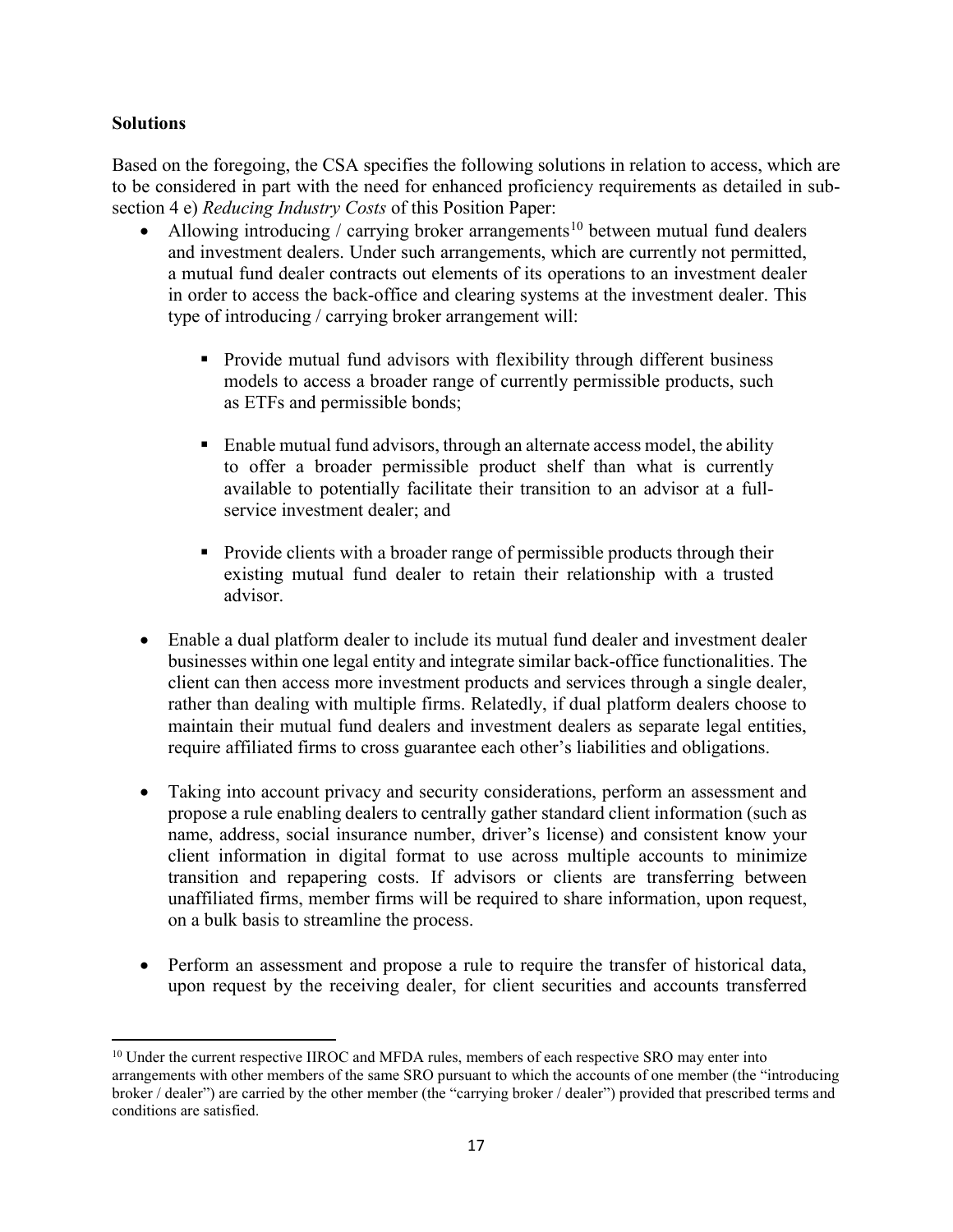within a dual platform dealer or between unaffiliated firms, to allow investors to move more seamlessly between firms.

- Consider a rule or provide explicit guidance that would enable more part-time advisors in all dealer platforms, provided that all applicable regulatory approvals are obtained, the firm consents and enters into an agreement with the advisor to continue proper supervision and compliance, and all obligations to the client are retained.
- Consider including a requirement in the New SRO's RO that promotes the servicing of clients in different geographic zones (i.e., urban and rural).

# **e) Reducing Industry Costs**

#### **Introduction**

A key point in the previous discussion on the ability to fairly access products and services is that, increasingly, clients of mutual fund dealers want access to a broader range of products, such as ETFs and permissible bonds. The Working Group validated that though progress is being made, many mutual fund dealers cannot easily distribute ETFs directly to their clients because of the cost and complexity to integrate back-office systems between dealers and, accordingly, have been forced to use cumbersome workarounds to service clients (including referring the investor to another dealer, entering into a service arrangement with an IIROC dealer, or advising the client to purchase an investment fund that wraps ETFs). These alternatives, however, result in higher costs for mutual fund dealers which, in many cases, are ultimately passed on to their clients.

Other significant costs to the industry are specific to dual platform dealers that pay duplicate fees to the two existing SROs and two related protection funds and maintain separate compliance functions and information technology (**IT**) systems to handle two sets of distinct rule books. Although the issue of duplicate costs borne by dual platform dealers was initially identified in the Consultation Paper, it was determined that anticipated cost savings may be less than expected if dual platform dealers choose not to consolidate their administrative functions immediately. Consolidation of these functions is more likely once the existing rule books are consolidated. Lastly, the Working Group notes that certain industry stakeholders also assert that high operating costs borne by dealers are tied to regulations that impede them from enhancing innovation in the delivery of products and services.

#### **Solutions**

- Allow introducing / carrying broker arrangements between mutual fund dealers and investment dealers to avoid the workarounds currently required for many mutual fund dealers to access certain products, such as ETFs.
- The New SRO to permit Chief Financial Officers (CFOs), Chief Compliance Officers (CCOs) and other compliance staff to serve multiple firms simultaneously when appropriate risk controls are in place, subject to applicable regulatory approvals.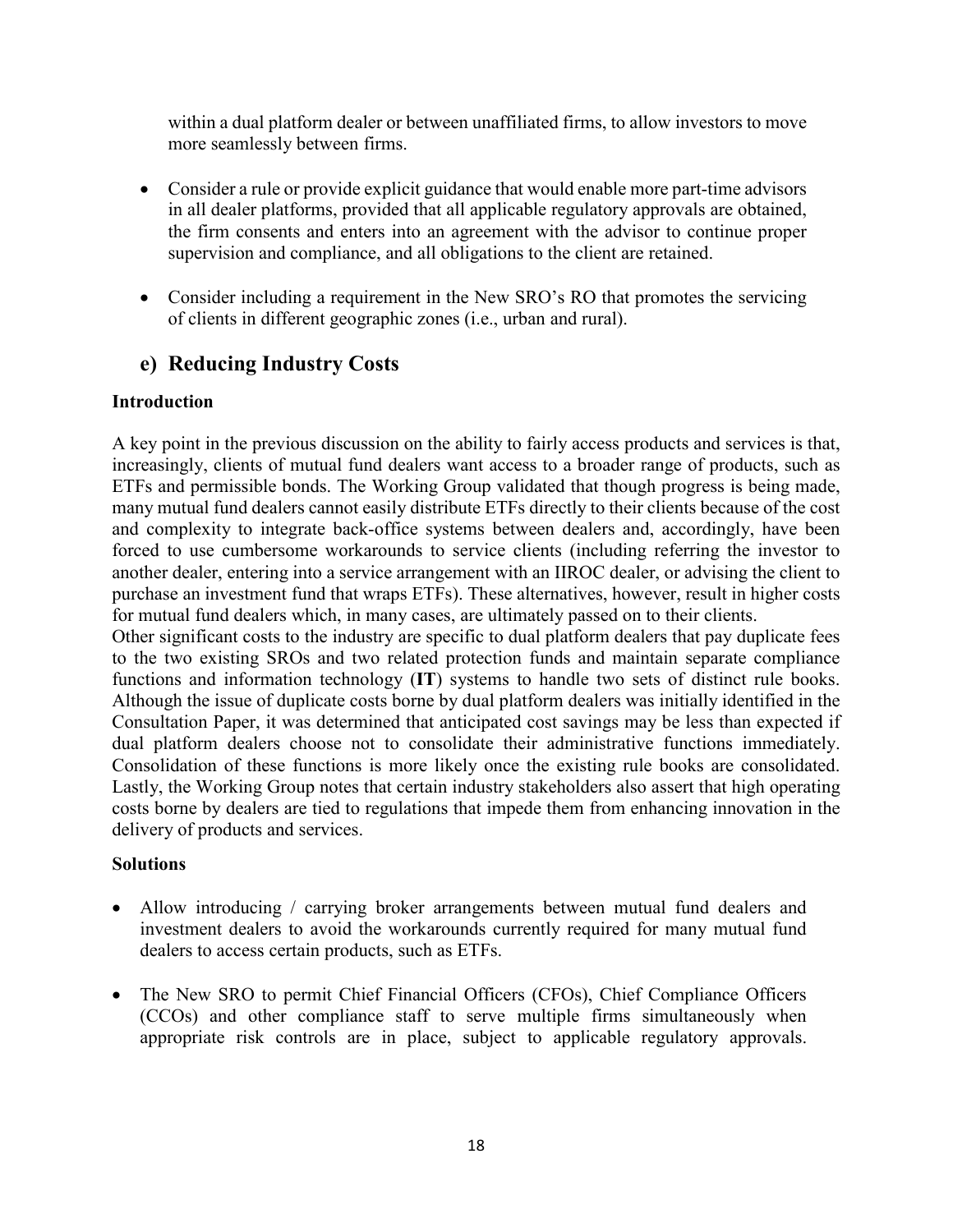Currently, IIROC rules permit part-time CFOs for both affiliated and non-affiliate firms, <sup>[11](#page-18-0)</sup> and similar guidance relating to shared CCOs for all registrant categories (including those at IIROC and MFDA dealers) has been published by the  $CSA<sup>12</sup>$  $CSA<sup>12</sup>$  $CSA<sup>12</sup>$  This could reduce industry costs and better enable dealers to determine appropriate staffing levels and structure based on operational needs and demands.

- Review the current SRO fee models used to set fees paid by members, and take the steps below respecting New SRO fees:
	- Ensure that fees in the New SRO are proportionate to registrants' activities and do not carry over any duplications currently experienced by dual platform dealers;
	- Until any proposed changes to fee models are approved, enable a moratorium on an increase in fees, particularly for non-dual platform dealers without CSA authorization. The CSA will monitor the collection of member fees against SRO benchmarks; and
	- More broadly, consider the impact of the New SRO on the profitability of smaller and independent dealers, both from the perspective of whether the new rules could have a detrimental impact on revenue earned and fees paid.
- Add terms and conditions in the New SRO RO that enable a transparent and accessible means by which members can develop and employ the use of technological advancements to achieve greater efficiencies and productivity, while considering the risks and benefits to the public interest. A related reporting obligation would keep the statutory regulators apprised of such work.
- Specific to mutual fund dealers, allow those dealers to continue using their existing front / mid / back office systems, as appropriate. This should primarily benefit smaller dealers whose existing business models would not warrant the cost outlay for new systems.
- Specific to dual platform dealers:
	- Enable a dual platform dealer to include its mutual fund dealer and investment dealer businesses within one legal entity, and integrate similar functions relating to compliance, back-office and administration (e.g., legal services and human resources), to realize economies of scale. Relatedly, if dual platform firms choose to maintain their mutual fund dealers and investment dealers as separate legal entities, require affiliated firms to cross guarantee each other's liabilities and obligations; and

<span id="page-18-0"></span> <sup>11</sup> IIROC DMR 38.6<https://www.iiroc.ca/rules-and-enforcement/dealer-member-rules>

<span id="page-18-1"></span><sup>12</sup> [https://www.albertasecurities.com/-/media/ASC-Documents-part-1/Regulatory-Instruments/2020/07/5817162-\\_-](https://www.albertasecurities.com/-/media/ASC-Documents-part-1/Regulatory-Instruments/2020/07/5817162-_-CSA-Staff-Notice-31-358.ashx) [CSA-Staff-Notice-31-358.ashx](https://www.albertasecurities.com/-/media/ASC-Documents-part-1/Regulatory-Instruments/2020/07/5817162-_-CSA-Staff-Notice-31-358.ashx)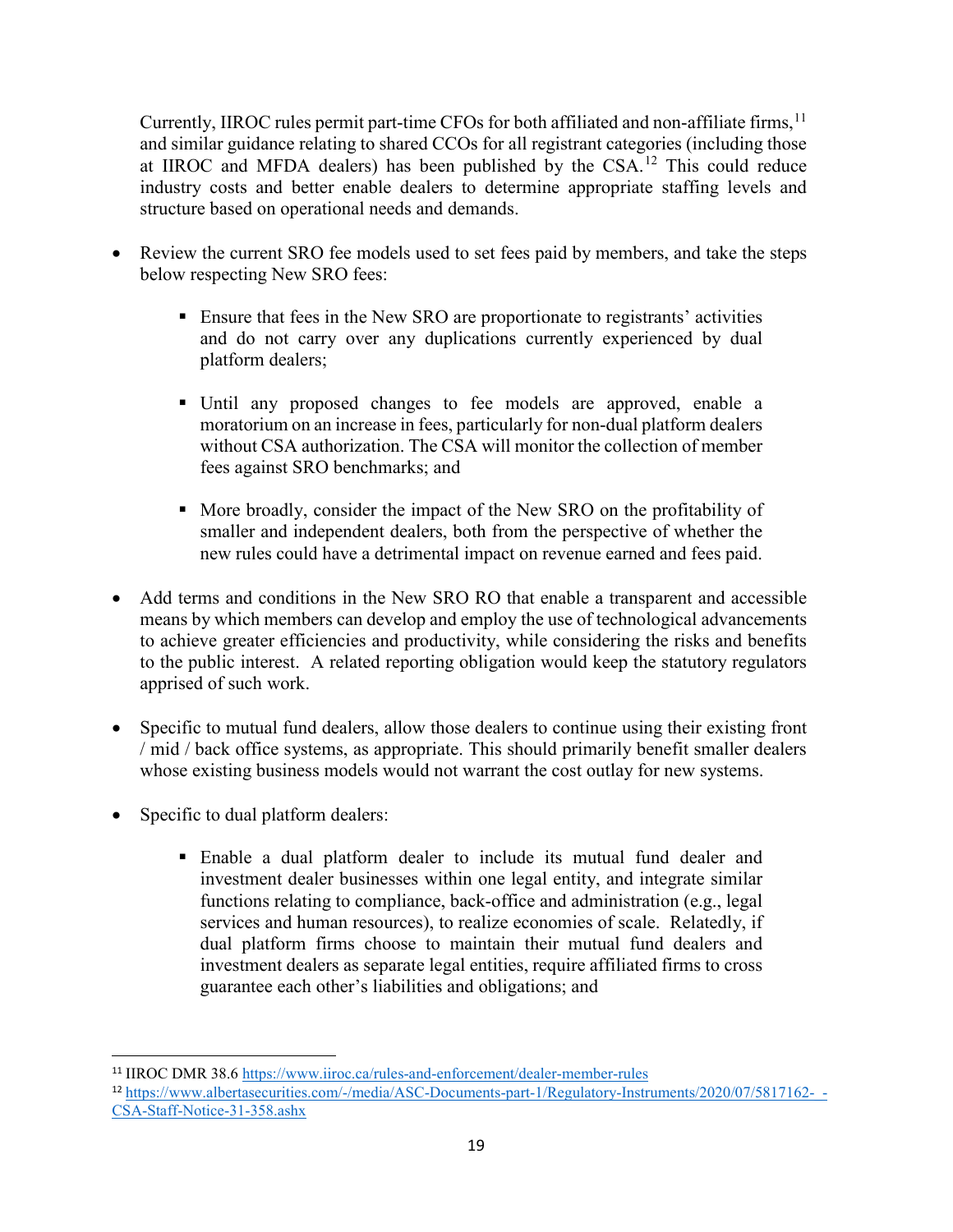Harmonize applicable policies and rules into a consolidated rule book to eliminate the need for separate compliance departments or IT systems, thereby reducing operating costs.

# **f) Fostering Harmonization / Efficiencies**

# **Introduction**

In response to the issues noted in the Consultation Paper, many stakeholders communicated the need to address existing differences in rules between each SRO, and between the SROs and the CSA, including differences in the interpretation and application of rules, respecting regulation of similar products and services across registration categories. Some stakeholders also pointed out that the regulation of similar products distributed within the securities and insurance industries (e.g., segregated funds) is not harmonized.

Furthermore, the Working Group validated that investors are generally confused: (i) by the overlap of the current regulatory structure, (ii) about accessing and understanding multiple complaint resolution processes (as well as being frustrated over the effectiveness of the processes), and (iii) about the availability, scope and coverage of investor protection funds.

# **Solutions**

• As outlined in section 3 of this Position Paper, the IWC will oversee a policy review of the existing IIROC and MFDA rule books / guidance to increase harmonization of similar rules, as well as their interpretation and application. The focus will be to identify differences in the rules / guidance, arbitrage opportunities and overlaps, and propose either (i) to maintain necessary differences, or (ii) seek appropriate amendments to harmonize or eliminate regulatory gaps.

As part of this policy initiative, the IWC will consider the following:

- harmonized interpretation of rules with securities legislation (e.g., Client Focused Reforms);
- quidance that clearly articulates the intended outcomes for rules;
- rules that are scalable or proportionate to the different types and sizes of member firms and their respective business models;
- assessment of the economic impact of proposed rule changes to affected stakeholders;
- harmonization of rules that individually may require unnecessary technological systems or processes; and
- $\blacksquare$  identifying improvements to internal processes (e.g., for SRO examination reports, as applicable, to reference guidance to assist firms in improving outcomes).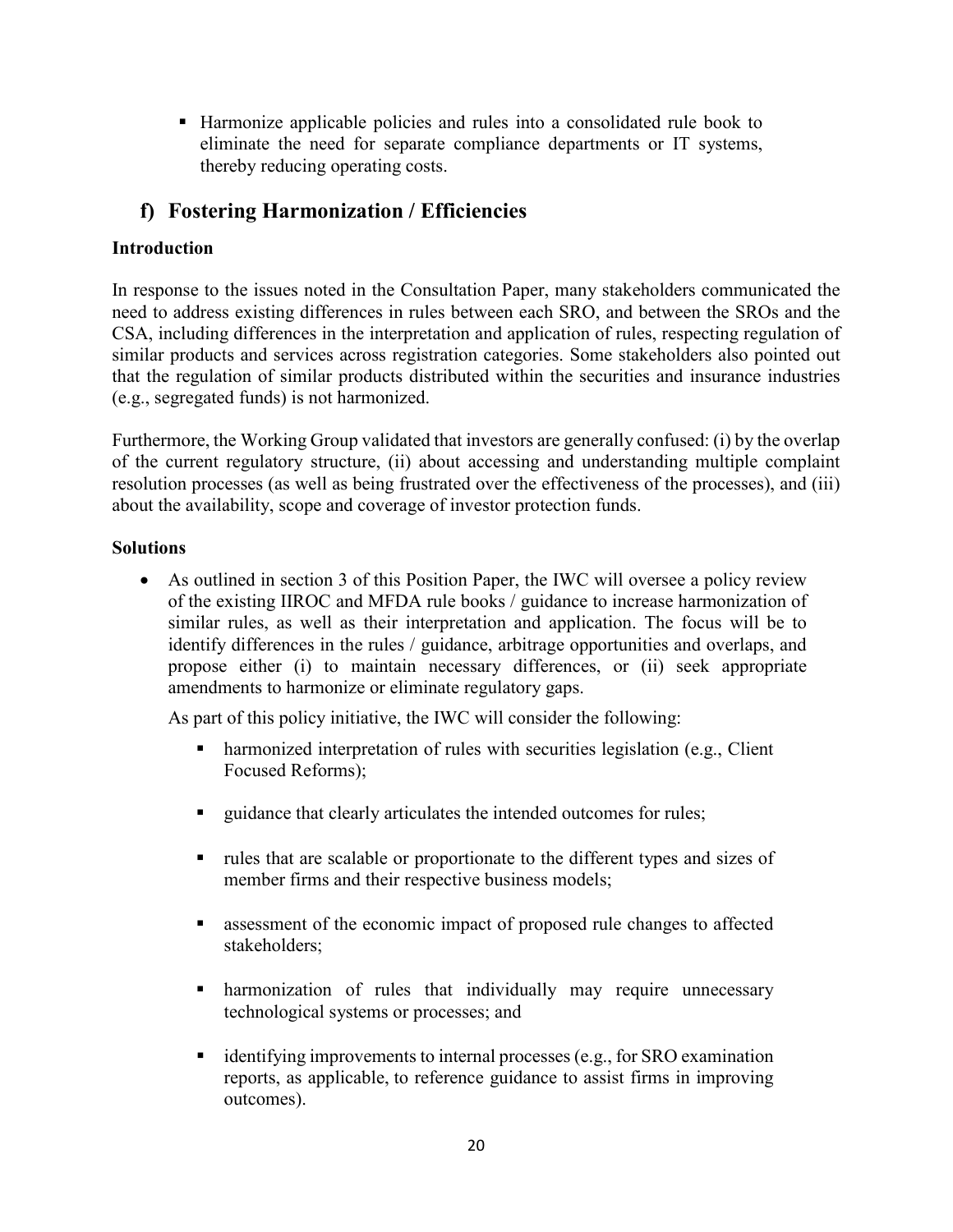- To foster harmonization between the New SRO and the CSA, require the New SRO to solicit CSA comment and input on annual priorities and business plan (including budget); and furthermore, the CSA to maintain a non-objection mechanism, including over significant future publications and communications.
- To assist investors in effectively navigating the complaint resolution processes, review existing regulatory processes across channels with the intent to:
	- **Exercise 1** centralize the complaint reporting process and explore the merits of creating a single complaint filing portal for the New SRO through which investors could use a standard complaint form to file all types of complaints which the portal would then consolidate, filter and route to the appropriate organization (e.g., the registered firm, internally within the New SRO, appropriate CSA member, OBSI);
	- apply a consistent complaint handling process to review and investigate all types of complaints;
	- develop and apply service standards for complaint resolution; and
	- consider the merits or feasibility of allowing client / victim impact statements for consideration by a hearing panel during the sanction proceedings.

In the longer term, consideration will be given to expanding the process to include a single complaint filing portal for all registration categories, integrating current CSA processes.

• Given the similarities in coverage for the IPFs, to alleviate investor confusion and to facilitate an improved understanding of the role of investor protection funds, consolidate CIPF and the MFDA IPC into a single protection fund that is independent from the New SRO. An appropriate governance structure for this New IPF will be considered as well.

The New IPF will review and propose changes to its policies related to disclosure, coverage and claims, focusing on improving plain language disclosure. Furthermore, until any proposed changes are approved, the New IPF would be required to maintain separate coverage pools for investment and mutual fund dealers. Initially maintaining separate coverage pools will enable the consolidated protection fund to conduct a proper assessment of insolvency risks for the different types of dealers. Until the assessment is complete, a moratorium on any change to the methodology, applied to fees or assessments that would result in a material increase in applicable IPF fees without CSA authorization, will apply.

In the second phase, when consideration is given to assessing the feasibility of incorporating other registration categories within the one SRO framework, consideration will also be given to the possibility of providing coverage to clients of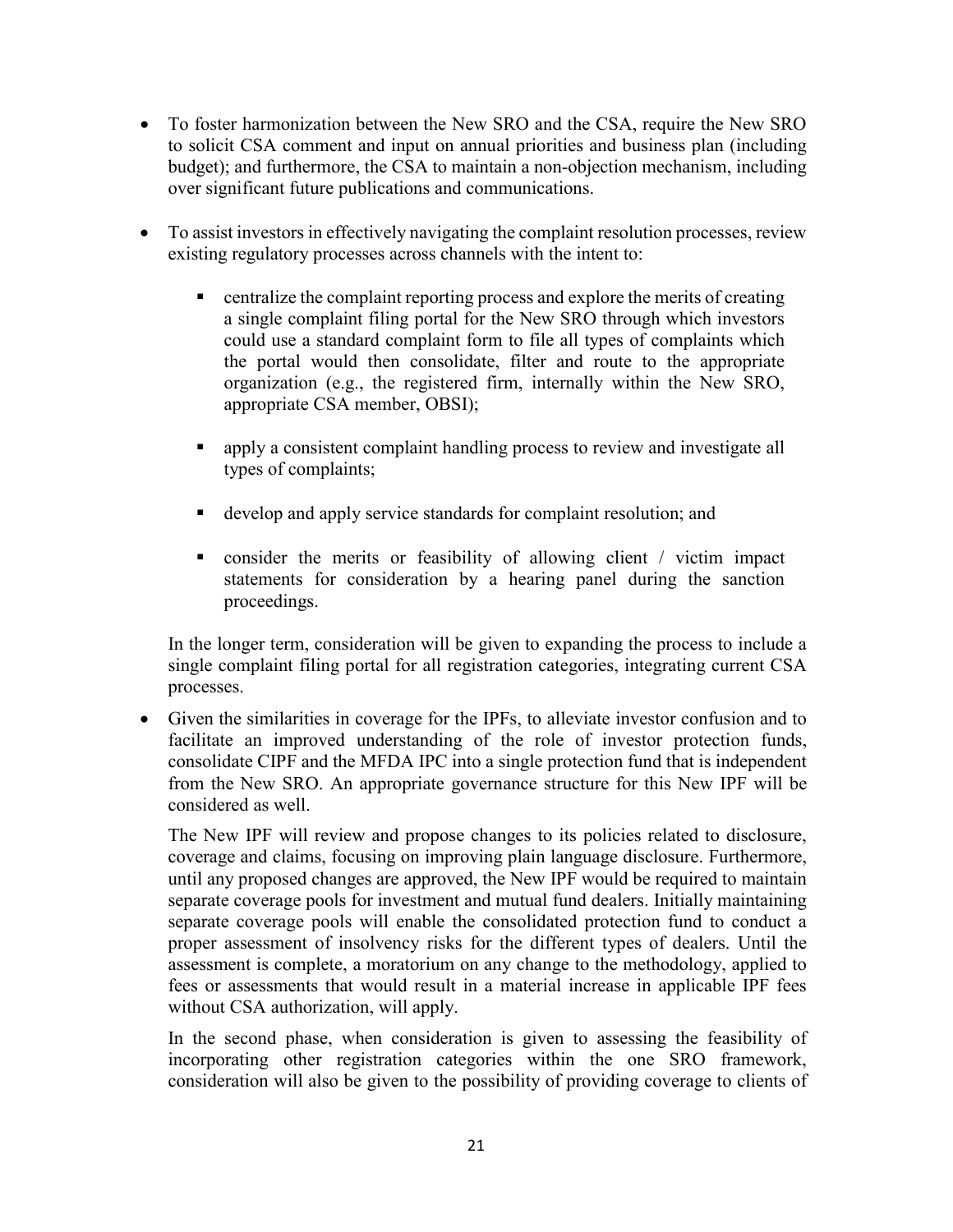the other registration categories and harmonizing the consolidated protection fund with the *Fonds d'indemnisation des services financiers* in Québec.

# **g) Harmonizing Directed Commissions**

# **Introduction**

<span id="page-21-0"></span>l

A directed commission arrangement generally refers to an arrangement whereby a dealing representative or other registered individual requests their sponsoring firm to pay part or all of the commissions or fees earned by the individual to a personal corporation owned by the individual and / or the individual's family members. This is different from an incorporated salesperson model, which is the ability of an individual to carry on registrable activities through a corporation that itself is registered under securities legislation.

As noted in the Consultation Paper, the MFDA and IIROC currently take different approaches to directed commissions arrangements. In short, the MFDA rules permit these arrangements except in Alberta. IIROC rules do not permit these arrangements. Directed commission arrangements are generally not permitted for other registrant categories, such as exempt market dealers, except in Manitoba and Saskatchewan. However, CSA staff continue to see directed commission arrangements being used by other registrant categories in the context of compliance reviews. Registered individuals generally seek to adopt directed commission arrangements to enable a more tax-efficient structure to manage business flow and disbursements.

MFDA Rule 2.4.1 currently allows individuals to direct commissions to personal corporations provided specific conditions are met. These conditions include the personal corporation being incorporated under the laws of Canada or a province or territory of Canada. Furthermore, the sponsoring firm, registered individual and the personal corporation must have entered into an agreement, in a form prescribed by the MFDA, the terms of which provide that the sponsoring firm and the registered individual remain liable to third parties, including clients, and payment to an unregistered corporation does not in any way limit or affect the duties, obligations or liability of the firm or individual. The terms also require supervision of the arrangement by the sponsoring firm and appropriate access to books and records of the registered individual and personal corporation.

In practice, there is some uncertainty as to when and in what circumstances activities being conducted through a personal corporation require registration, and some jurisdictions appear to take the view that the payment of fees or commissions is registerable activity. Accordingly, several jurisdictions<sup>[13](#page-21-0)</sup> in Canada have adopted local registration exemptions (the **local registration exemptions)** to allow registered dealing representatives of mutual fund dealers (and in Manitoba, any type of dealer) to make use of directed commission arrangements.

The tax status of individual registrants who use a directed commission arrangement is unclear. A corporation that does not carry on the business for which commissions are paid, and merely acts

<sup>&</sup>lt;sup>13</sup> British Columbia, Manitoba, New Brunswick and Newfoundland and Labrador.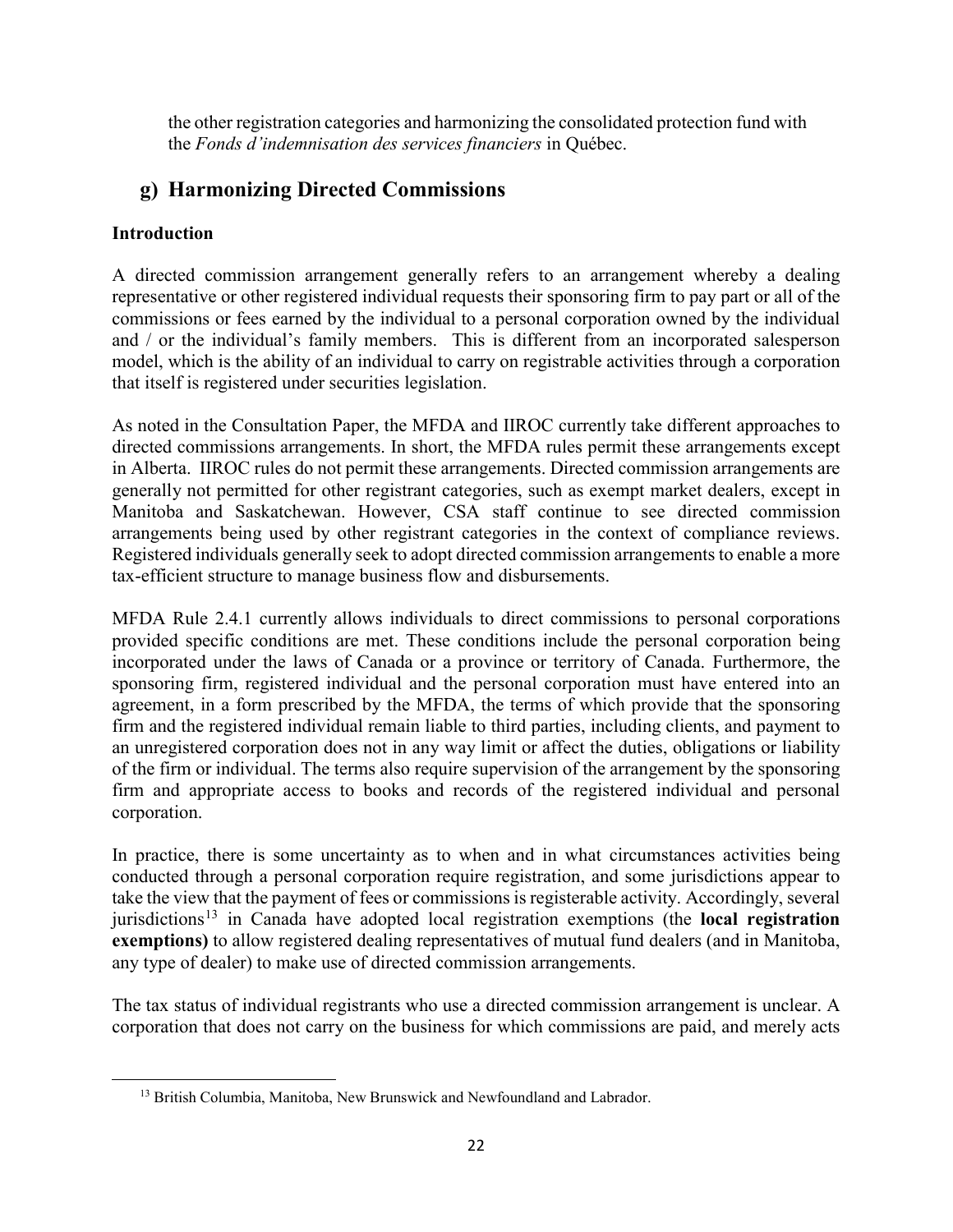as a conduit to receive commissions, may not be able to achieve the desired outcome for tax purposes.

An incorporated salesperson model allows a registered individual to carry on registrable activities through a corporation that itself is registered under securities legislation. As a registrant, the corporation would be subject to registration requirements. Because the corporation itself would be registered and, therefore, able to engage in the registerable activities that would *earn* the commissions, this model would not seem problematic from a tax perspective. This model has been adopted and utilized by other professionals, such as physicians, lawyers and accountants. Although this model would likely alleviate the issue of tax uncertainty, it would require legislative amendments, which would take considerable time to implement. Legislative amendments that would allow for incorporated salespersons have been made to the securities legislation of Alberta and Saskatchewan, but they have not been proclaimed.

#### **Solutions**

The topic of directed commission arrangements is a complex matter with many considerations. Further work will need to be completed, including consultations with other CSA stakeholders, to reach definitive conclusions on the appropriate treatment under the New SRO model. This additional work should be completed as part of the rulemaking process for the New SRO.

Therefore, a CSA working group comprising appropriate CSA stakeholders will be formed (the **Directed Commissions WG**) to continue working on this analysis. In the interim, the Working Group has compiled some preliminary views based on its analysis that could provide assistance and help inform the additional work required during the next steps of the SRO implementation process:

- 1. The Directed Commissions WG should consider the tax status of registered individuals and whether there are any regulatory concerns with permitting directed commission arrangements, at least as an interim step while other options, such as adopting a true incorporated salesperson regime are studied.
- 2. Following further consideration of the tax issue and appropriate consultation with stakeholders in conjunction with the IWC's efforts to harmonize rules, the Directed Commissions WG should complete the necessary work to consider, and if applicable, propose a rule and prescribed form of agreement that provide the appropriate protections. This rule would permit directed commission arrangements for registered individuals sponsored by any type of dealer member of the New SRO.
- 3. The Directed Commissions WG should consider whether a consequential amendment to Part 8 of National Instrument 31-103 *Registration Requirements, Exemptions and Ongoing Registrant Obligations* modelled on the existing local registration exemptions is the appropriate approach under the New SRO model. This registration exemption could be available to registered individuals sponsored by any type of registrant firm (both dealers and advisers) on appropriate terms and conditions.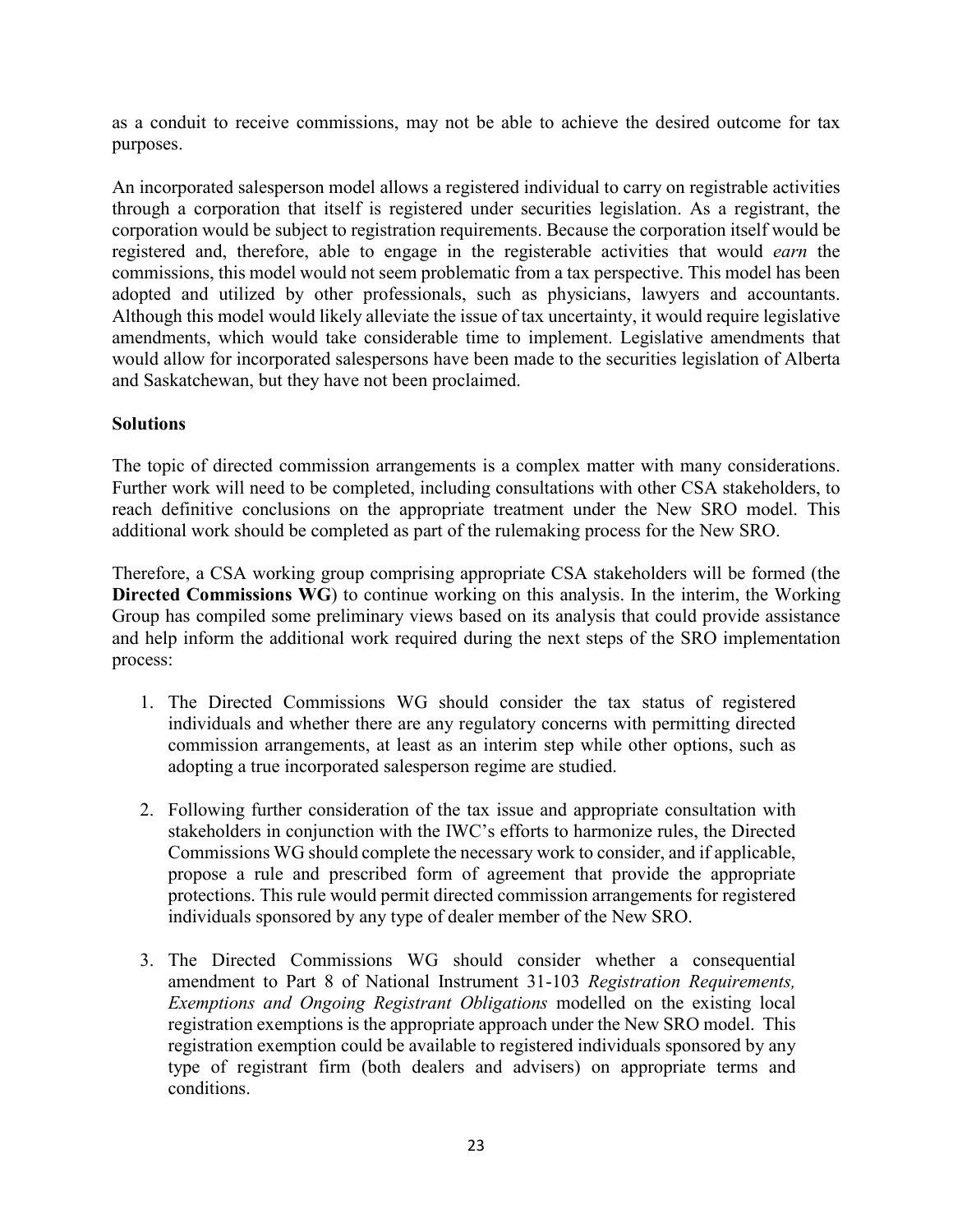4. Depending on the outcome of the additional analysis, the Directed Commissions WG could consider whether any other options, such as adopting a true incorporated salesperson regime as a long-term solution, is warranted.

# **h) Maintaining Strong Market Surveillance**

#### **Introduction**

In addition to member regulation functions, IIROC currently regulates marketplace members and conducts real-time surveillance of the trading activity on Canadian equity marketplaces as well as timely surveillance of all fixed-income trading conducted by its dealer members, together with the supervision of member compliance with the Universal Market Integrity Rules. IIROC also provides trading-related information to securities regulators in support of the CSA's oversight of marketplaces carrying on business in Canada, including enforcement activities regarding possible market misconduct. IIROC also promotes transparency in Canada's fixed-income markets as the Information Processor for Canadian corporate and government debt securities.

Specific stakeholders expressed general concerns about the potential for inefficiencies and information gaps as a result of the separation of market surveillance from statutory regulators, including possible impacts on CSA enforcement processes as well as the CSA's ability to monitor for systemic risk in Canada's capital markets. After extensive research and analysis, the Working Group concluded that the specific issues raised in the Consultation Paper were not validated and that the surveillance of Canadian equity and debt marketplaces should remain with the New SRO. However, as a result of internal discussions, the Working Group has concluded that there may be opportunities for improvement in the sharing of relevant information across regulators arising from the market surveillance function.

Consequently, the CSA will review current processes with the view to enhancing the processes for the sharing of trading-related data between the New SRO and the CSA. The goal of this review will be to identify any gaps or inefficiencies in current processes that may impact the CSA's enforcement function, its policy functions, or its ability to effectively monitor for systemic risk. To the extent that gaps or inefficiencies are identified, solutions will be implemented to establish appropriate practices for the sharing of trading-related information between the CSA and the New SRO with the New SRO's continued responsibility for carrying out market surveillance.

#### **Solutions**

- To improve collaboration and the sharing of information between the CSA and the New SRO, a new CSA working group (**CSA Market Information Coordinating Working Group**) will be established to review differences in jurisdictional enforcement processes and engage with the New SRO regarding the supervision of market related data and sharing like information in order to:
	- adopt optimal practices and procedures for a collaborative approach to market surveillance; and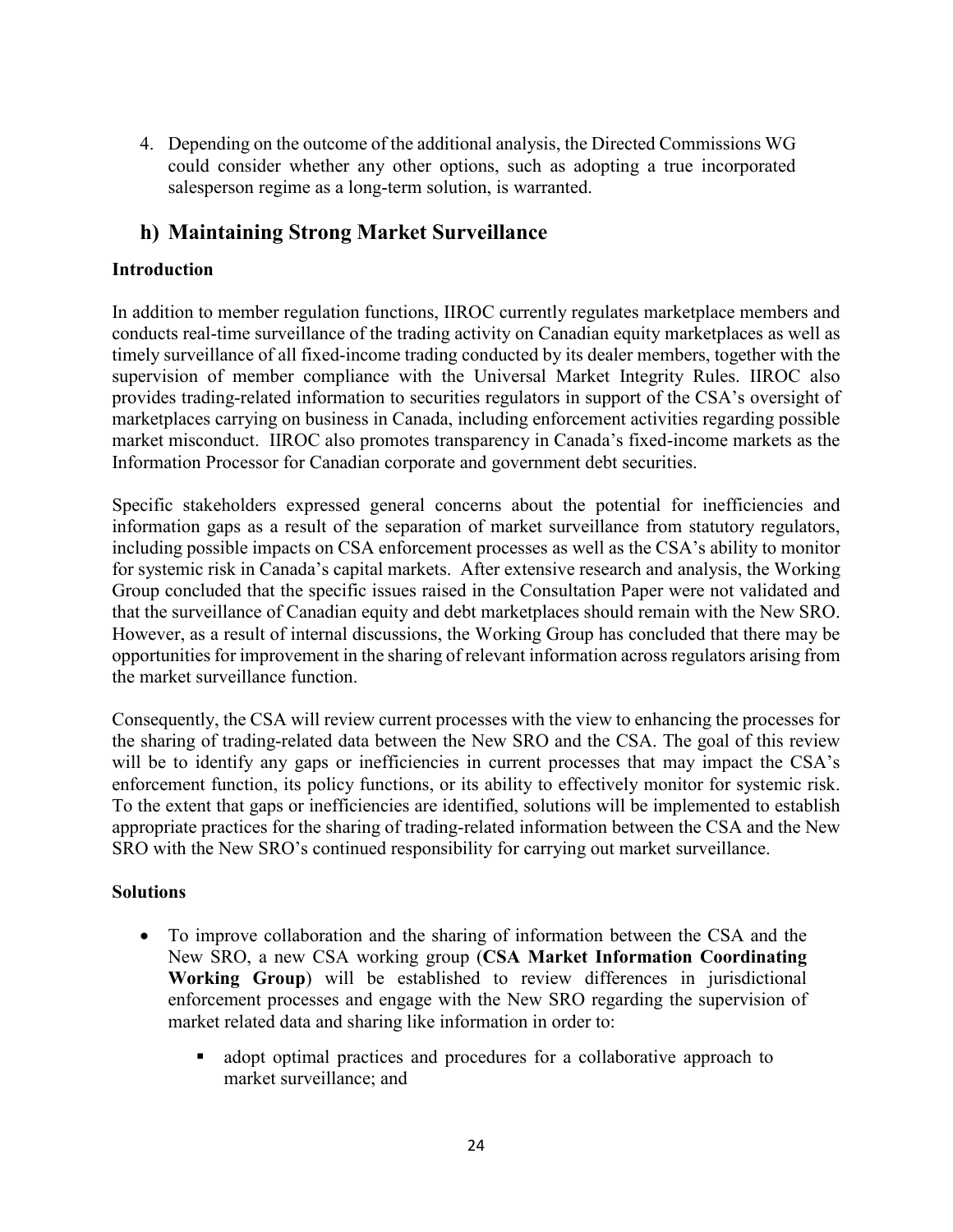- identify and resolve gaps or inefficiencies in information sharing that may impact, as noted, the CSA's enforcement processes, its policy functions or the CSA's ability to effectively monitor systemic risk in the Canadian capital markets.
- The composition of the CSA Market Information Coordinating Working Group will be determined at a later stage, but will be composed of CSA staff with experience in the market surveillance function, including staff involved in Enforcement, Market Regulation, SRO Oversight and Systemic Risk as appropriate. Staff of the New SRO will be expected to contribute to the CSA Market Information Coordinating Working Group's review and assist in optimizing information sharing processes.
- The CSA Market Information Coordinating Working Group will be expected to identify and recommend opportunities for improvement to existing processes within a timeline to be established once the working group is constituted.

# **i) Leveraging Ongoing Related Projects**

## **Introduction**

The CSA recognizes that existing CSA or SRO related projects will assist or lead to the resolution of certain sub-issues identified in the Consultation Paper. Specific targeted suggestions are being made for consideration by the respective working groups involved in these ongoing projects. Examples of these ongoing projects and working groups are:

### *Complaint resolution*

- The CSA OBSI Working Group's continuing efforts to make OBSI decisions binding and to assess the need for an appeal or review mechanism.
- The role of the CSA OBSI Joint Regulator Committee (**JRC**). As part of its oversight role for OBSI, the CSA encourages the JRC to review:
	- $\blacksquare$  the merits of (i) restricting the scope of matters the member firm's internal ombudsperson can address, as well as (ii) educating investors on their ability to access OBSI's services without using an internal member firm ombudsperson; and
	- OBSI complaint data to assess if the New SRO should include "complaint handling" as a separate category in the New SRO's complaint reporting system to better identify when clients are dissatisfied with a member firm's complaint handling process.
- An ongoing project on complaint resolutions in Québec, which is expected to be published in the form of a local instrument in Fall 2021.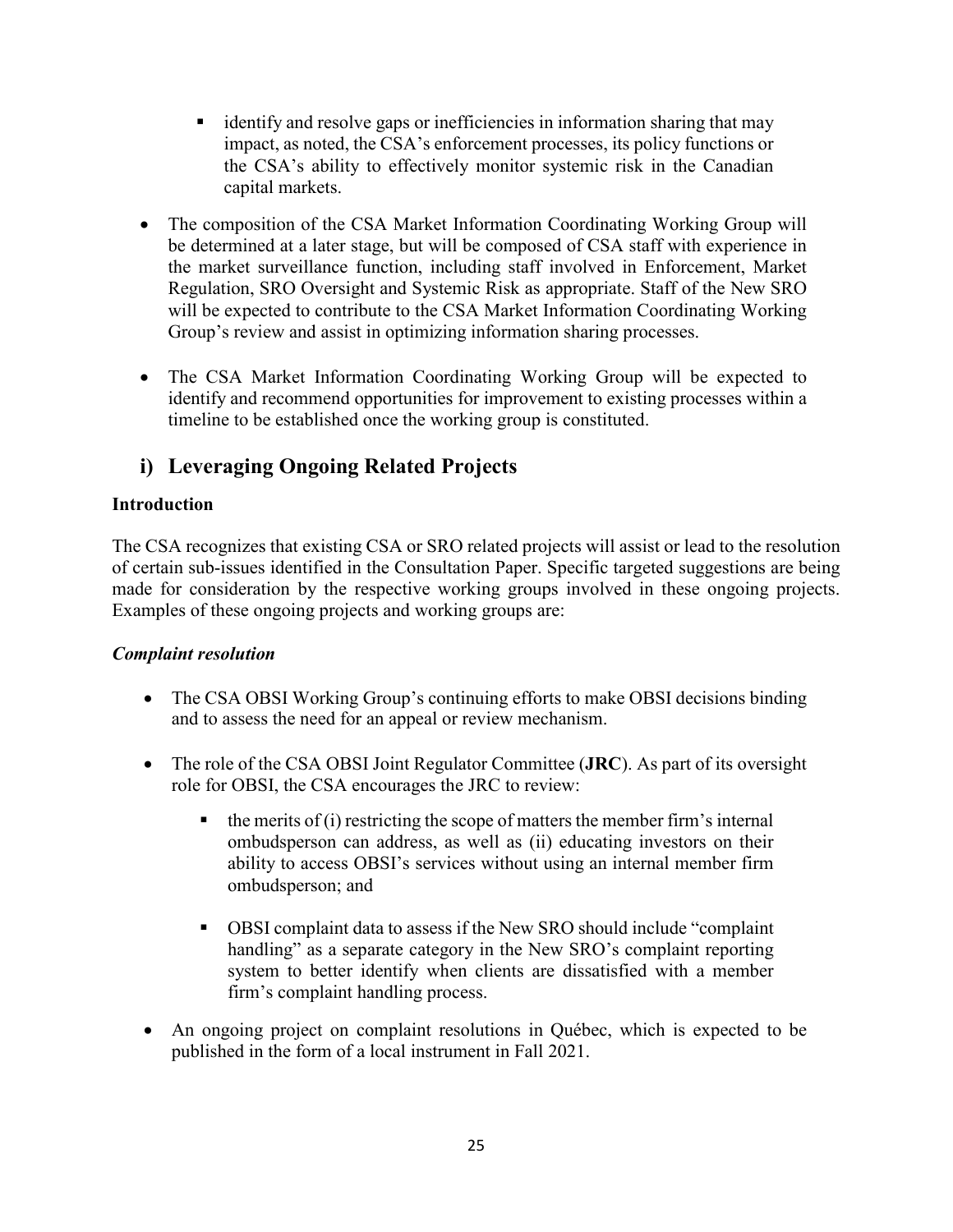- IIROC's ongoing assessment of its current arbitration program with the intent to enhance its usefulness as a means of recourse for investors.
- CSA staff's review of complaints and other enforcement data, and information provided as required by the existing ROs to determine if complaints reported to the SROs are appropriately assessed and investigated.
- The CSA Committee on Vulnerable Investors ongoing assessment of securities legislation to enhance protection of older and vulnerable adults.

### *Consolidation of databases and harmonization with insurance regulators*

- The CSA SEDAR+ project which will improve the CSA's national consolidated database and enhance public disclosure of registered firms and individuals in one portal, including historical disciplinary information of active or former registrants. Regulatory staff involved in the project should consider the merits of including public disclosure and easy access to information pertaining to registrants similar to that contained in the SEC's Form ADV, or the current IIROC Advisor Report.
- The CSA initiative with the Canadian Council of Insurance Regulators on full cost disclosure and performance reports.

### *SRO enforcement practices*

- IIROC's ongoing efforts to obtain enhanced legislative enforcement powers directly from jurisdictional governments (i.e., statutory immunity, ability to collect fines, compel witnesses, collect and present evidence).
- IIROC's ongoing project to conduct an assessment regarding enabling the disgorgement of profits and direct compensation back to victims for losses in cases decided by hearing panels and cases resolved by a settlement agreement.

### *Registration*

• The CSA proposed targeted changes to enable a more efficient registration and oversight process by providing registered firms and individuals with greater clarity on what information is required as part of the registration process, while also improving the quality of information received by regulators.

# **5. Consideration of Written Representations and Next Steps**

The Working Group will consider written representations submitted in hard copy or electronic form received within 60 days of publication of the Position Paper. At the same time, the CSA will be moving forward to establish and lead the IWC to begin the work to implement the New SRO.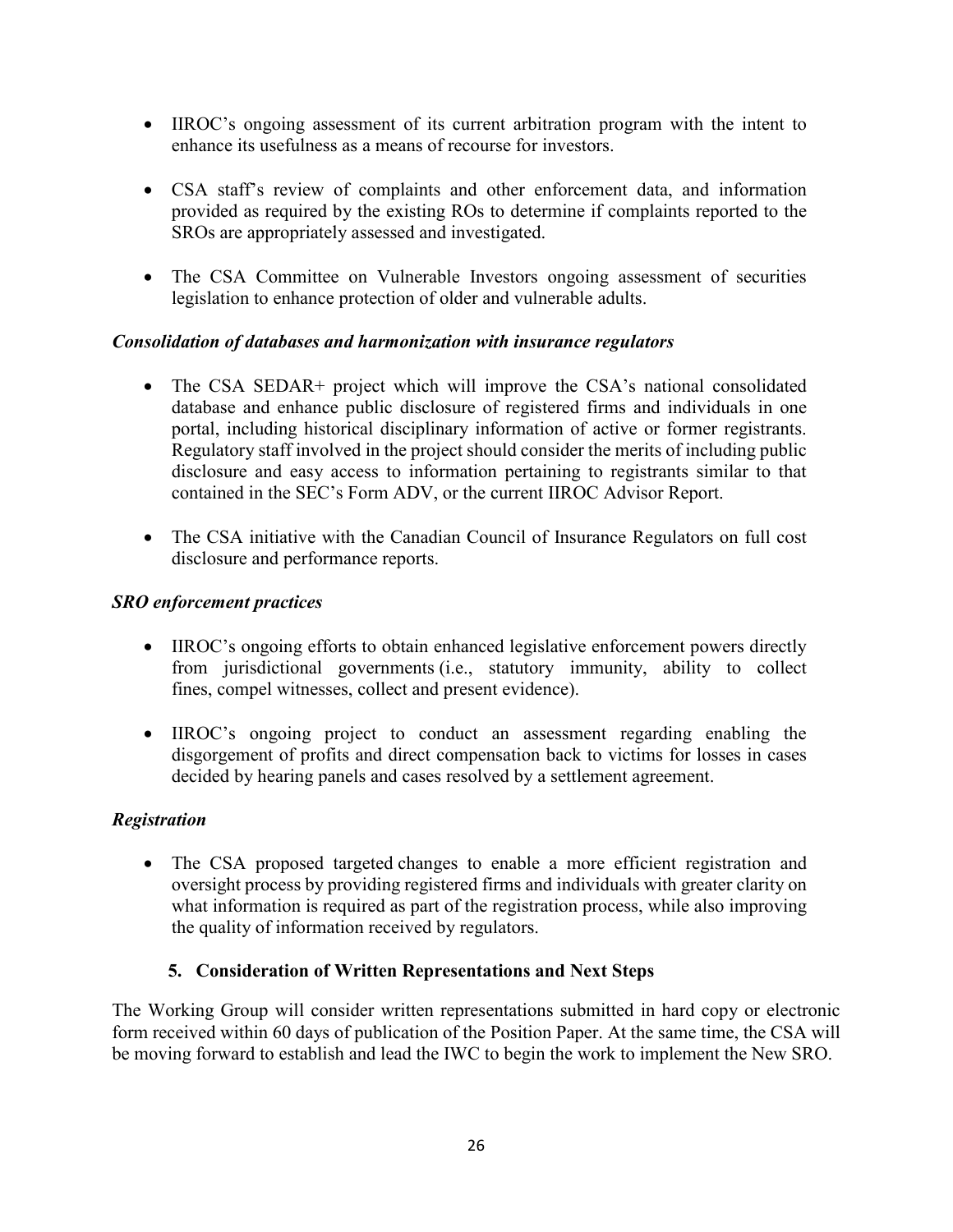Please submit your written representations in writing on or before **October 4, 2021**. If you are not sending your written representations by email, please send us an electronic file containing submissions provided (in Microsoft Word format).

Address your submission to all of the CSA as follows:

British Columbia Securities Commission Alberta Securities Commission Financial and Consumer Affairs Authority of Saskatchewan Manitoba Securities Commission Ontario Securities Commission Autorité des marchés financiers Financial and Consumer Services Commission (New Brunswick) Superintendent of Securities, Department of Justice and Public Safety, Prince Edward Island Nova Scotia Securities Commission Superintendent of Securities, Newfoundland and Labrador Superintendent of Securities, Northwest Territories Superintendent of Securities, Yukon Territory Superintendent of Securities, Nunavut

Please send your written representations only to the addresses below. Your written representations will be forwarded to the other CSA member jurisdictions.

The Secretary Ontario Securities Commission 20 Queen Street West 22nd Floor Toronto, Ontario M5H 3S8 Fax: 416-593-2318 Email: [comments@osc.gov.on.ca](mailto:comments@osc.gov.on.ca)

Me Philippe Lebel Corporate Secretary and Executive Director, Legal Affairs Autorité des marchés financiers Place de la Cité, tour Cominar 2640, boulevard Laurier, bureau 400 Québec (Québec) G1V 5C1 Fax : 514- 864-638 Email: [consultation-en-cours@lautorite.qc.ca](mailto:consultation-en-cours@lautorite.qc.ca)

Certain CSA jurisdictions require publication of the written representations received during the comment period. All written representations received will be posted on the websites of each of the ASC at [www.albertasecurities.com,](http://www.albertasecurities.com/) the AMF at [www.lautorite.qc.ca](http://www.lautorite.qc.ca/) and the OSC at [www.osc.gov.on.ca.](http://www.osc.gov.on.ca/) Please do not include personal information directly in written representations to be published and state on whose behalf you are making the submission.

### **Questions**

If you have any comments or questions, please contact any of the CSA staff listed below.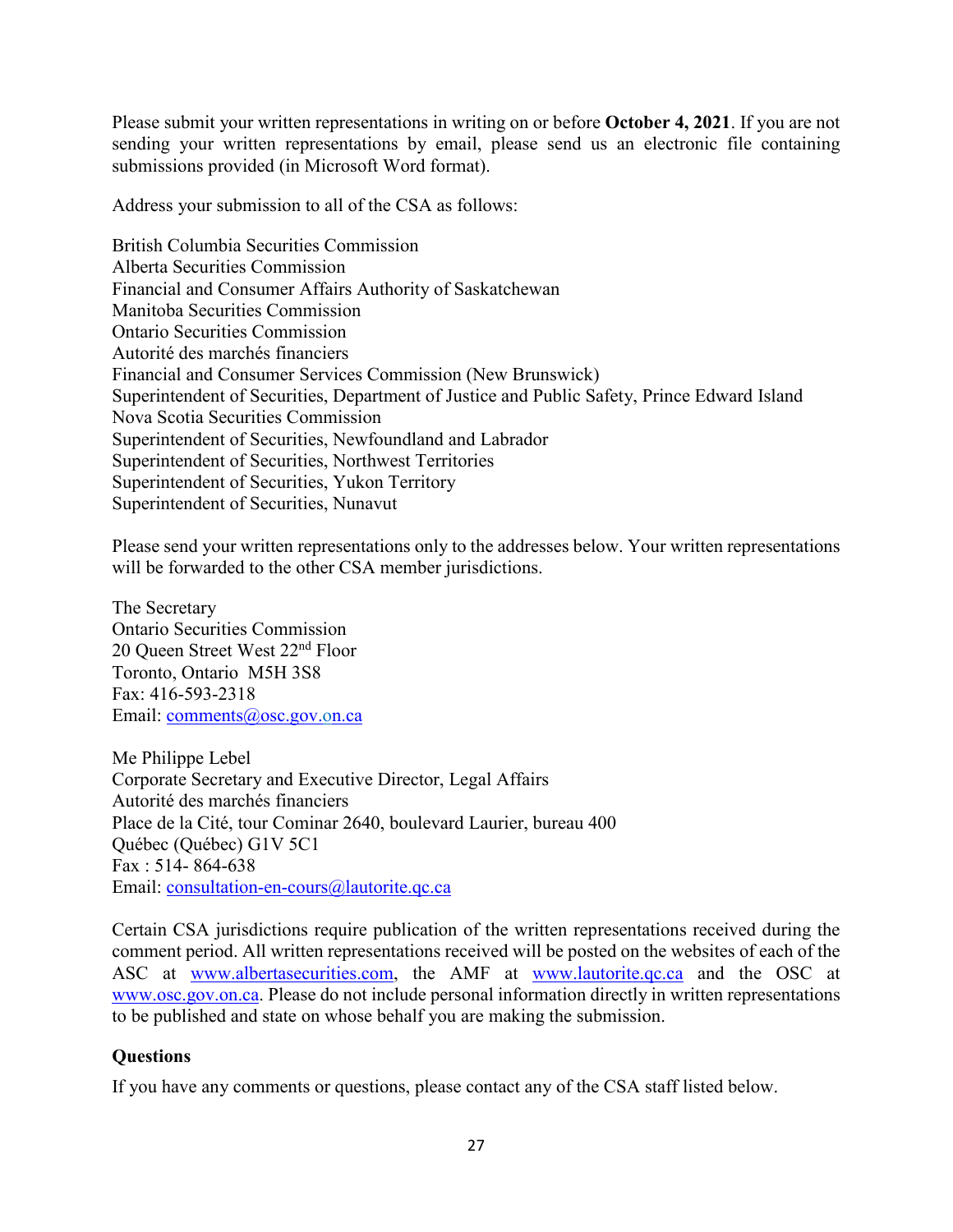Co-Chair - CSA Working Group<br>
Special Advisor, Capital Markets<br>
Manager, Market Regulation Special Advisor, Capital Markets Regulation Ontario Securities Commission British Columbia Securities Commission 416-204-8984 604-899-6609 [jdellamanna@osc.gov.on.ca](mailto:jdellamanna@osc.gov.on.ca) [dmackay@bcsc.bc.ca](mailto:dmackay@bcsc.bc.ca)

**Katrina Prokopy Jean-Simon Lemieux** Manager, Market Oversight Analyste expert<br>Alberta Securities Commission Autorité des ma 403-297-7239 514-395-0337, ext. 4366

#### **Liz Kutarna David Shore**

Director, Capital Markets Legal Counsel, Securities Financial and Consumer Affairs Authority Financial and Consumer Services of Saskatchewan Commission (New Brunswick) 306-787-5871 506-658-3038 [liz.kutarna@gov.sk.ca](mailto:liz.kutarna@gov.sk.ca) [david.shore@fcnb.ca](mailto:david.shore@fcnb.ca)

**Paula White Chris Pottie**<br> **Deputy Director, Compliance and Deputy Directors** Manitoba Securities Commission 902-424-5393 204-945-5195 [chris.pottie@novascotia.ca](mailto:chris.pottie@novascotia.ca) [paula.white@gov.mb.ca](mailto:paula.white@gov.mb.ca)

#### **Doug MacKay Joseph Della Manna**

Autorité des marchés financiers [katrina.prokopy@asc.ca](mailto:katrina.prokopy@asc.ca) jean-simon.lemieux@lautorite.qc.ca

Deputy Director, Registration & Compliance Oversight Nova Scotia Securities Commission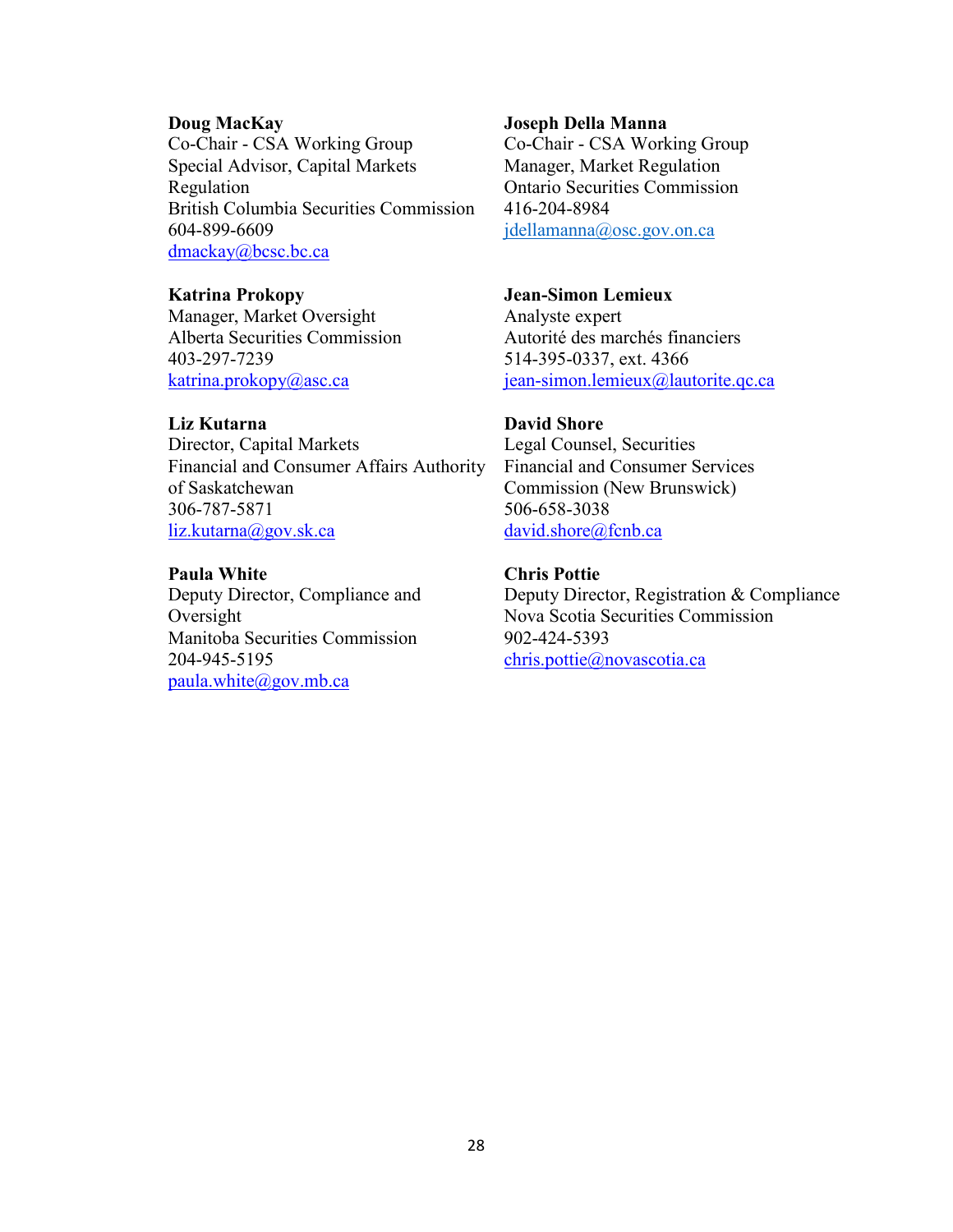#### **Addendum – Recognition of the New SRO in Québec**

#### **Background**

#### *Mutual Fund dealers*

Firms pursuing activities as mutual fund dealers in Québec are required to register with the AMF. Firms also pursuing such activities in other Canadian provinces or territories are required to be members of the MFDA under the regulations applicable outside Québec.

Natural persons registered with the AMF in the category of mutual fund dealer representative are required to be members of the CSF, a self-regulatory organization established by the *Act respecting the distribution of financial products and services*, whose mission is to ensure the protection of the public by maintaining discipline among and supervising the compulsory professional development and ethics of its members. This obligation also applies to mutual fund dealer representatives registered in other provinces or territories when they pursue activities in Québec.

As at May 31, 2021, 71 firms were registered as mutual fund dealers with the AMF, and 22,076 natural persons were registered in the category of mutual fund dealer representative. Of those 71 firms, 20 were operating in Québec only, and 748 representatives were acting on their behalf. The remaining 51 firms were MFDA members and accounted for 21,329 representatives. The AMF is the principal regulator for 31 of these 71 firms.

#### *Investment dealers*

In Québec, as in all other Canadian provinces and territories, firms registered as investment dealers are required to be members of IIROC.

As at May 31, 2021, 145 firms were registered as investment dealers with the AMF and were members of IIROC, and 12,409 natural persons were registered in the category of investment dealer representative. Of these 145 firms, 140 were registered in at least one other province or territory in Canada, and 12,398 representatives were acting on their behalf. In addition, five investment dealers were registered as such in Québec only, and 11 representatives were acting on their behalf. The AMF is the principal regulator for 22 of these 145 firms.

#### **The AMF's position**

The AMF agrees with the CSA that a new, single SRO, consolidating the activities of IIROC and the MFDA and with an enhanced governance structure, is in the best interests of investors and the financial industry. In addition to the many benefits associated with the CSA's position, greater harmonization of the SRO framework applicable in Québec with that of other Canadian jurisdictions will reduce complexity and confusion for investors, who will then benefit from comparable protections, regardless of their place of residence. Also, for financial groups including a firm registered as a mutual funds dealer and a firm registered as an investment dealer and operating in Québec and elsewhere in Canada, a simplified framework will reduce their compliance burden, which will translate in particular into lower costs.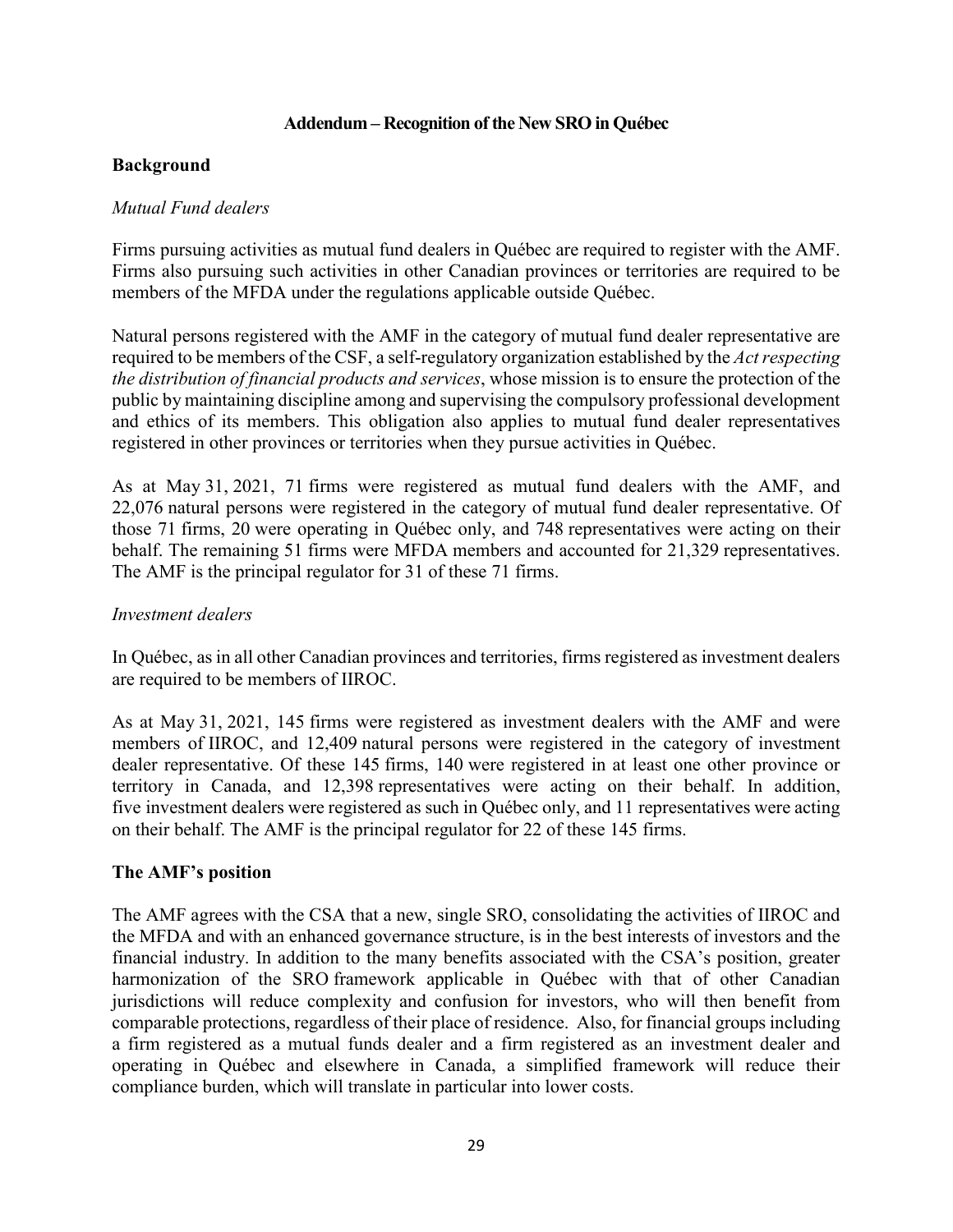Accordingly, the AMF will recognize the New SRO in the same way as the other CSA members to ensure harmonized oversight of firms registered as investment dealers and mutual fund dealers as well as natural persons registered in the categories of investment dealer representative and mutual fund dealer representative acting on their behalf.<sup>[14](#page-29-0)</sup> This recognition of the New SRO will not affect the mandate, functions and powers of the CSF. The New SRO will ensure compliance with its operating rules, which will be harmonized with securities regulations, including *Regulation 31-103 respecting Registration Requirements, Exemptions and Ongoing Registrant Obligations* (in other CSA jurisdictions, National Instrument 31-103 *Registration Requirements, Exemptions and Ongoing Registrant Obligations*). Through its power to approve the rules of the New SRO, the AMF will be able to ensure that those rules do not have duplicative effects where equivalent provisions apply to representatives of mutual fund dealers under Québec regulations.

Upon its recognition, and in accordance with any such transitional provisions as may be adopted by the AMF, investment dealers and their representatives will be required to become members of the New SRO and comply with its rules. This requirement will also apply to mutual fund dealers and their representatives registered in Québec.

#### **Stakeholder representations**

 $\overline{\phantom{a}}$ 

Stakeholders in the Québec financial sector are invited to make representations, in accordance with the instructions in Section 5 of this document, regarding the AMF's desire to recognize the New SRO, whose mandate will include overseeing investment dealers and mutual fund dealers in Québec.

<span id="page-29-0"></span><sup>&</sup>lt;sup>14</sup> If necessary, the AMF could, on the conditions that it determines, delegate to the New SRO the exercise of some of its functions, subject to the approval of the Government as set out in section 61 of the *Act respecting the regulation of the financial sector*.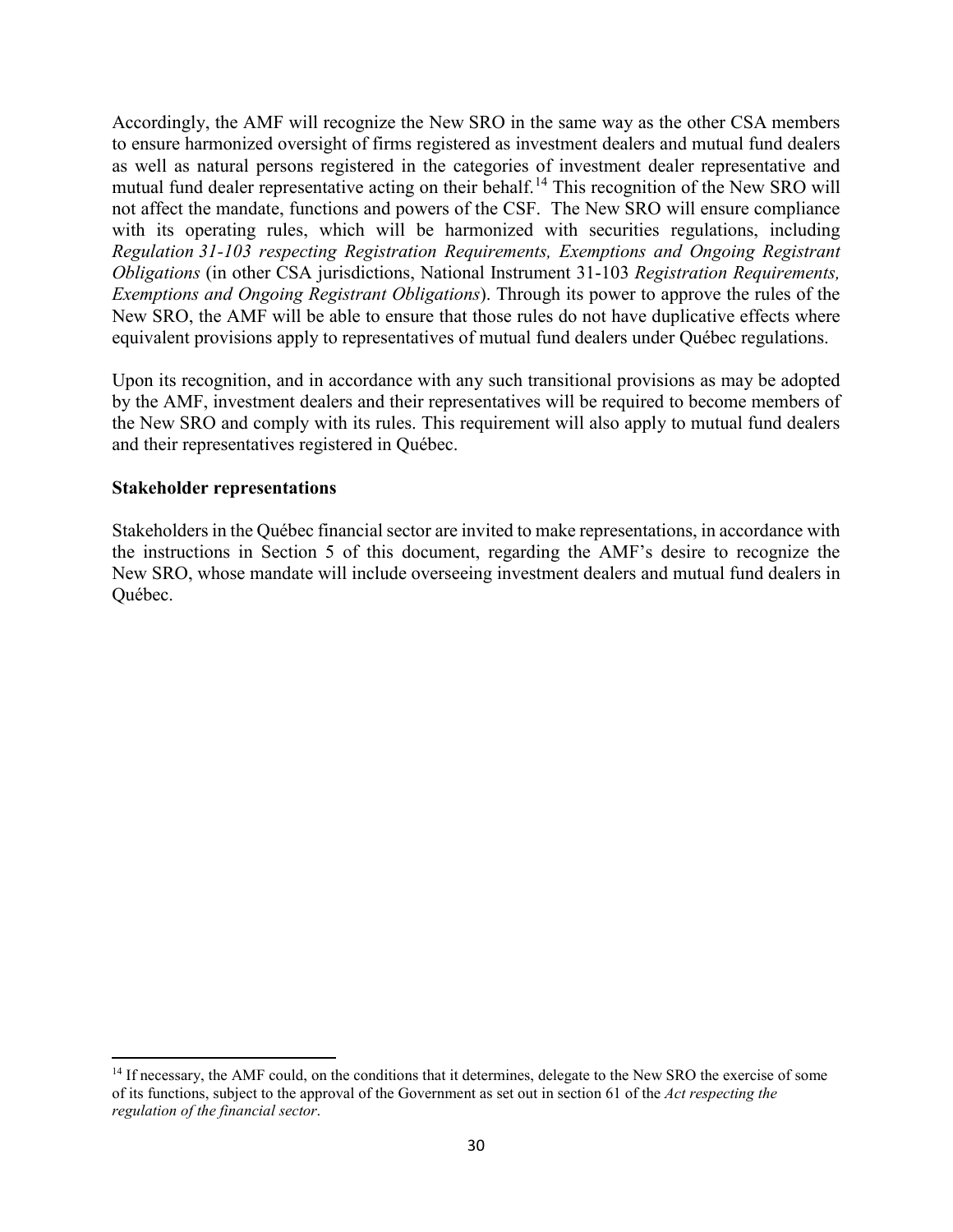### **Appendix A**-- **Summary of Public Comments**

#### **Background**

As noted in the Introduction section to this Position Paper, in late 2019 and early 2020, the Working Group completed informal consultations with key stakeholder groups regarding the current SRO regulatory framework.

On June 25, 2020, the CSA published the Consultation Paper for a 120-day public comment period. The Consultation Paper sought public input on the following seven key issues identified as a result of the informal consultations:

- 1. Duplicative operating costs for dual platform dealers
- 2. Product-based regulation
- 3. Regulatory inefficiencies
- 4. Structural inflexibility
- 5. Investor confusion
- 6. Public confidence in the regulatory framework
- 7. Separation of market surveillance from statutory regulators

The comment period ended on October 23, 2020. In response to the Consultation Paper, 67 public comment letters were submitted. This Appendix summarizes the written public comments, and includes the section - *Other issues related to Québec* - for comments received that address the specific regulatory framework in Québec.

Commenters are listed below along with statistical information relating to the number of stakeholders in each category commenting on specific issues. We thank everyone who took the time to prepare and submit comment letters.

#### **Summary of comments received in response to the Consultation Paper**

#### *Issue 1 – Duplicative operating costs for dual platform dealers*

A large proportion of commenters, including industry associations along with IIROC dealers, MFDA dealers and dual-platform dealers confirmed that the current structure results in duplicative costs. Key comments are noted below:

- There seems to be no economic basis to continue having two SROs for Canada's investment industry, particularly given the decline in MFDA membership. In 2002, the MFDA had 220 dealer members; today, the number of dealer firms has dropped to 90, 25 of which are dual platform (IIROC and MFDA). This leaves only 65 firms that deal exclusively in mutual funds.
- Commenters pointed to the need to maintain separate compliance and supervisory functions in respect of each SRO, leading to increased costs in legal, regulatory, tax, operations, compliance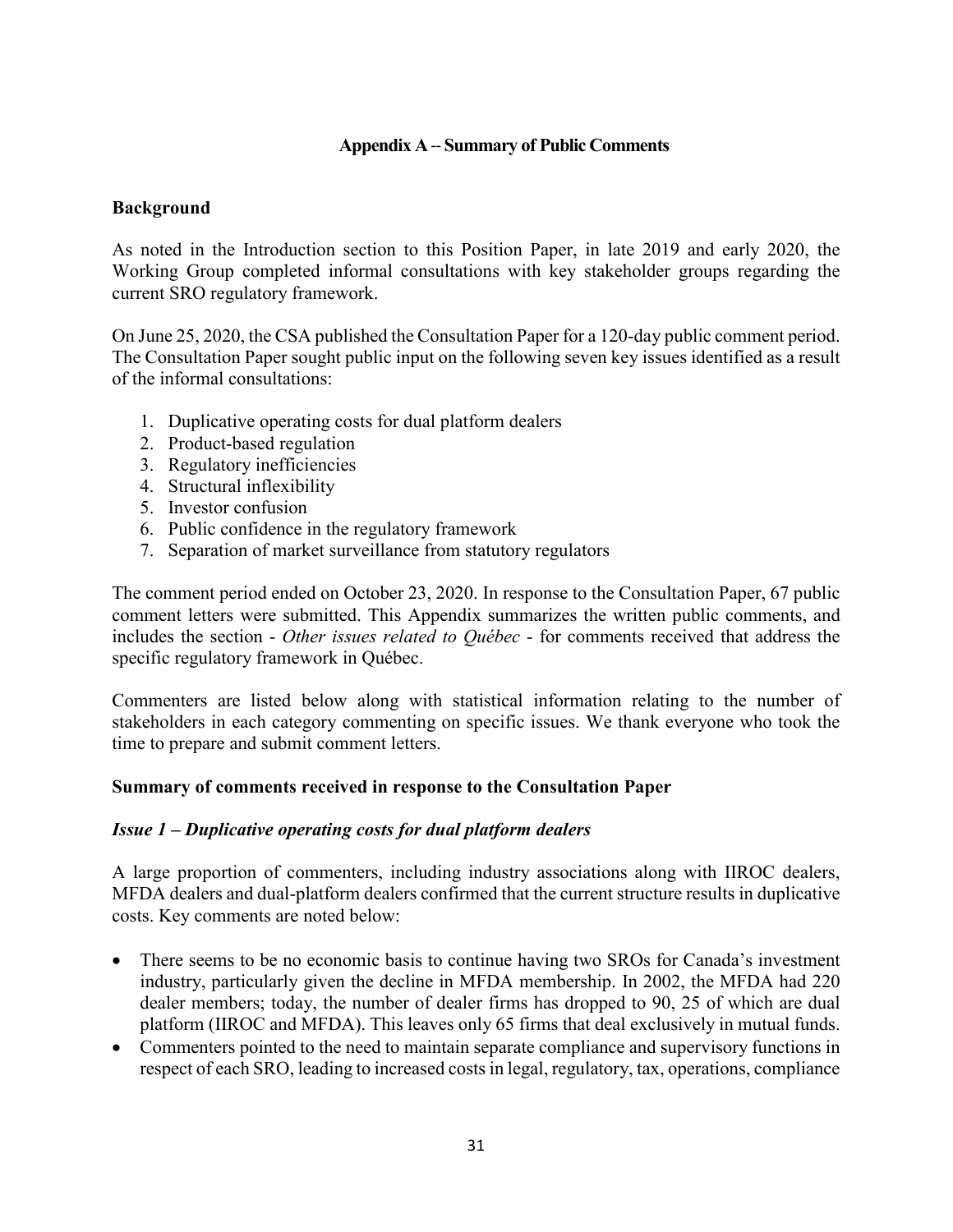and technology matters. These costs ultimately affect service to investors as they hamper economies of scale and innovation in the delivery of products.

- Commenters pointed to IIROC's cost analysis to assert that a single regulatory structure will lead to cost savings.
- Other commenters noted that some of the duplicative operating costs cannot be attributed to the regulatory framework but rather are the result of business decisions taken by the firms.
- The savings as a result of consolidation could be reinvested in some innovation field and client service.
- Consolidation, through merger or another approach, may provide efficiencies, at a minimum through the elimination of duplication of overhead.
- The revised SRO model in Canada should bring increased efficiencies, increased consistency, increased transparency, reduced costs and an enhanced member experience, and should be able to address the specific needs of smaller dealers, while maintaining or enhancing integrity, oversight and investor protection.

Investor advocates, mutual fund only dealers and other commenters also noted the following key elements regarding this issue**:**

- An investor advocate warned that this consultation should not be an industry-driven initiative to reduce the "burden" of regulation; the new framework should be designed to improve outcomes for both industry and investors.
- Potential operational cost savings should not be a major factor in the development and implementation of a new SRO framework and should not prejudice investor protection or effective compliance or enforcement.
- The client lens is far more important in measuring the potential benefits of changes to the regulatory framework than the impact of lessening regulatory fragmentation on firm costs and profits.
- The Deloitte cost-saving estimates presents limits, since only the largest dealers would benefit from the bulk of estimated savings and the savings are not substantial.
- There might be material membership fee decreases for large and medium-size MFDA dealers; there could also be material membership fee increases for small MFDA dealers absent specific action to address this.
- There should be a level playing field between mutual fund dealers and investment dealers to the extent that existing mutual fund firms would not be pushed out of the investment industry due to an increase in cost or regulatory burden. Changes should not create additional regulatory burden or require unnecessary operational and infrastructure costs for MFDA-only firms.
- There is a need to ensure that a new consolidated SRO encourages new entrants, stimulates innovation and is fair to all members.
- Those who choose to operate under multiple platforms / registration categories should embrace the relevant costs and constraints. Small adjustments to the current framework (e.g., IT gateway, passport system, mutual recognition, exemptions, better alignment of requirements among SROs) rather than a major structural overhaul should be favored.
- More significant savings would be achieved if advice-based trailing commissions are rebated or banned outright.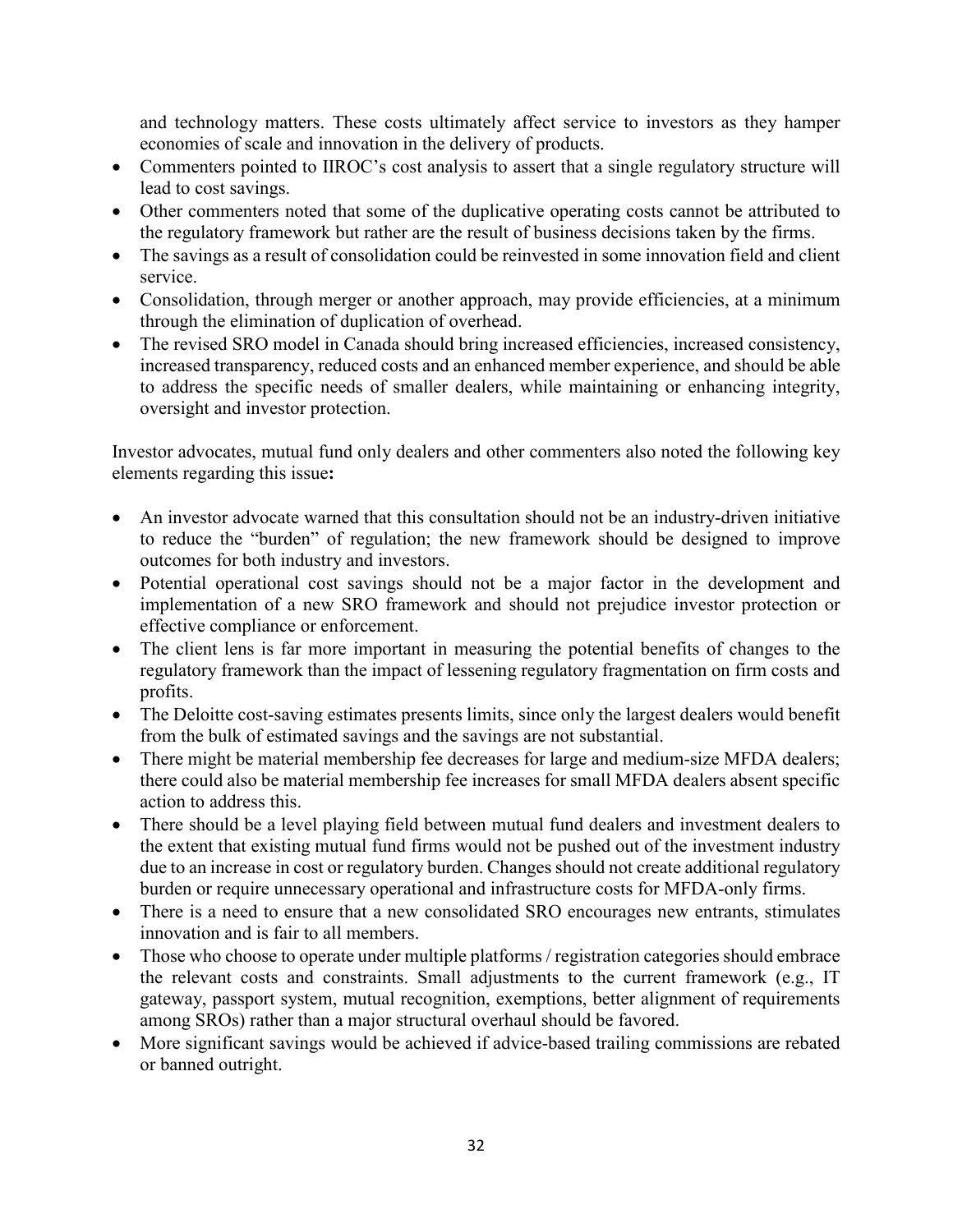#### *Issue 2 – Product-based regulation*

A vast majority of commenters, including industry associations, investor advocates, and industry stakeholders agree that the current framework and the structure around products need to be redesigned and that similar products and services should be regulated in a consistent manner, preferably under a single SRO. Key comments were:

- Product-based regulation is becoming anachronistic in an industry that is slowly shifting away from a transactional, "selling" model to one that favors advice that is appropriately targeted to the needs of clients.
- The framework should regulate across the continuum of products and type of advice rather than be structured and separated based on the product. Expectations on key principles such as know your client, suitability, etc. should be the same across products.
- Having a single SRO is likely the only way to avoid inconsistent approaches to the distribution of similar products. Examples of different treatment between registrant categories when accessing similar products include how a security is registered (nominee v. client name), availability of fee-based or commission-based accounts, and investor protection fund services available.
- There should be as much harmonization as possible in terms of product and distribution standards across various types of registered firms.
- If there is some type of merger, investment dealers should be allowed to provide a mutual fundonly offering in their legal entity without requiring a separate dealer on the MFDA platform.

Several commenters, including industry associations, investor advocates, and industry stakeholders agreed that regulatory arbitrage exists and can be an issue. The common theme that emerged is that a single national regulator is a means by which to minimize regulatory arbitrage opportunities. Key comments provided were:

- A single national SRO regulator will create a regulatory framework that minimizes opportunities for regulatory arbitrage, including the consistent development and application of rules.
- Consolidating registration categories under a single SRO will facilitate a consumer-focused approach that would reduce regulatory arbitrage, limit investor confusion and better reflect how Canadians seek financial advice and make product-purchasing decisions.
- Regulatory standards should be applied uniformly across the CSA and the SROs, both to firms and individual registrants to address arbitrage opportunities. Standards should be harmonized to the extent possible.
- The differences in registration between IIROC and the MFDA, with the applicable provincial regulator overseeing MFDA registration can lead to "regulator shopping". A consolidated SRO should be responsible for registering individual representatives.

Both investor advocates and industry stakeholders commented on converging registration categories:

The new regulatory framework should provide flexibility in registration categories to allow innovation and variety in business models to better meet the current and future needs of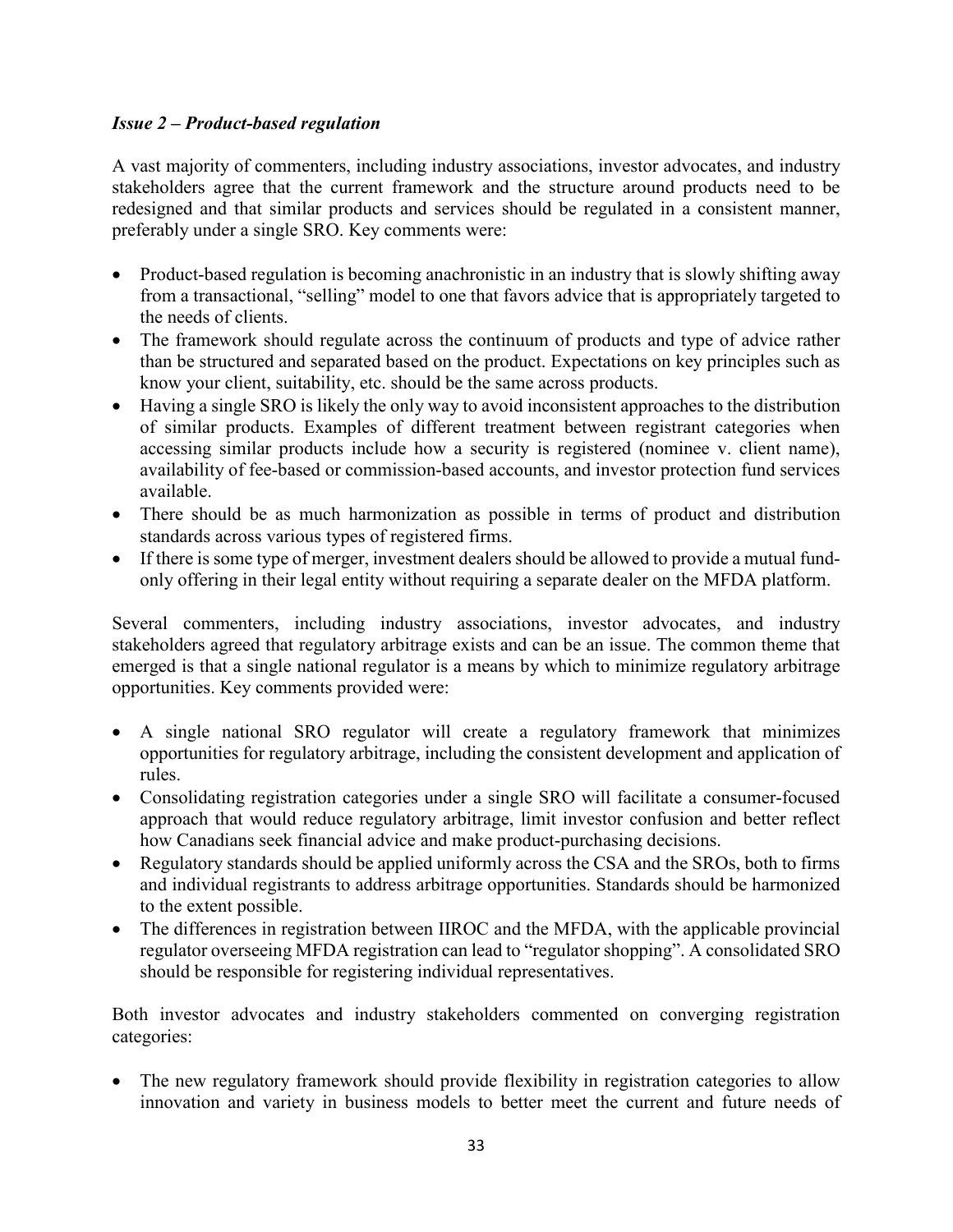customers. Mutual fund-only registered individuals should be allowed to work for an investment dealer and indefinitely provide mutual fund-only account services to their clients.

- The new regulatory framework should provide flexibility in registration categories to allow innovation and various business models to better meet the current and future needs of customers.
- Currently, registrants in different registration categories are permitted to provide advice on identical products, which is sufficient to raise questions about product-based regulation.
- It is appropriate to require additional proficiencies for registrants related to variations in complexities of products. However, differing registration categories based on proficiency should still be within a single registrant category to ensure consistent treatment of clients.
- With investor protection and business efficiency as objectives, the primary determination should be what level of protection and regulatory standards are appropriate for the different products/services offered to investors, regardless of the registration category title.
- Minimum requirements should be focused on skills, competency, and professionalism, with less regard to the specific scope of products sold by a given registrant.

A few commenters expressed concern about regulatory arbitrage between the securities industry and the insurance and banking industries, with products such as segregated funds, GICs and term deposits. Key comments were:

- Regulation governing the distribution of segregated funds differs significantly from investment funds and enhances the possibility of regulatory arbitrage.
- Since the formation of the MFDA in the 1990s, there has been a slow consistent migration from mutual funds to segregated funds, with many advisors giving up their mutual fund registration.
- Products such as mutual funds, exchange traded funds and segregated funds are very similar; it is crucial to have consistent regulatory oversight of all such products to minimize opportunities for regulatory arbitrage.
- Potential regulatory arbitrage may arise between investment dealers and the insurance industry with the CSA's Client Focused Reforms and deferred sales commission prohibition / restrictions on mutual funds.

Several investor advocates and industry stakeholders expressed concerns about the current regulatory framework's impact on consumers access to financial advice and products, the services rendered, and investor protection. Key comments provided were:

- A single, consolidated SRO, with a single set of rules and guidance would provide clarity and consistency to firms and SRO staff and would ultimately benefit consumers.
- Regulatory projects should start from the client's point of view and offer a holistic and inclusive approach guaranteeing the same degree of protection and oversight, regardless of the product or the registration category.
- Existing regulation focuses on products, at the expense of proper regulatory oversight of the critical relationship between financial advisors and clients.
- Investors should have confidence that their needs are being served with consistent regulatory expectations, regardless of the product or service that is recommended or sold.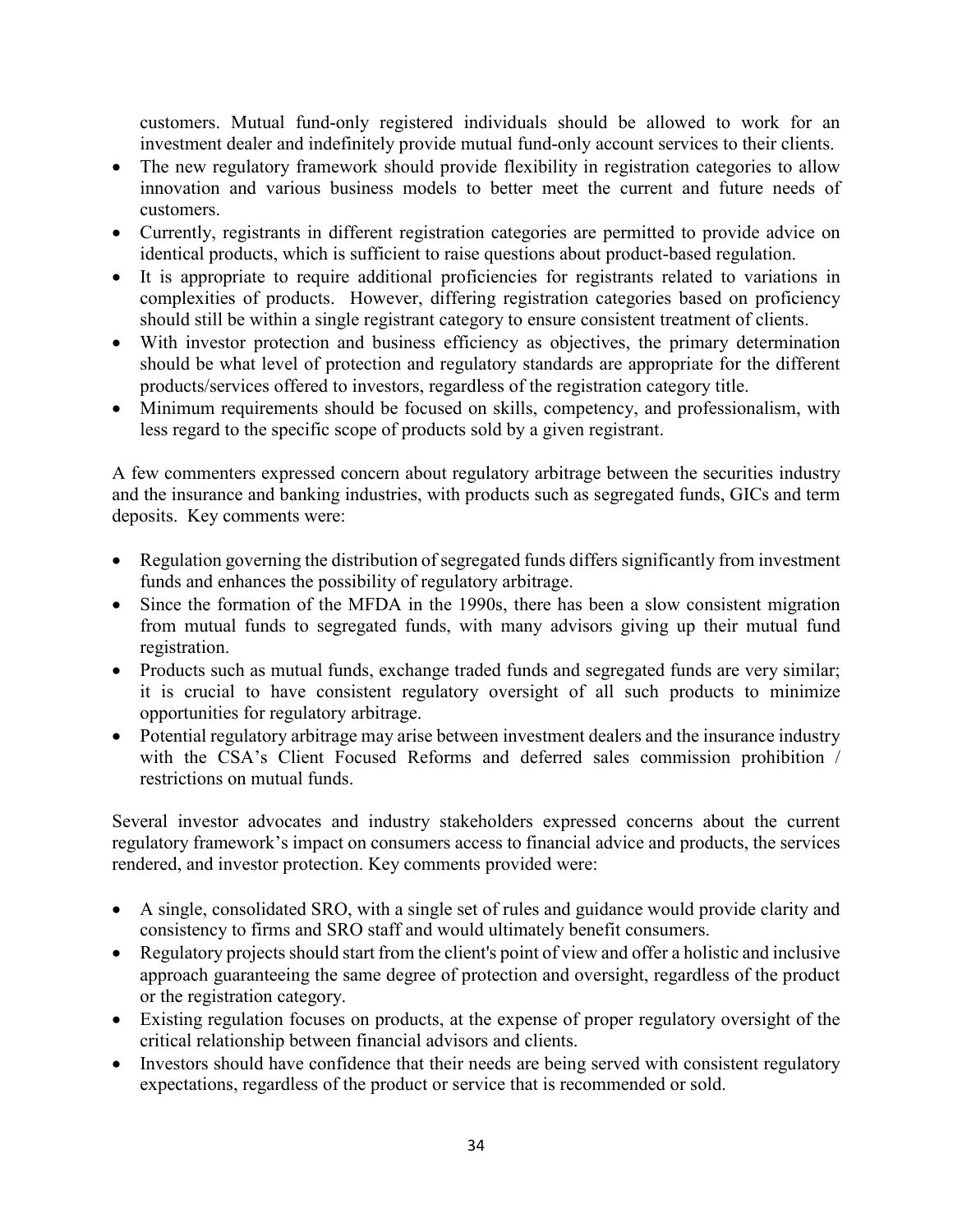- A new SRO should focus on governance and regulation of personalized financial advice rather than sales transactions related to certain investment products.
- The level of protection and regulatory standards should be similar for registrants in different registration categories but engaged in similar conduct and offering similar products / services. The regulatory framework should be designed and implemented to ensure such protections and standards are applied consistently, minimize the gaps in protections and efficiency, and meet the desired regulatory objective.

# *Issue 3 – Regulatory inefficiencies*

A majority of commenters, including investor advocates, industry associations, and IIROC and MFDA dealers expressed their concerns that the current framework results in limitations on product access by investors. The following key comments were articulated by stakeholders:

- Concern that mutual fund dealers are not able to access ETFsefficiently due to operational issues and costs involved. Change is needed to allow mutual fund dealers to use investment dealers back-office systems for ETF transactions via IIROC / MFDA introduction arrangements.
- IIROC / MFDA introducing arrangements would also require the harmonization of IIROC / MFDA proficiency and continuing education requirements.
- Barriers to distributing ETFs are business barriers, not regulatory barriers.
- The new framework should aim to address uneven regulatory requirements for similar products / services depending on which regulatory platform the products / services are offered. Similar regulatory standards should apply to similar products.
- Investors should have efficient access to a wide range of products / services, provided investor protection is not compromised.
- Investors want holistic advice. A modern SRO should concentrate on transaction-based regulation and the regulation of financial advice as a service, rather than product-based regulation

Several commenters, mostly from the industry, noted that the current framework leads to inefficiencies that do not provide regulatory value:

- For dealers, two SROs lead to duplicative costs to: interpret and apply un-harmonized rules, maintain different accounting and compliance systems that cater to each set of rules, and maintain two sets of policies and procedures.
- Different approaches taken by IIROC and MFDA with regard to, amongst other things, ETFs, managing product risk, enforcing sales practice rules, differing approaches to audits and compliance matters results in increased cost for dealers, regulatory arbitrage, and an uneven playing field between industry participants.
- Having multiple SROs results in higher CSA oversight costs; duplicative costs relating to overhead / non-regulatory functions (e.g., accounting, HR, office services and IT) and higher costs in terms of rule development and interpretation among multiple regulators.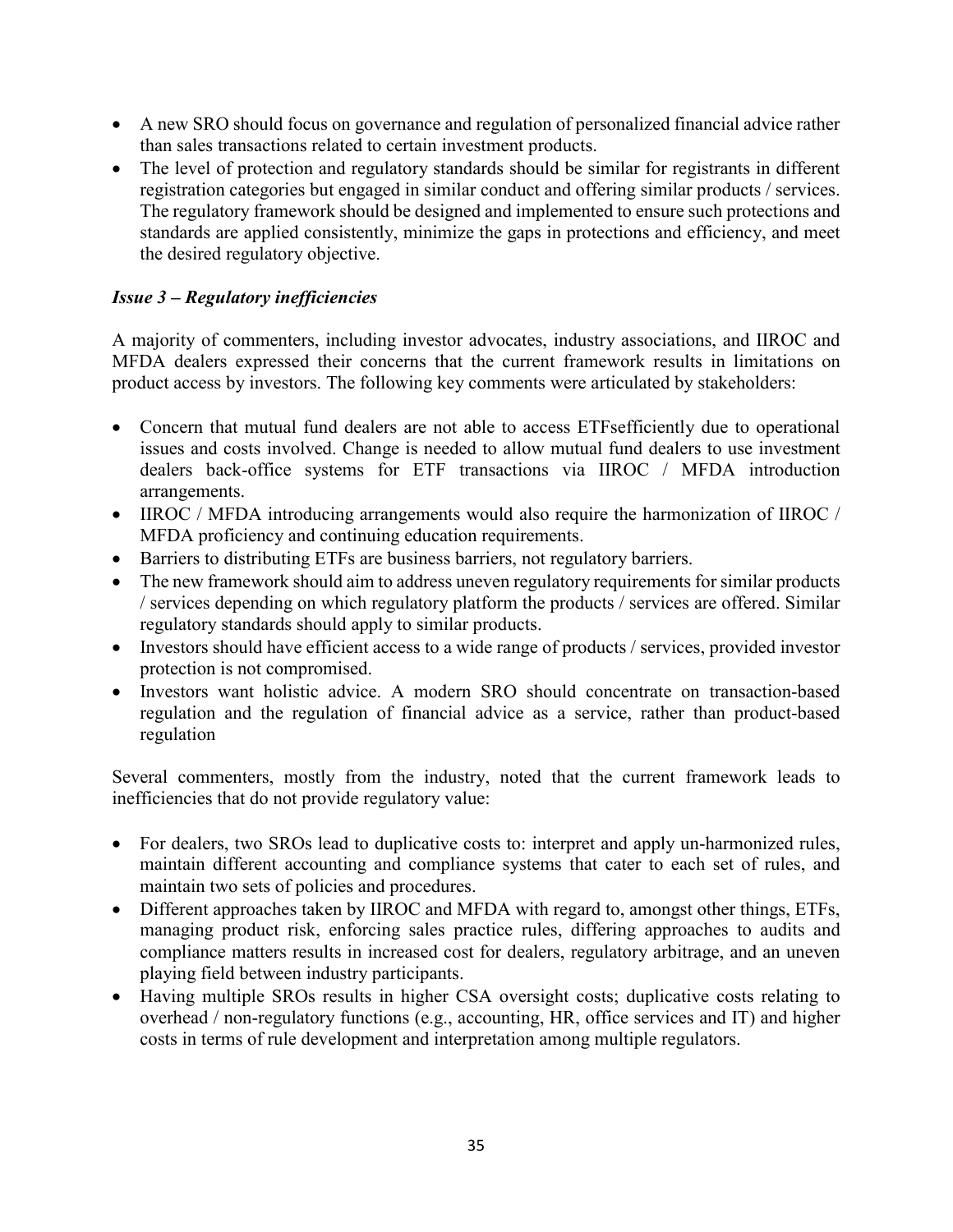Finally, some commenters expressed the following other key elements:

- MFDA members feel that the ability to incorporate professional corporations for the purpose of directing commissions is an important tool for business needs / corporate structure.
- A single SRO would help unify the 13 provincial / territorial regulators.
- There are also obstacles faced by investors in navigating a confusing and unnecessarily difficult complaints process, with limited access to receiving compensation for losses caused by industry misconduct.
- When a mutual fund dealing representative wants to transfer to an investment dealer, course providers charge the full price for a course already taken by a mutual fund dealing representative.

## *Issue 4 – Structural inflexibility*

The vast majority of industry stakeholders expressed concerns that the current dual SRO structure is inflexible. Investor advocates were also generally supportive of changes to the existing structure. The common theme that emerged is that the current regulatory framework inhibits the efficient evolution of business, limits dealers' ability to leverage technological advancements and from an investor standpoint results in a negative impact on investors, particularly retail investors who would prefer a simpler system where most products and investment services are available through a single source. Key comments provided were:

- There is a need for simplification to enable dealers to avoid having to become dual platforms.
- Registrants are currently disincentivized from switching back and forth between platforms due to associated costs with this practice (e.g., cost of renewing proficiency courses) and the differing approaches in what is allowable compensation and tax planning structures.
- Any move to a single SRO entity must preserve flexibility in recognition of the various business models such as small independent mutual fund dealers and investment dealer registrants.
- Dual platforms result in in a cumbersome and confusing client experience, as a result of being forced to switch back and forth between platforms. A single SRO entity would also result in less administrative complexity, and reduced time and cost burden for both investors and registrants.
- There are structural limitations in a dual platform environment when accessing products. SRO consolidation will eliminate duplication and will encourage development of back-end office solutions and client-facing tools for advisors.
- There should be equal treatment going forward to provide SRO members the same options (e.g., directed commissions).
- A consolidated SRO can better facilitate innovation and encourage the development of backend office solutions and client-facing tools for advisors. More specifically, FinTech entities would benefit from a consolidated structure that allows for timely and cost-effective innovation, as the reduced costs would encourage re-investment and advancement in this area.
- Access to advice for rural and underserved investors needs to be preserved with any change to the existing SRO structure.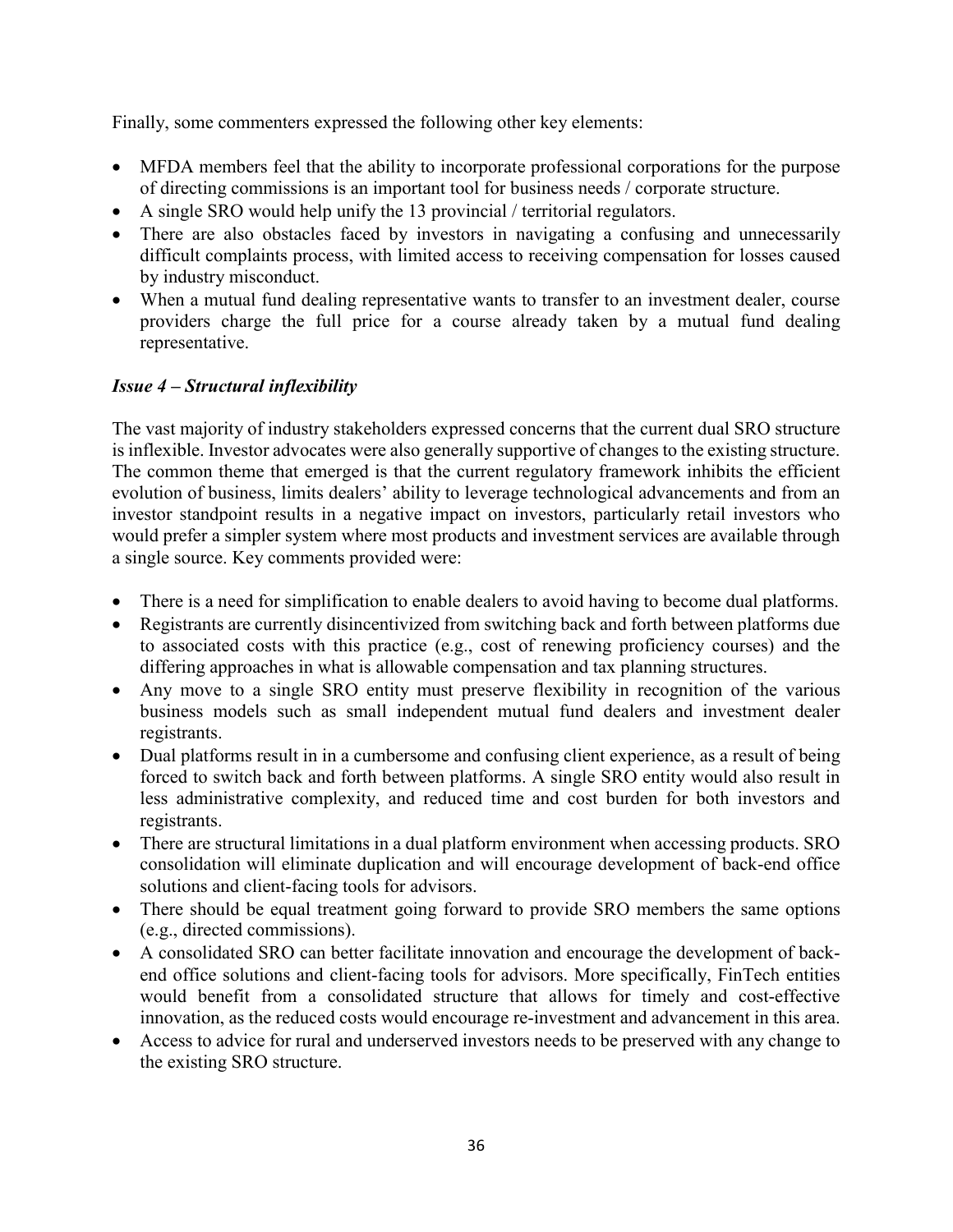• The IIROC upgrade rule (270-day requirement) curtails the desire to grow investment dealer firms, which limits the ability of all investment dealers of all sizes to efficiently service their clients.

### *Issue 5 – Investor confusion*

Both industry stakeholders and public commenters agree that the current regulatory framework leads to investor confusion. Key comments provided were:

- The current regulatory framework is fragmented and complex, which leads to client confusion.
- Investors are confused and dissatisfied about the different products that are available and that are subject to different regulatory regimes.
- Investors are confused by the multiple registration categories and plethora of titles in use in the industry.
- Investors are generally confused by the complaint handling process within the current SRO structure and the role that each SRO plays with respect to complaint resolution and enforcement. The current complaint resolution process is difficult to navigate.
- Several commenters support a single point of contact for all consumer complaints regarding financial advisors, regardless of product sector.
- The role and scope of protection offered by the existing investor protection funds is not well understood by the investing public. Most commenters supported changes to the current investor protection fund coverage model. Investor advocates don't feel that this is an area of confusion; however, expressed support for a consolidation on terms that provide a uniform level playing field to investors.

# *Issue 6 – Public confidence in the regulatory framework*

Several investor advocates and some industry stakeholders expressed concern that the current SRO corporate governance structure does not adequately support or promote the SROs' public interest mandate and is too closely aligned with the interests of industry participants at the expense of the interests of other stakeholders. Key comments provided were:

- Public interest mandate is paramount to maintaining consumer confidence in the SRO model.
- An MFDA research report suggests that the public lacks confidence in the current regulatory framework as less than half trust the investment industry to make decisions that are in the public interest; 76% of people think conflicts of interest among SRO board members happen frequently and are not declared or eliminated before making important decisions, and 60% believe the current regulation model of the investment industry is not working and think the government securities regulators need to be more directly involved.
- A single SRO may better enhance public confidence in the regulation of investment dealers and mutual fund dealers.
- Existence of multiple regulators (provincial or SROs) has had a negative impact on the exercise of powers to sanction in the public interest.
- Formal investor advocacy mechanisms and more robust CSA oversight of the SROs is needed to improve adherence to public interest mandates and increase public confidence.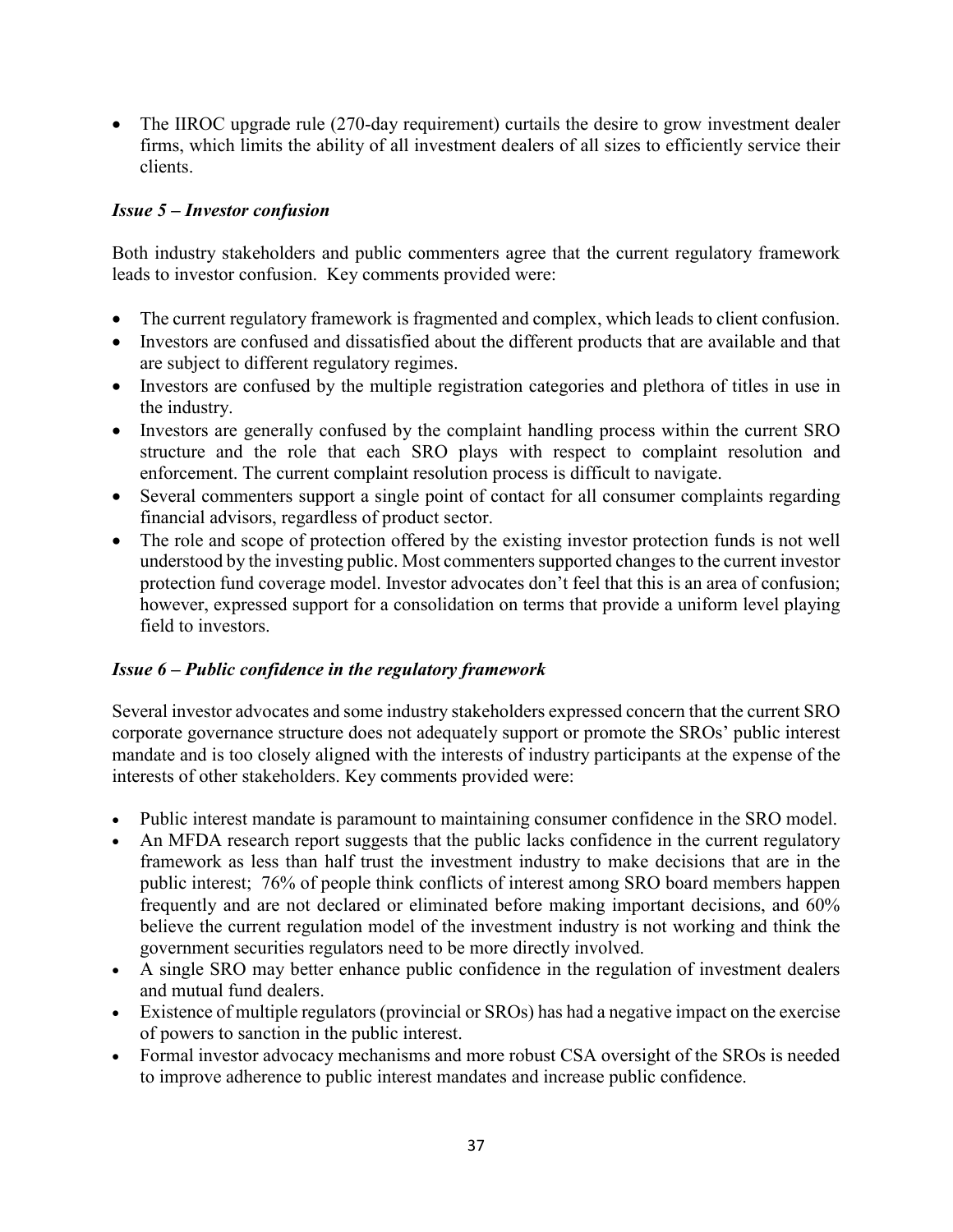The CSA should consider defining what "public interest" means in the context of an SRO and identifying key factors of the public interest to be met by the SRO. The CSA needs to ensure that any new SRO framework responds to the public interest and manages the inherent conflicts of self-regulation, as well as potential concerns around the growing hegemony of, and reliance on, the SRO structure within Canada.

There is a perception amongst the public that the SROs executives and Board do not adequately consider the concerns of investors and other stakeholders, in favor of industry concerns. Many commenters, including both investor advocates and industry stakeholders proposed addressing this by requiring that the majority of directors of the new SRO be independent, and that the CSA have a role (and be seen to have a role) in choosing the independent directors. Key comments provided were:

- IIROC has made significant strides in governance recently e.g., revising its Director qualifications to include consumer protection experience and announcing the creation of an investor advisory panel.
- There may be room for improvement regarding the rules and procedures on the composition of the SRO's board of directors, committees and councils, cooling off periods and the definition of independent directors.
- The SRO needs a governance structure which contemplates a majority of independent directors, members with experience with investor protection issues and better public reporting requirements.
- The SROs' governance and accountability frameworks should be significantly enhanced to address the lack of transparency and the potential for conflicts of interest. The independent directors should not be from industry, even after a cooling-off period. Both independent directors and industry directors should be provided with mandatory industry and governance education.
- SRO officers and directors must be held to at least the same ethical and conduct standards (including those related to conflicts of interest) applicable to CSA Members (Commissioners).
- SROs' Nominations Committees should be comprised of, and chaired by, an independent director.
- SRO committees and district / regional councils should be required to have independent members.
- A recommendation is made that at least one Board position be reserved for a "retail investor" and that all SRO Board policy committees be chaired by an independent director.
- The SRO should have an investor advisory panel, which should be financed by the SRO and should include a budget for seeking independent research as required.
- The formation of a committee focused on investor issues should be considered, and the inclusion of independent board members with demonstrated expertise and knowledge in investor advocacy and protection should be encouraged.
- All SRO regulatory policy advisory committees should include independent representatives.
- The CSA's current risk-based oversight methodology is too narrow / technical and needs to be broadened, with a focus on higher-level issues such as the quality of governance and independence of directors, overall operational effectiveness and outcomes that promote the public interest, the level of public transparency provided by the SRO, and both enforcement and investor engagement.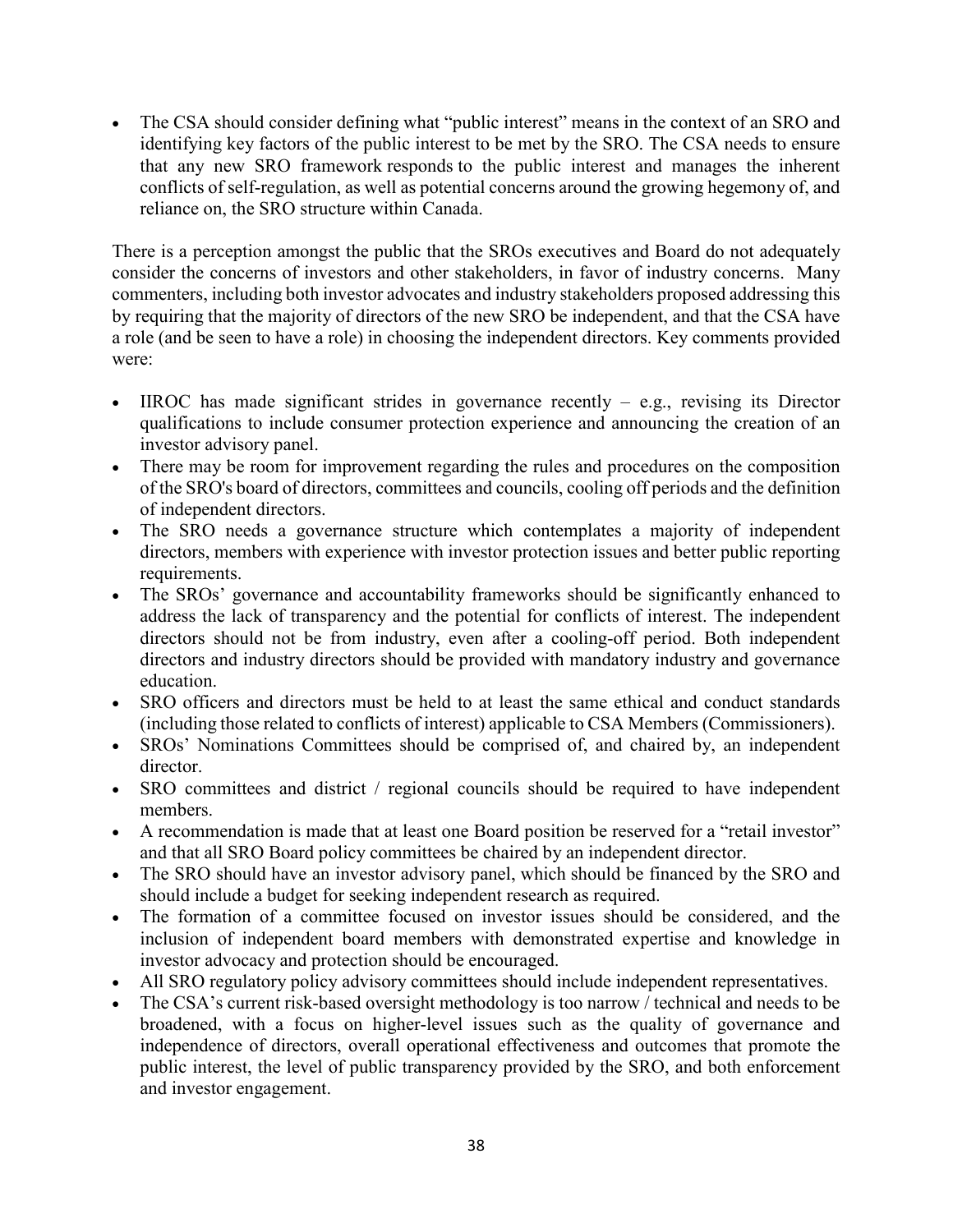- The CSA should obtain veto power over "significant" SRO publications (e.g., guidance and rule interpretations).
- An oversight program should be created for assessing overall performance of the SRO based on its mandate and responsibilities. It should include onsite and offsite review processes.
- There should be firm term limits for directors (e.g., 8-year term limit).
- Conflicts of interest and codes of conduct should be independently audited.
- A single SRO should have one set of rules and one approach which will benefit investors, as it will be simpler to administer, be more cost effective and easier to oversee from a compliance perspective.

#### *Issue 7 – Separation of market surveillance from statutory regulators (CSA)*

Most commenters supported the inclusion of market surveillance within the new SRO's mandate, a few suggested patriating this function to the CSA. Key comments provided were:

- There is no evidence of any concerns with the current surveillance framework. IIROC has responsibly and effectively discharged their surveillance responsibilities to date, as evidenced by their performance during recent market volatility.
- IIROC remains uniquely positioned in the current Canadian regulatory framework to continue to discharge its market regulation and surveillance mandate on a national basis. As an entity recognized across Canada, IIROC speaks with one voice internationally, enabling it to focus on continual improvements to surveillance systems.
- IIROC has state of the art surveillance systems and completed the implementation of a new, leading-edge surveillance IT platform that significantly improved its ability to supervise markets.
- Permitting IIROC, or a consolidated SRO, to continue to perform market surveillance does not compromise regulators in managing systemic risk. IIROC is complementary to statutory regulators, and shares information and data efficiently with regulators.
- One SRO stakeholder suggested that market regulation has systemic risk implications and such risk is more properly the responsibility of government agencies, including the CSA. The Australian model is an example whereby the statutory regulatory authority is responsible for direct conduct of market regulation for elimination of conflict of interest and management of overall systemic risks.
- One investor advocate stakeholder noted that there might be a merit in the CSA taking over the market surveillance function, either directly or through a new single purpose market surveillance entity, in order to eliminate concerns about information gaps and transparency.
- However, several industry stakeholders expressed serious concerns with transferring the market surveillance function to the CSA due to the current fragmentation of the statutory regulators, the potential disruptions to the industry, and the CSA's limited role in managing systemic risk and the costs associated with such transition.

### *Other issues related to Québec*

One SRO expressed concern that the unique nature of the securities regulatory framework in Québec needs to be considered in determining a new SRO regulatory framework. Since the MFDA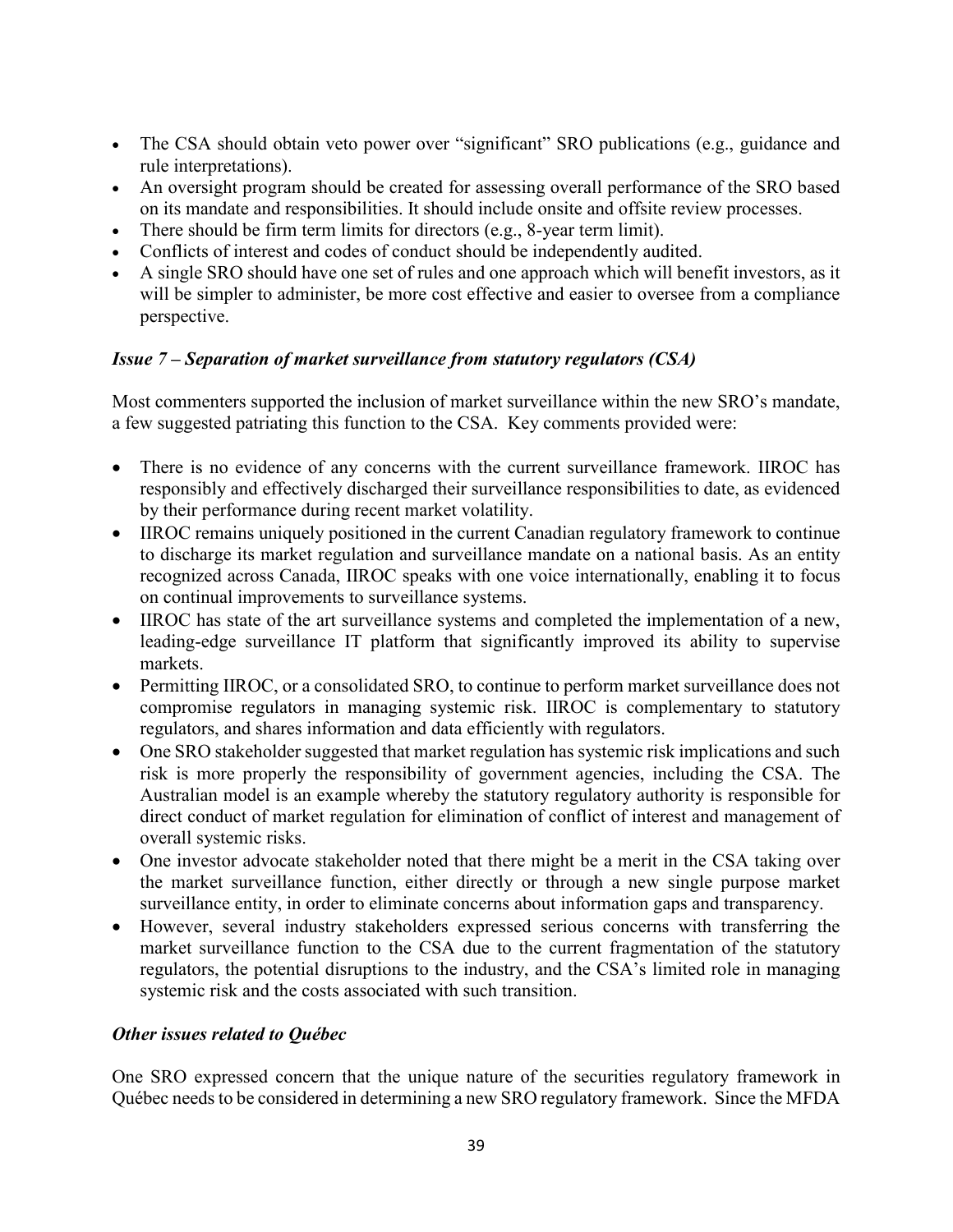has never been formally recognized as an SRO by the AMF, in the event of SRO consolidation, mutual fund firms registered by the AMF with activities outside of Québec will still be regulated by multiple authorities.

An industry stakeholder submitted that the Québec framework is also distinct by the presence of the Chambre de la sécurité financière (CSF), which poses major challenges and prevents meeting the stated objectives of regulatory simplification and harmonization of the supervision of the mutual fund sector. However, the consolidation of SROs remains desirable for Québec firms doing business across Canada and it was recommended that:

• A consolidated SRO should include a strong office in Québec that can guarantee expertise in the French language, combined with significant representation on its board of directors and in its decision-making process. This would make it possible to maintain the proximity necessary for healthy competition and innovation for both the Québec and Canadian markets, in a regulatory environment that meets the needs of investors and the industry.

Other commenters from the industry also support the need for a proximity regulator with a wide scope ensuring investor protection by encompassing all firms and professionals who work in Québec's financial sector and a single window for investor complaints.

While aware of the limitations and weaknesses of the current model in Québec, other industry stakeholders, including small dealers and Québec-based advisors, suggested that the current regulatory framework should not be dismissed completely. Key comments provided are:

- The existence of the CSF in Québec is an interesting model, and the possibility of extending its responsibilities to brokers should be considered.
- The CSF is relevant for a single organization to exercise supervisory and sanctioning powers over individuals, regardless of their registration category.
- The current Québec model empowers the professional advisor who must primarily serve the interest of the client as customers must be able to trust their advisor due to the complexity of the field and the impacts on their financial health.

Industry stakeholders from Québec, mainly registered mutual fund representatives and Québec only registered mutual fund dealers, pointed out that the creation of a single SRO with authority throughout Canada would negate the specificities of Québec and its expertise and decision-making power in matters of securities regulation. Some commenters strongly believe that on the regulatory front, Québec would suffer from a substantial loss of influence. They submitted that Québec must ensure that its provincial jurisdiction in matters of securities is respected and must oppose any threat to the skills and professional autonomy of the securities industry participants.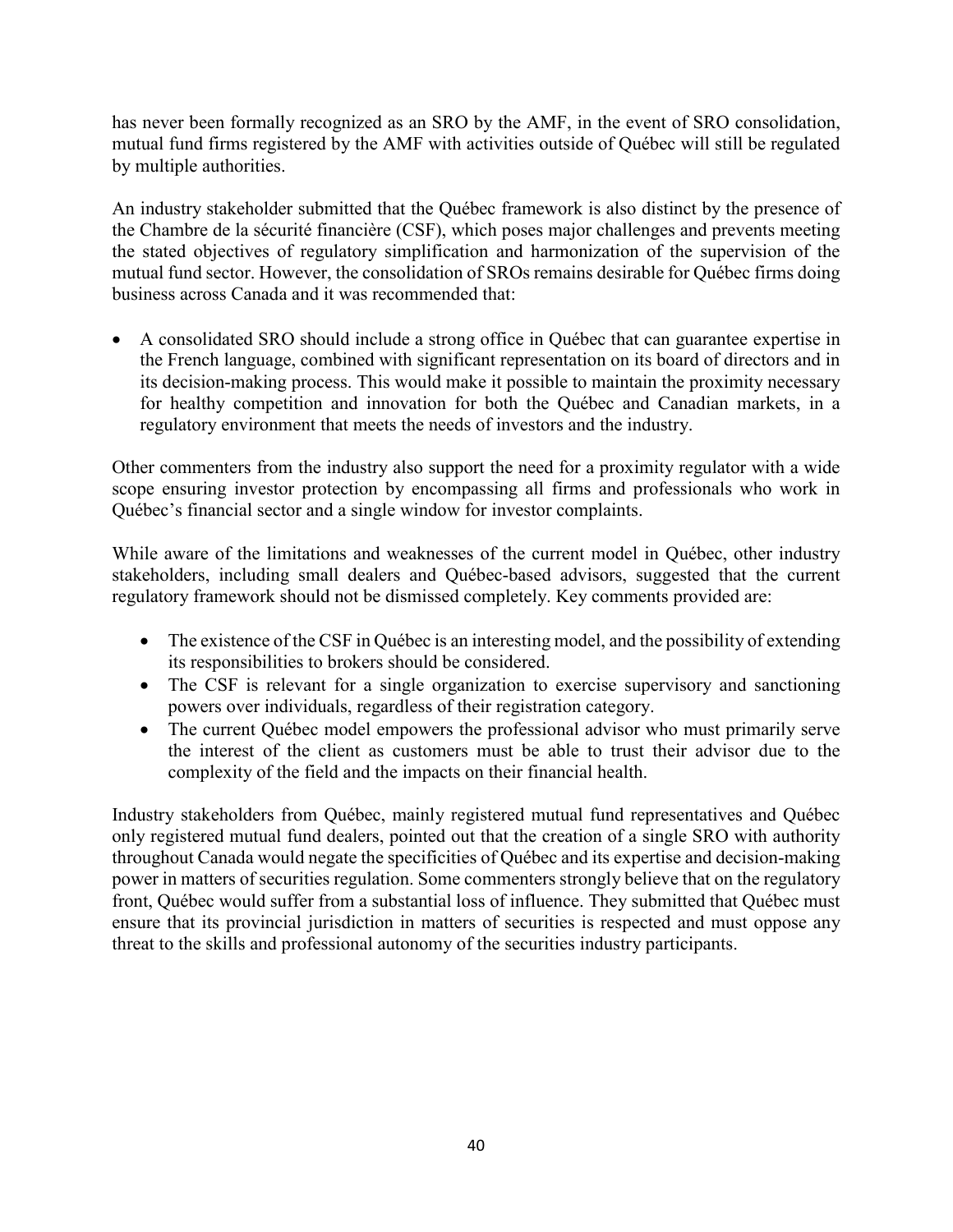**Statistical information about stakeholders who provided written comments** 

*i) Number of stakeholders by category*

| <b>Stakeholders by Category</b>           | #  |
|-------------------------------------------|----|
| Other Industry Participants <sup>15</sup> | 14 |
| <b>Industry Associations</b>              | 13 |
| <b>Other IIROC Dealers</b>                | 9  |
| <b>Dual Platform Dealers</b>              | 8  |
| Investor Advocates                        | 7  |
| $SRO$ -related <sup>16</sup>              |    |
| <b>Other MFDA Dealers</b>                 | 5  |
| Individuals / Other                       |    |
| <b>Investor Protection Fund</b>           |    |
| <b>Total Comment Letters</b>              |    |

# *ii) Detailed list of stakeholders*

### **Industry Associations**

- Advocis
- Alternative Investment Management Association Canada
- Association professionnelle des conseillers en services financiers
- Canadian ETF Association
- CFA Societies Canada
- Federation of Mutual Fund Dealers
- FP Canada
- Independent Financial Brokers of Canada
- Investment Funds Institute of Canada
- Investment Industry Association of Canada
- Portfolio Management Association of Canada
- Private Capital Markets Association
- Registered Deposit Brokers Association

<span id="page-40-0"></span><sup>&</sup>lt;sup>15</sup> Québec-based advisors, TMX Group, Horizons ETFs, etc.

<span id="page-40-1"></span><sup>&</sup>lt;sup>16</sup> MFDA, IIROC and 3 IIROC district councils / advisory committees.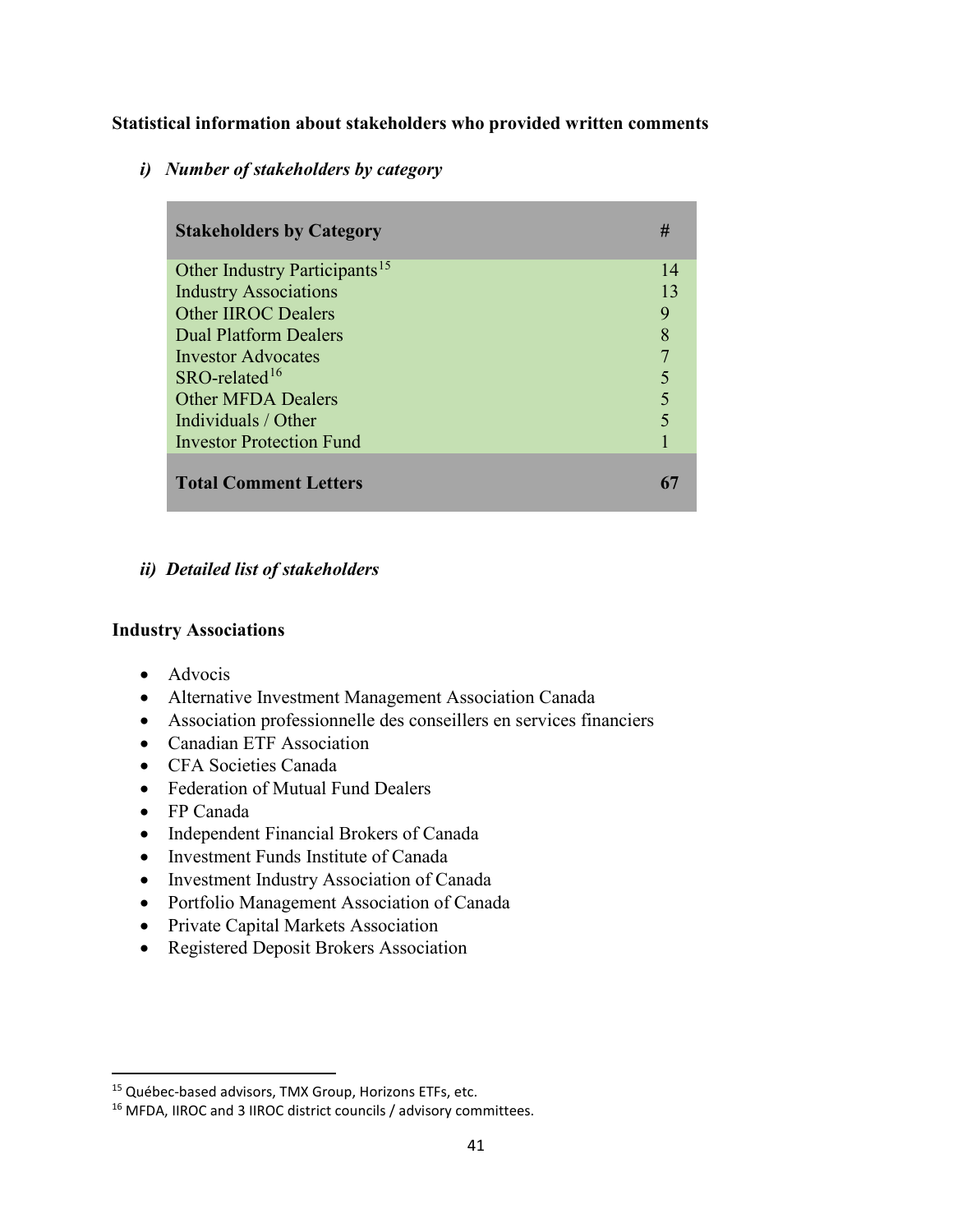#### **SROs and Investor Protection Funds**

- Canadian Investor Protection Fund
- Investment Industry Regulatory Organization of Canada
- Mutual Fund Dealers Association of Canada
- National Advisory Committee IIROC
- Ontario District Council IIROC
- Quebec District Council IIROC

#### **Industry Stakeholders (individual and corporate)**

- Angiletta, Michael
- ATB Securities Inc.
- Aviso Wealth
- Ayotte, Réjean
- Bergeron, Stephane
- Charest, Réal
- CI Assante Wealth Management
- Citadel Securities Canada
- CTI Capital Group
- D.W. Investment Co. Ltd.
- Fidelity
- Fugère, Michel
- GF Securities (Canada) Company Ltd.
- Groupe Cloutier Investissements
- Groupe Financier Multi Courtage Inc.
- Groupe Planifax Inc.
- Horizons ETFs Management (Canada) Inc.
- IA Financial Group
- Independent Trading Group
- Labbé, Jean-François G.
- Leede Jones Gable Inc.
- Madore, Michel
- Manulife Securities
- Merici Services Financiers
- Mouvement Desjardins
- Paquette, Serge
- Paradigm Capital
- PEAK Financial Group
- PFSL Investments Canada Ltd.
- Portfolio Strategies Corporation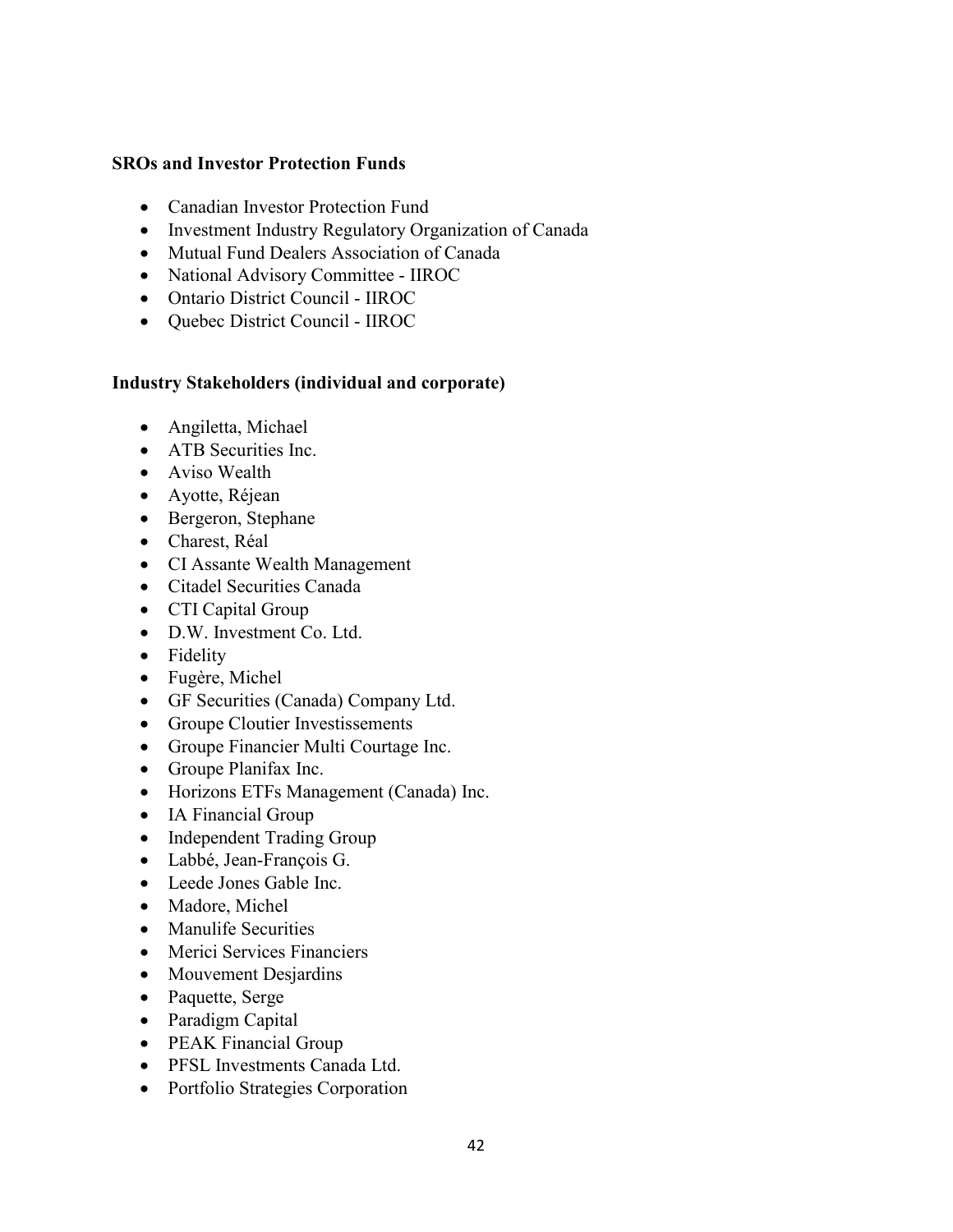- Spencer, Suzanne
- Sun Life Financial Investment Services (Canada) Inc.
- TD Bank Group
- TMX Group Ltd.
- Wellington West-Altus Private Wealth Inc.
- Worldsource Wealth Management Inc.

#### **Investor Advocates**

- FAIR Canada
- Groupe recherche en droit des services financiers, Université Laval
- Kenmar Associates
- OSC Investor Advisory Panel
- Osgoode Investor Protection Clinic
- Royal Roads University
- University of Toronto Investor Protection Clinic
- Whitehouse, Peter

### **Individual / Other Stakeholders**

- Blanes, Alan
- Kennedy, Bev
- Learnedly
- Macguire, Philip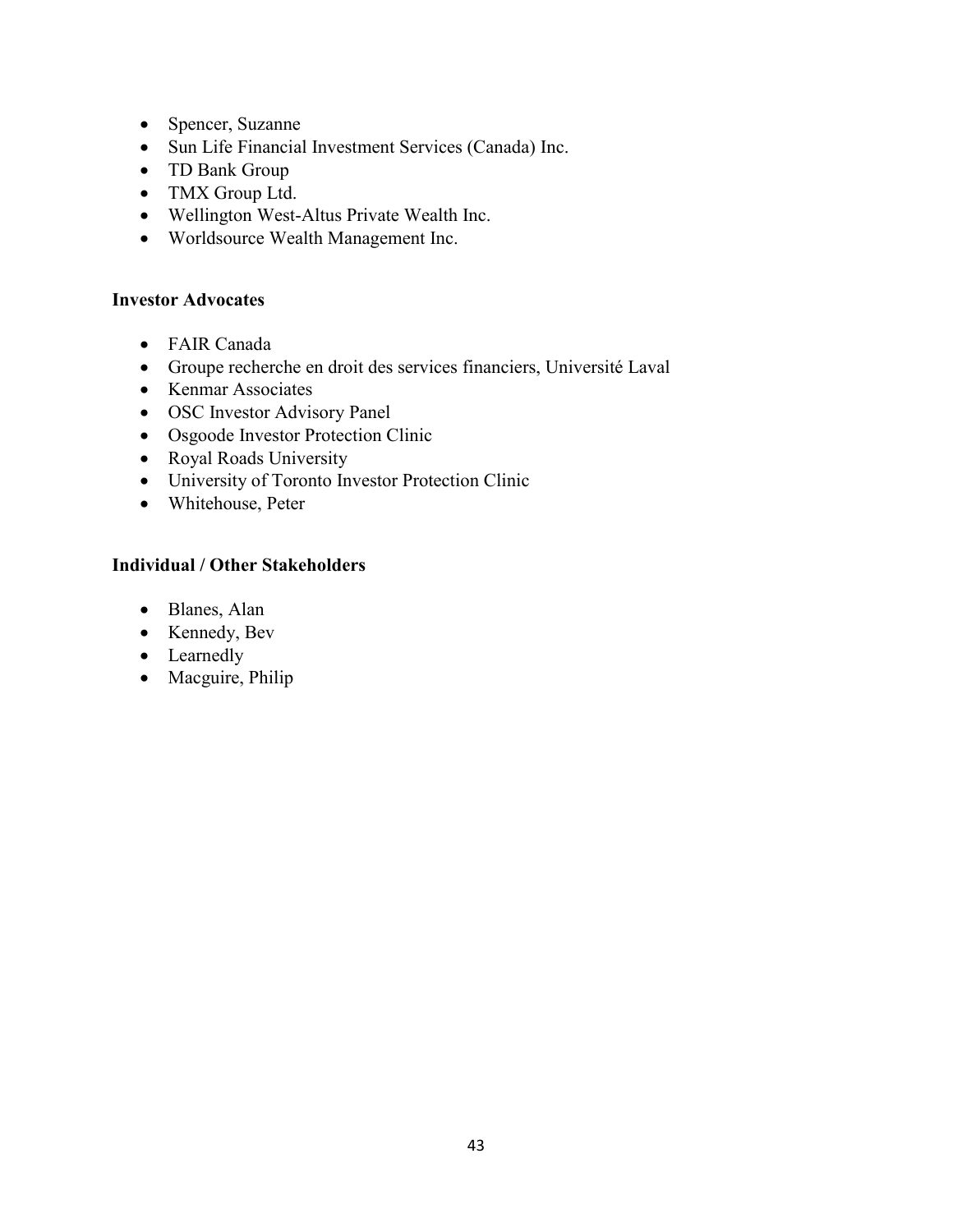# *iii) Stakeholder Comments on specific issues*

The below tables briefly describe the issues identified in the Consultation Paper and provide the number of stakeholders who commented on those issues.

| <b>Issue Description</b>                                   | <b>Stakeholder Category</b>        | # of Stakeholders<br><b>Commented</b> |
|------------------------------------------------------------|------------------------------------|---------------------------------------|
| Dual platform dealers face increased Industry Associations |                                    | 9                                     |
| operating costs in having separate Dual Platform Dealers   |                                    | 6                                     |
| compliance functions, information Other IIROC Dealers      |                                    | 6                                     |
| technology systems, non-regulatory Investor Advocates      |                                    | 5                                     |
| costs and multiple fees.                                   | SRO-related                        |                                       |
|                                                            | <b>Other MFDA Dealers</b>          | $\overline{2}$                        |
|                                                            | <b>Other Industry Participants</b> | 3                                     |
|                                                            | Individual / Other                 |                                       |
|                                                            | <b>Total Comment Letters</b>       | 35                                    |

# **Issue 1: Duplicative Operating Costs for Dual Platform Dealers**

#### **Issue 2: Product-Based Regulation**

| <b>Issue Description</b>                                     | <b>Stakeholder Category</b>        | # of Stakeholders<br><b>Commented</b> |
|--------------------------------------------------------------|------------------------------------|---------------------------------------|
| Registration categories are converging Industry Associations |                                    | 9                                     |
| but different rules between each SRO, Dual Platform Dealers  |                                    |                                       |
| and between the SROs in general and Other IIROC Dealers      |                                    |                                       |
| the CSA with respect to similar Investor Advocates           |                                    |                                       |
| products and services, might result in SRO-related           |                                    | 3                                     |
| regulatory arbitrage.                                        | <b>Other MFDA Dealers</b>          | 2                                     |
|                                                              | <b>Other Industry Participants</b> | 3                                     |
|                                                              | Individual / Other                 |                                       |
|                                                              | <b>Total Comment Letters</b>       | 33                                    |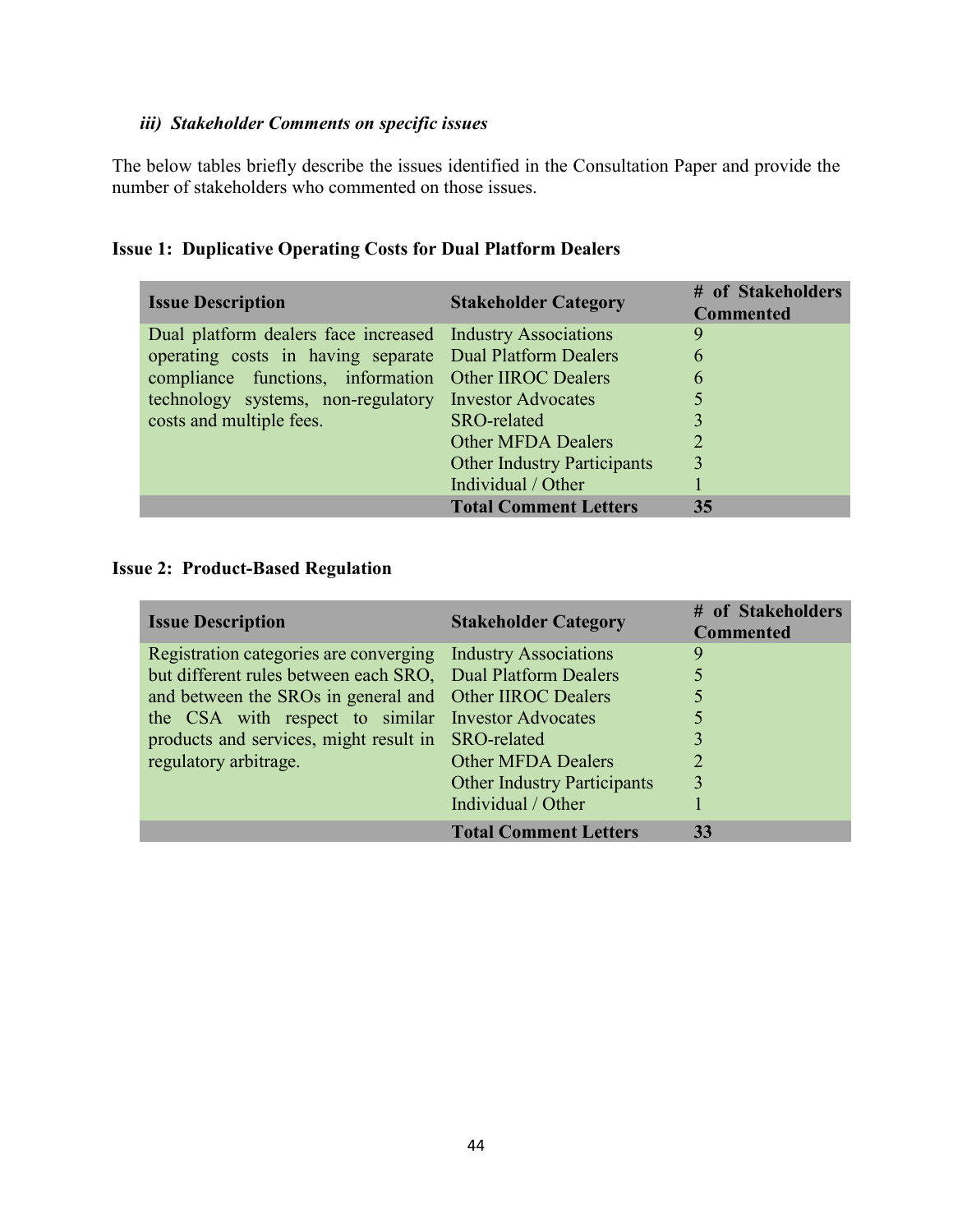| <b>Issue Description</b> |                                                              | <b>Stakeholder Category</b>        | # of Stakeholders<br><b>Commented</b> |
|--------------------------|--------------------------------------------------------------|------------------------------------|---------------------------------------|
|                          | Inefficient access to certain products Industry Associations |                                    | 9                                     |
|                          | and services for certain registration Other IIROC Dealers    |                                    | $\overline{4}$                        |
|                          | categories; as well as inefficiencies Investor Advocates     |                                    |                                       |
|                          | and duplicative costs for the CSA in SRO-related             |                                    | 3                                     |
|                          | overseeing two SROs, and duplicative                         | <b>Other Industry Participants</b> | 3                                     |
|                          | fixed costs and overhead for the SROs.                       | Dual Platform Dealers              |                                       |
|                          |                                                              | Individual / Other                 |                                       |
|                          |                                                              | Other MFDA Dealer                  |                                       |
|                          |                                                              | <b>Investor Protection Fund</b>    |                                       |
|                          |                                                              | <b>Total Comment Letters</b>       | 29                                    |

# **Issue 3: Regulatory Inefficiencies**

# **Issue 4: Structural Inflexibility**

| <b>Issue Description</b>                                         | <b>Stakeholder Category</b>  | # of Stakeholders<br><b>Commented</b> |
|------------------------------------------------------------------|------------------------------|---------------------------------------|
| Evolving business models are limited Industry Associations       |                              | 10                                    |
| by the current regulatory framework; Dual Platform Dealers       |                              | 7                                     |
| structural inflexibility is creating Other Industry Participants |                              | 6                                     |
| challenges for dealers to accommodate  Investor Advocates        |                              | 6                                     |
| changing investor preferences, as well Other IIROC Dealers       |                              | 5                                     |
| as limiting investor access to a broader SRO-related             |                              | $\overline{2}$                        |
| range of products and services from a Other MFDA Dealers         |                              | $\overline{2}$                        |
| single registrant; and the current Individual / Other            |                              |                                       |
| regulatory framework limits                                      |                              |                                       |
| opportunities for registrant                                     |                              |                                       |
| professional advancement.                                        |                              |                                       |
|                                                                  | <b>Total Comment Letters</b> | 39                                    |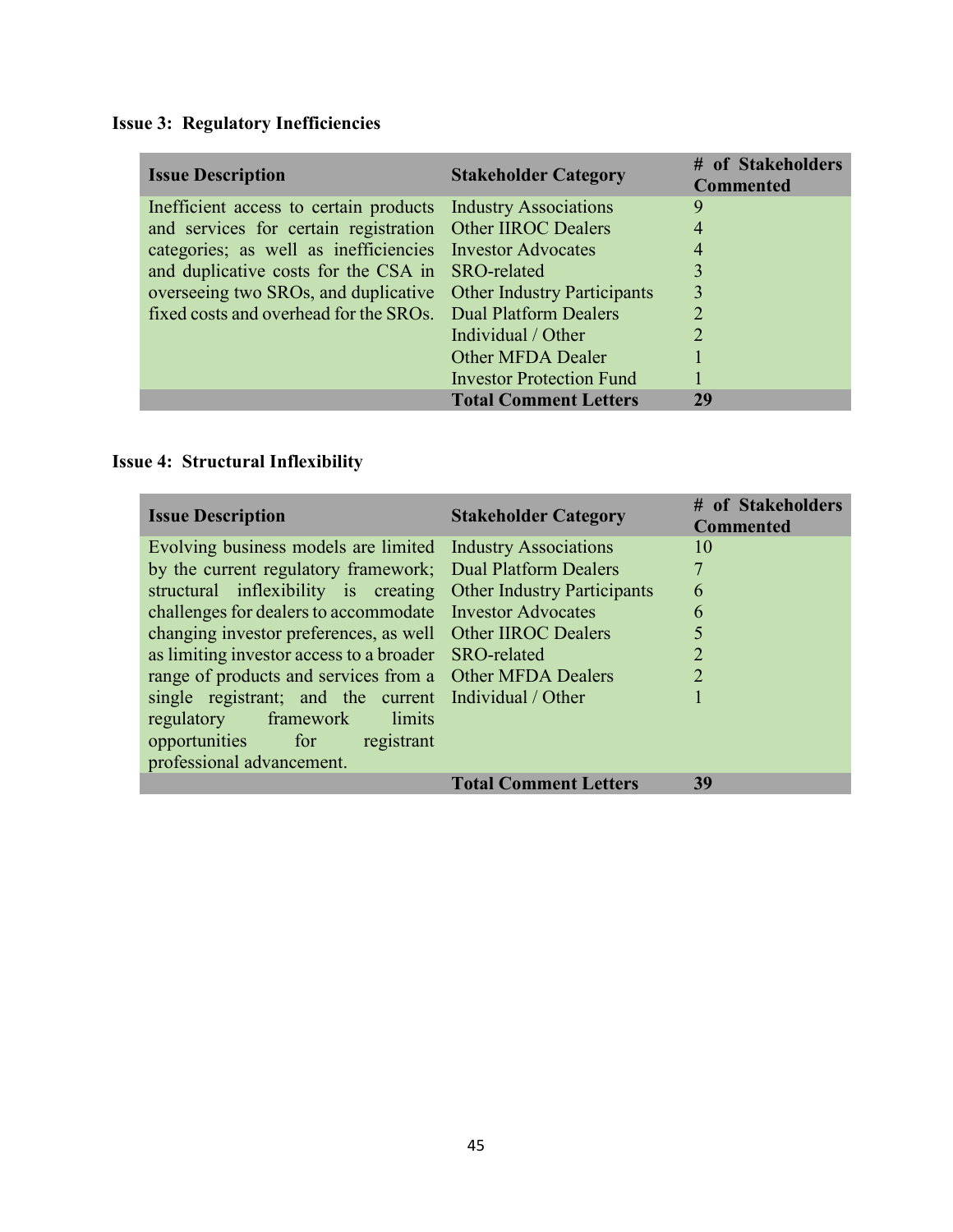# **Issue 5: Investor Confusion**

í.

| <b>Issue Description</b>                                     | <b>Stakeholder Category</b>  | # of Stakeholders<br><b>Commented</b> |
|--------------------------------------------------------------|------------------------------|---------------------------------------|
| Investors are generally confused by Industry Associations    |                              | 8                                     |
| the current regulatory structure; Investor Advocates         |                              | 7                                     |
| specifically, the inability to access Other IIROC Dealers    |                              | 6                                     |
| similar investment products and Dual Platform Dealers        |                              | 4                                     |
| services from a single source, the SRO-related               |                              | 3                                     |
| complaint process, investor protection Other MFDA Dealers    |                              | $\mathcal{D}$                         |
| fund coverage, and multiple Other Industry Participants      |                              | $\overline{2}$                        |
| registration categories and titles. Investor Protection Fund |                              |                                       |
|                                                              | Individual / Other           |                                       |
|                                                              | <b>Total Comment Letters</b> | 34                                    |

# **Issue 6: Public Confidence in the Regulatory Framework**

| <b>Issue Description</b>                                   | <b>Stakeholder Category</b>  | # of Stakeholders<br><b>Commented</b> |
|------------------------------------------------------------|------------------------------|---------------------------------------|
| Possible lack of public confidence in                      | <b>Industry Associations</b> | 10                                    |
| current SRO regulatory Investor Advocates<br>the           |                              | 7                                     |
| framework; the SRO governance Other Industry Participants  |                              | $\overline{7}$                        |
| structure does not adequately support Individual / Other   |                              | 3                                     |
| the SROs' public interest mandate due SRO-related          |                              | $\overline{2}$                        |
| to an industry-focused board of Other IIROC Dealers        |                              | $\overline{2}$                        |
| directors and lack of a formal Other MFDA Dealers          |                              | $\mathbf{1}$                          |
| mechanism to incorporate investor Investor Protection Fund |                              | 1                                     |
| feedback; concerns regarding                               |                              |                                       |
| regulatory capture and ineffective                         |                              |                                       |
| SRO compliance and enforcement                             |                              |                                       |
| practices contributing to the erosion of                   |                              |                                       |
| public confidence in the SROs' ability                     |                              |                                       |
| to deliver on their public interest                        |                              |                                       |
| mandates.                                                  |                              |                                       |
|                                                            | <b>Total Comment Letters</b> | 33                                    |
|                                                            |                              |                                       |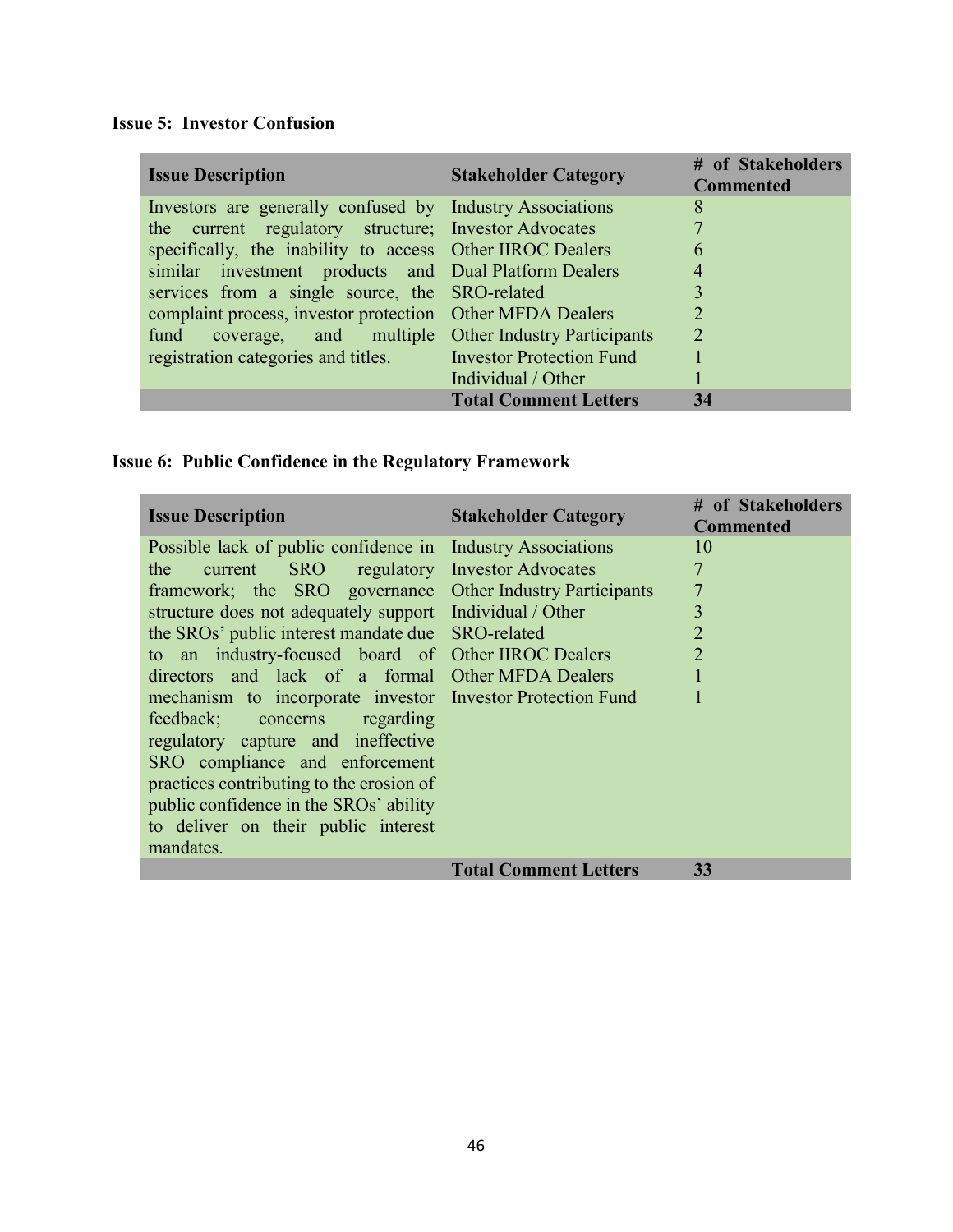# **Issue 7: Market Surveillance**

| <b>Issue Description</b>                                   | <b>Stakeholder Category</b>        | # of Stakeholders<br><b>Commented</b> |
|------------------------------------------------------------|------------------------------------|---------------------------------------|
| Possible information gaps and Industry Associations        |                                    | 6                                     |
| fragmented market visibility resulting Other IIROC Dealers |                                    | 3                                     |
| from market surveillance functions Investor Advocates      |                                    |                                       |
| being separated from the statutory Dual Platform Dealers   |                                    | 2                                     |
| regulators.                                                | <b>Other Industry Participants</b> | $\overline{2}$                        |
|                                                            | SRO-related                        | $\overline{2}$                        |
|                                                            | <b>Other MFDA Dealers</b>          |                                       |
|                                                            | Individual / Other                 |                                       |
|                                                            | <b>Total Comment Letters</b>       | 20                                    |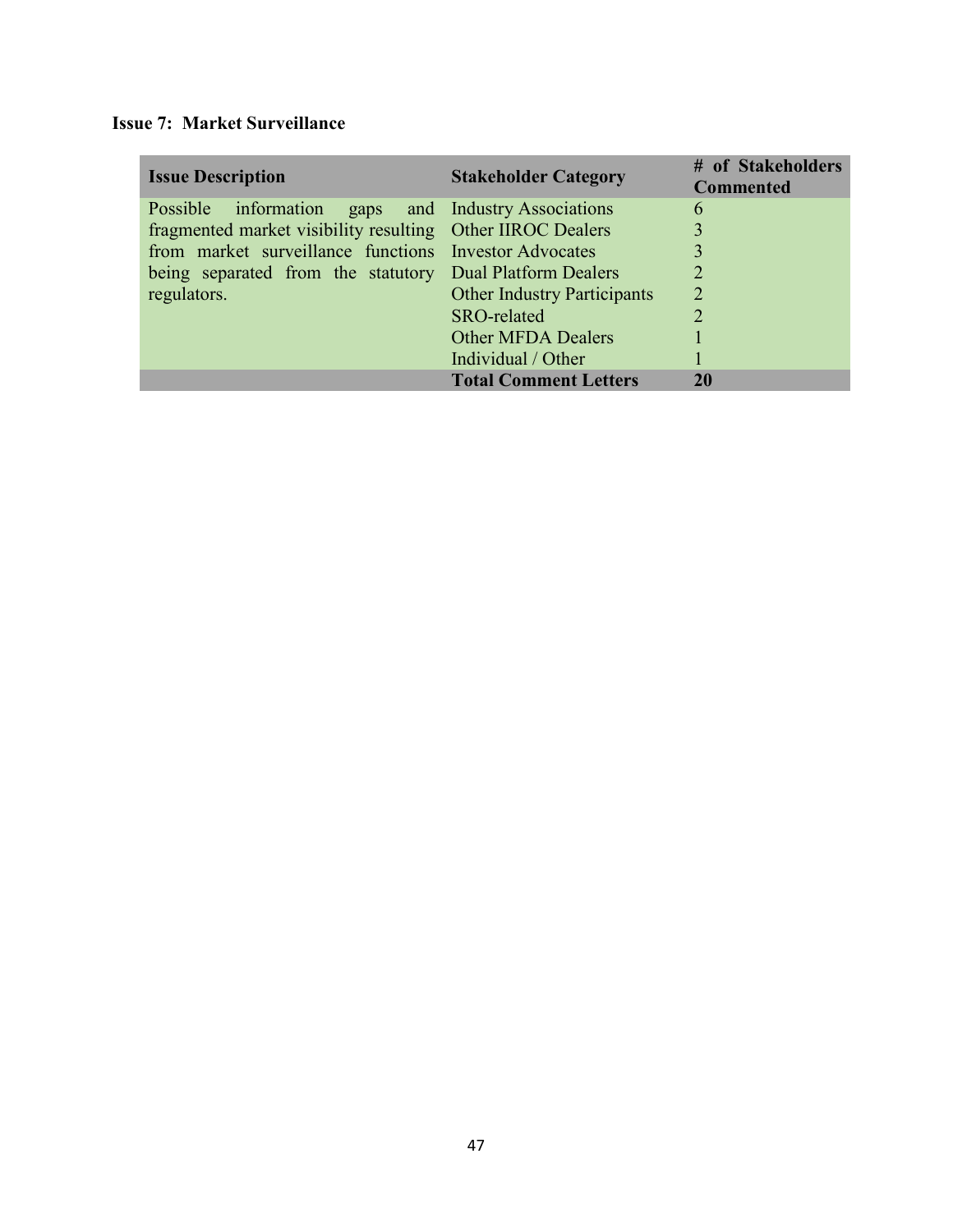#### **Appendix B** – **Other Options Considered**

As described in Section 2 of this Position Paper, the Working Group also identified and defined five other possible Options to restructure the current SRO framework (including the IPFs) for further consideration and detailed analysis. The other Options were:

- Straight merger between IIROC and the MFDA
- Two SROs / enhanced status quo
- No SRO / 13 individual statutory regulators
- CSA-led regulatory organization
- Multiple SROs

After considerable review and analysis<sup>[17](#page-47-0)</sup>, it was determined that the other Options outlined below would not address the specific issues and sub-issues or deliver on the CSA targeted outcomes identified in the Consultation Paper, as effectively as the New SRO and New IPF described in Section 3 - New SRO Framework.

## *Straight merger between IIROC and the MFDA*

An immediate merger of IIROC and the MFDA would have occurred following CSA approval. In the short term, separate rule books would have been maintained, along with separate compliance structures, enforcement processes, and fee structures. The harmonization of these elements as well as possible governance related changes would not have been be prioritized.

In the longer term, the merged SRO would have harmonized the MFDA and IIROC rules, consolidated other aspects of their respective organizations, and would have considered whether other registration categories should have been consolidated under the new SRO; although, there would have been no set plans to do so.

Consolidation of the two IPFs into one independent entity could have occurred in either the short or longer term.

Implementing this Option would have been led by the SROs and IPFs, with the CSA overseeing the consolidation process, as opposed to the CSA leading the process.

### *Two SROs / enhanced status quo*

 $\overline{a}$ 

Both SROs and IPFs would have continued to operate independently under existing rules, by-laws, and fee structures. However, enhancements to applicable SRO and IPFs structures, governance, rules and processes would have been adopted. The existing CSA Principal Regulator coordinated oversight model for each entity would have remained unchanged. There would have been no consolidation of any aspects of their respective organizations or of any other registration categories. Implementation of the enhancements would have been directed by the CSA.

<span id="page-47-0"></span><sup>&</sup>lt;sup>17</sup> For details on the methodology used, refer to section 2 of the Position Paper.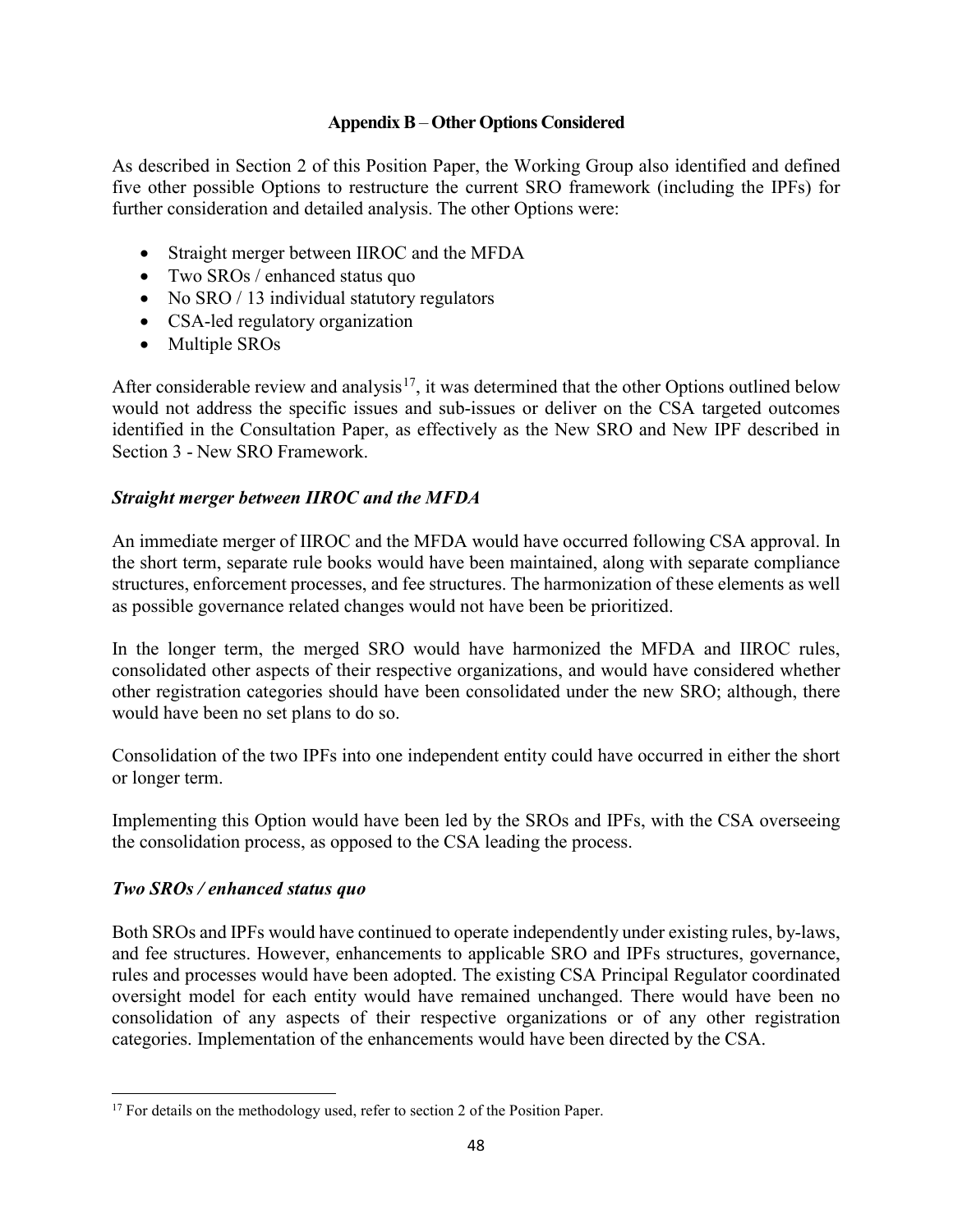### *No SRO / 13 individual statutory regulators*

IIROC and the MFDA would have ceased to exist and their respective regulatory functions would have been transferred to the statutory regulators, which would have performed the primary oversight of all registrants, with the possibility of coordination of regulatory initiatives on a cross-Canada basis through the CSA. The role of the IPFs providing coverage to eligible investors would have been the responsibility of the statutory regulators. The inherent challenges associated with the multi-jurisdictional securities regulation in Canada would not have been resolved under this Option.

## *CSA-led regulatory organization*

This Option would have involved the creation of a new regulatory organization controlled directly and exclusively by the CSA. Each of the CSA's recognizing regulators would have been a member of the regulatory organization with exclusive voting rights over the by-laws of the organization and the appointment of the organization's board of directors, among other things.

Under this Option, IIROC and MFDA would have been integrated within the new CSA regulatory organization and their members would have become non-voting members of the new regulatory organization. The rule books for IIROC and the MFDA would have been consolidated into a single rule book and overseen by the regulatory organization. The regulatory organization would have also overseen the consolidation of compliance and enforcement processes for investment dealers and mutual fund dealers. The CSA would have considered the merits of consolidating other registration categories under the new regulatory organization during a later phase. Lastly, CIPF and the MFDA IPC would have been integrated into a similar CSA independent investor protection fund created to provide coverage to eligible investors.

As this Option would not fit within the existing legislative framework of the statutory regulators, amendments to numerous securities legislations across the country would have been required, in addition to the resolution of numerous uncertainties as to how the Option could be effectively operationalized in practice. Significant changes to numerous existing securities legislation would have been required.

# *Multiple SROs*

Other applicable registration categories currently overseen directly by the statutory regulators would have been incorporated into a multiple SRO framework. The design and scope of such a framework could have included:

- one SRO for Investment Dealers (**ID**s) and Mutual Fund Dealers (**MFD**s); and separate SROs for each of the other categories;
- one SRO for IDs, MFDs, EMDs and SPDs; and a separate SRO for PMs and/or IFMs; or
- a separate SRO for each registration category.

The number of IPFs and scope of coverage would have been driven by the design and scope of the multiple SRO framework. Any changes would have occurred after extensive consultation with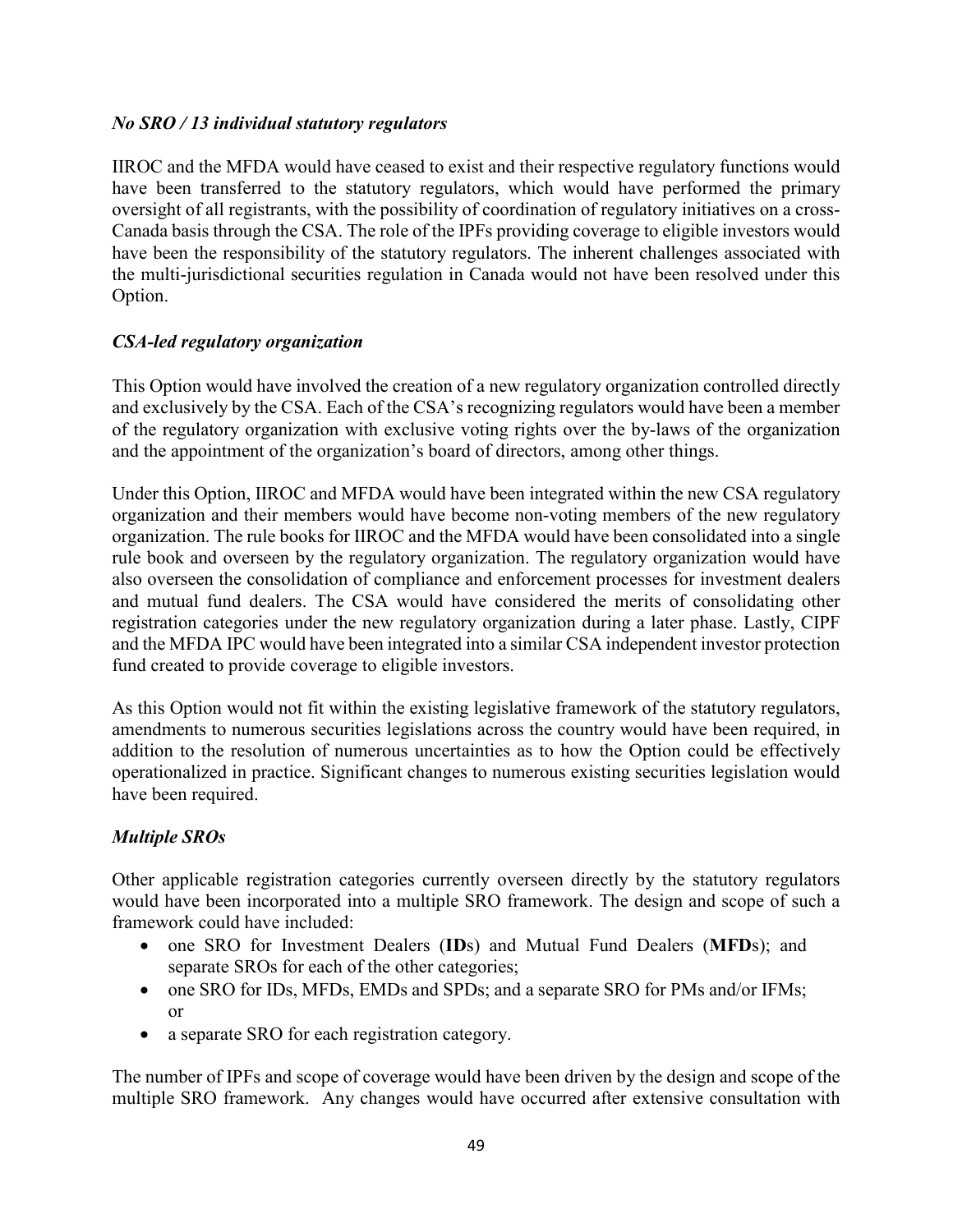key stakeholders to minimize duplicative costs, reduce fragmentation of product-based regulation, and limit other inefficiencies noted from the current structure.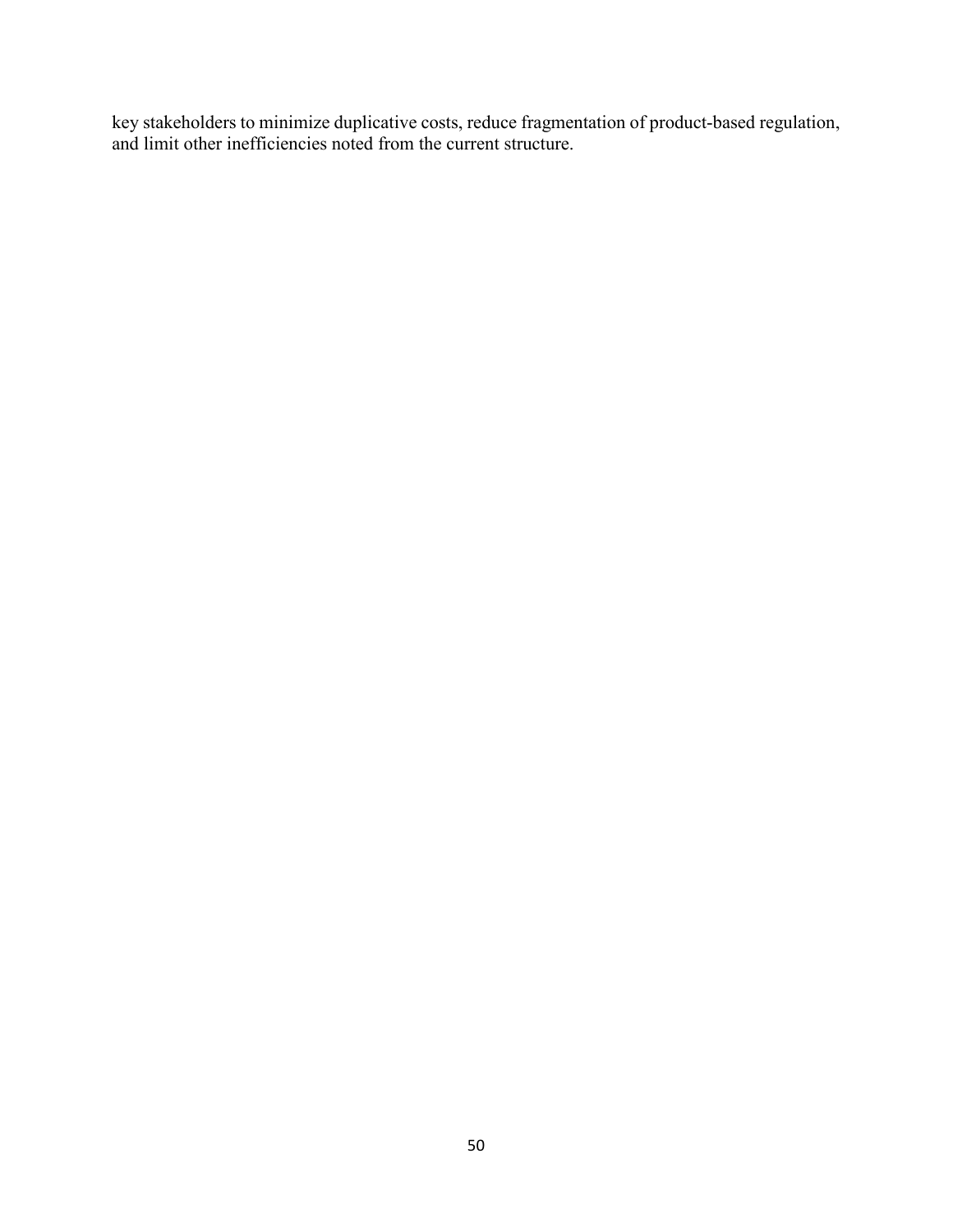#### **Appendix C** –**Enabling Changes**

This Appendix provides a description of various areas where steps will have to be taken in order to facilitate the implementation of the proposed solutions outlined in the Position Paper. These steps will involve some regulatory changes as well as the formation of various committees / working groups for the implementation strategy that will lead or assist with further consultations, transition and implementation of the specific solutions denoted in this section.

#### **Regulatory Changes**

Most of the regulatory changes necessary for implementation will be addressed through the ROs for the New SRO. Currently, both IIROC and the MFDA are subject to their respective ROs, which lay out various terms and conditions, the governance structure and reporting requirements. Similarly, the two current IPFs are subject to their respective Approval Orders (**AOs**). Both ROs and AOs are largely harmonized across all CSA jurisdictions as well as between IIROC and the MFDA and between the IPFs respectively, as a result of a recently completed CSA initiative.

CSA oversight staff will also need to draft a new single MOU, including the new JRRP, among the recognizing regulators setting out a strengthened CSA oversight framework over the New SRO. A new single MOU regarding the oversight of the new IPF will also be drafted. Similar to the ROs and AOs, the current SRO and IPF MOUs have been recently updated and harmonized.

The agreements between members and the New SRO will need to be amended.

Finally, the National Instrument 31-103 – *Registration Requirements, Exemptions and Ongoing Registrant Obligations* will need to be adjusted to appropriately reference the New SRO.

While the above-noted documents are being developed / updated, it will be important to ensure that both the CSA oversight staff and the SROs continue to efficiently exercise their respective responsibilities.

#### **Committees / Working Groups**

The following is a list of committees and working groups that will need to be established or engaged as part of the implementation strategy to ensure the success of the New SRO and implement the various solutions.

As already described in Section 3 – New SRO Framework, after receiving necessary approvals including a CSA mandate, the IWC will be formed to oversee an agreed upon implementation strategy, and to act as a steering committee to provide direction and coordination. In addition, through specialized committees and working groups, the following areas will be considered:

• **Directed Commissions:** After appropriate stakeholder consultations, in conjunction with the IWC's efforts to harmonize the rules, a distinct **Directed Commissions WG** will complete the necessary work, such as: (i) considering any tax-related or other regulatory concerns with permitting directed commissions arrangements; (ii)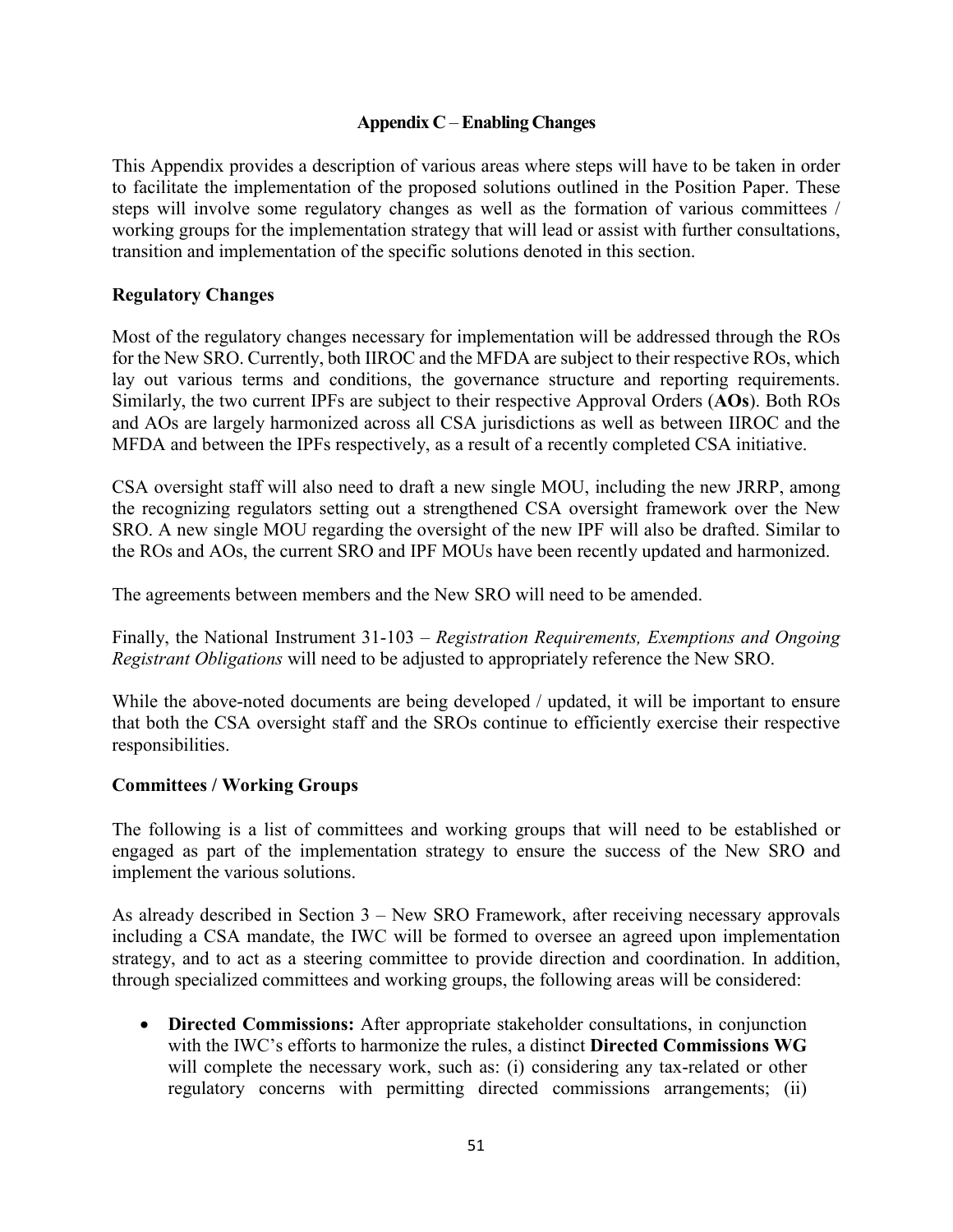following the completion of consideration of tax-related or other regulatory concerns and in consultation with appropriate stakeholders if applicable, proposing a rule and a prescribed form of agreement that provides the appropriate protections; (iii) assessing a possible consequential amendment to Part 8 of NI 31-103 modelled on the existing CSA local registration exemptions; and (iv) considering whether a long-term solution, such as a true incorporated salesperson regime, is warranted.

- **OBSI:** There will be engagement with the **CSA OBSI Working Group** to consider assessing the need for an appeal or review mechanism regarding continuing efforts to make OBSI decisions binding; and the **Joint Regulator Committee** assessing (i) the scope of matters an SRO firm's internal ombudsperson can address, and (ii) OBSI complaint data for complaint handling trends.
- **Education:** There will be coordination with **CSA Communications / Education groups** on joint efforts to expand the reach and impact of investor education, as specified in the solutions.
- **SEDAR+ Project:** There will be engagement with **CSA regulatory staff** involved in the project to consider the merits of including public disclosure and easy access to information pertaining to member firms of the New SRO, including consideration of information disclosure similar to that contained in the SEC's Form ADV, and, in cases of individual registrants, the current IIROC Advisor Report.
- **Market Surveillance:** A new distinct **CSA Market Information Coordinating Working Group,** composed of staff with market surveillance knowledge or experience (Enforcement, Market Regulation, SRO Oversight, Systemic Risk), in collaboration with the relevant New SRO staff, will work to identify and recommend improvements to existing processes relating to the supervision of market data.

Following Phase 1, a distinct **CSA SRO Working Group**, in coordination with the CSA Registration Steering Committee, will assess and consult on the merits of consolidating, based on proficiency, some registration categories regulated directly by the CSA (e.g., PMs, EMDs, SPDs). Further, it will consider the merits of (i) integrating some or all of these registration categories into the New SRO, (ii) allocating registration functions as between CSA members and the New SRO and any necessary resulting changes to the governance structure, (iii) assessing adequacy of advocacy mechanisms considering the allocation of registration functions, and (iv) extending fitfor-purpose IPF coverage to the other registration categories.

Finally, work will be considered to harmonize certain securities regulation with that of the insurance regulators. This will be conducted through the **Joint Forum of Financial Market Regulators** and more specifically the joint CSA / Canadian Council of Insurance Regulators project on Total Cost Reporting.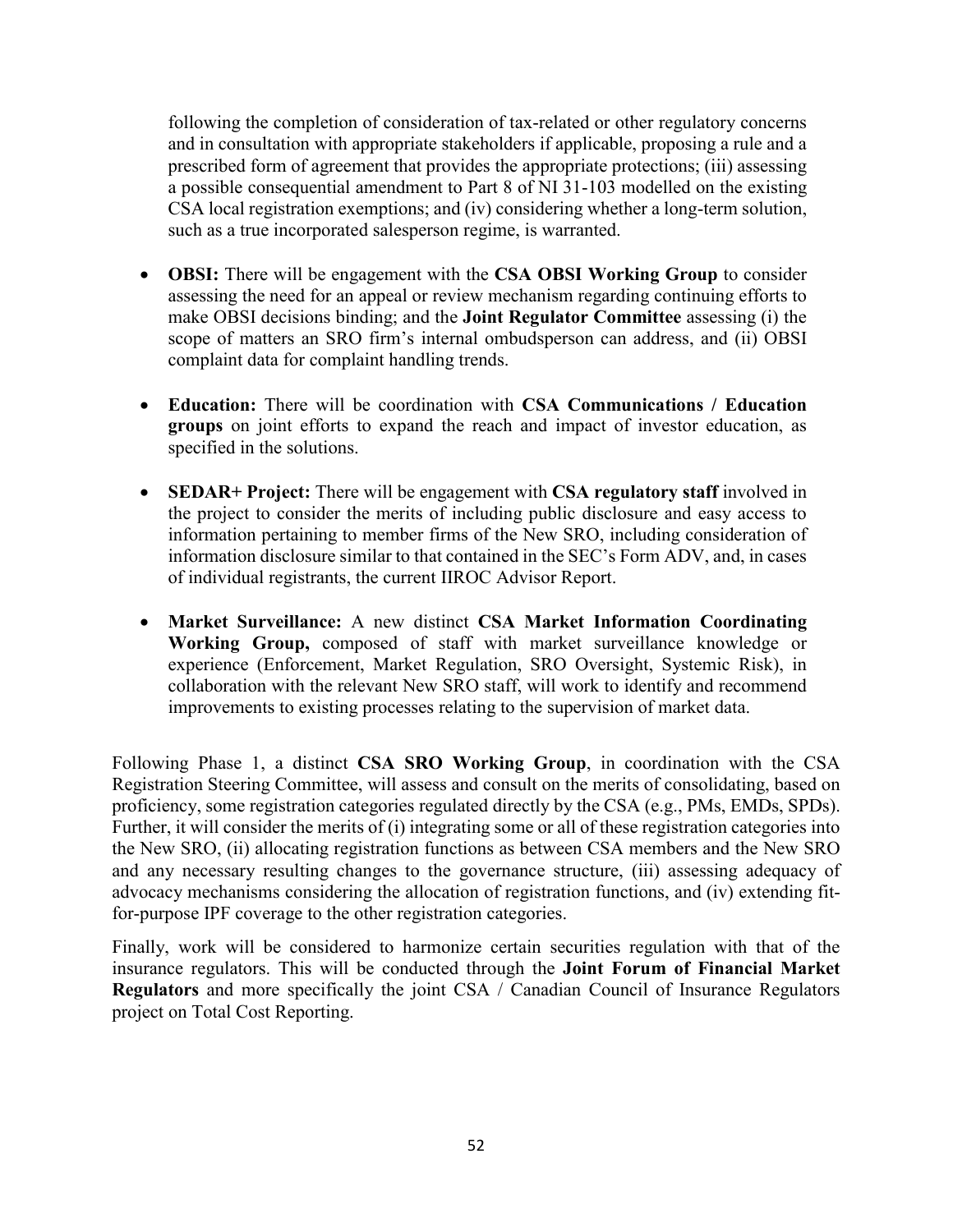#### Appendix D – Table of References

This Table of References provides a comprehensive list of materials the Working Group reviewed and considered in the development of the Position Paper. The documents were identified and sourced directly by the Working Group or highlighted by stakeholders. The degree to which any document listed below was reviewed and analyzed varied and depended on the relevance of its underlying content to the issues identified, and the solutions set out in the Position Paper. Inclusion of third-party publications in this Table of References does not connote the Working Group's endorsement or agreement with the opinions expressed, or the information contained therein. All below electronic links were confirmed to be functional as of July 12, 2021.

#### **Research Publications**

Accenture Consulting and Investment Industry Regulatory Organization of Canada. "Enabling the Evolution of Advice in Canada." (2019). [https://www.iiroc.ca/news-and](https://www.iiroc.ca/news-and-publications/enabling-evolution-advice-canada)[publications/enabling-evolution-advice-canada](https://www.iiroc.ca/news-and-publications/enabling-evolution-advice-canada)

Austin, Janet. "Government to the rescue: ASIC takes the reins of the Stock Markets." Companies and Securities Law Journal, (2010). [https://www.unb.ca/faculty](https://www.unb.ca/faculty-staff/directory/_resources/pdf/law/janet-austin.pdf)[staff/directory/\\_resources/pdf/law/janet-austin.pdf](https://www.unb.ca/faculty-staff/directory/_resources/pdf/law/janet-austin.pdf)

Australian Securities & Investments Commission Webpage. "Consumer Advisory Panel." [https://asic.gov.au/about-asic/what-we-do/how-we-operate/external-panels/consumer-advisory](https://asic.gov.au/about-asic/what-we-do/how-we-operate/external-panels/consumer-advisory-panel/)[panel/](https://asic.gov.au/about-asic/what-we-do/how-we-operate/external-panels/consumer-advisory-panel/)

Autorité des marchés financiers Webpage. "Advisory Committees." <https://lautorite.qc.ca/en/general-public/about-the-amf/advisory-committees/>

Calabria, Mark A., Norbert J. Michel, and Hester Peirce. "Reforming the Financial Regulators." The Heritage Foundation, (2017). [https://www.heritage.org/markets-and-](https://www.heritage.org/markets-and-Finance/report/reforming-the-financial-regulators)[Finance/report/reforming-the-financial-regulators](https://www.heritage.org/markets-and-Finance/report/reforming-the-financial-regulators)

Canadian Foundation for Advancement of Investor Rights. "Letter to OBSI Joint Regulators Committee re Use of "Internal Ombudsman" by Registered Firms When Responding to Investment Complaints." (2017). [https://faircanada.ca/submissions/letter-obsi-joint-regulators](https://faircanada.ca/submissions/letter-obsi-joint-regulators-committee-re-use-internal-ombudsman-registered-firms-responding-investment-complaints/)[committee-re-use-internal-ombudsman-registered-firms-responding-investment-complaints/](https://faircanada.ca/submissions/letter-obsi-joint-regulators-committee-re-use-internal-ombudsman-registered-firms-responding-investment-complaints/)

Capital Markets Modernization Taskforce. "Capital Markets Modernization Taskforce Final Report." (January 2021). [https://www.ontario.ca/document/capital-markets-modernization](https://www.ontario.ca/document/capital-markets-modernization-taskforce-final-report-january-2021)[taskforce-final-report-january-2021](https://www.ontario.ca/document/capital-markets-modernization-taskforce-final-report-january-2021)

Carson, John, W. "Conflicts of Interest in Self-Regulation: Can Demutualized Exchanges Successfully Manage Them." The World Bank: World Bank Policy Research Working Paper 3183, (December 2003).

<http://documents.worldbank.org/curated/en/106851468765283747/pdf/wps3183.pdf>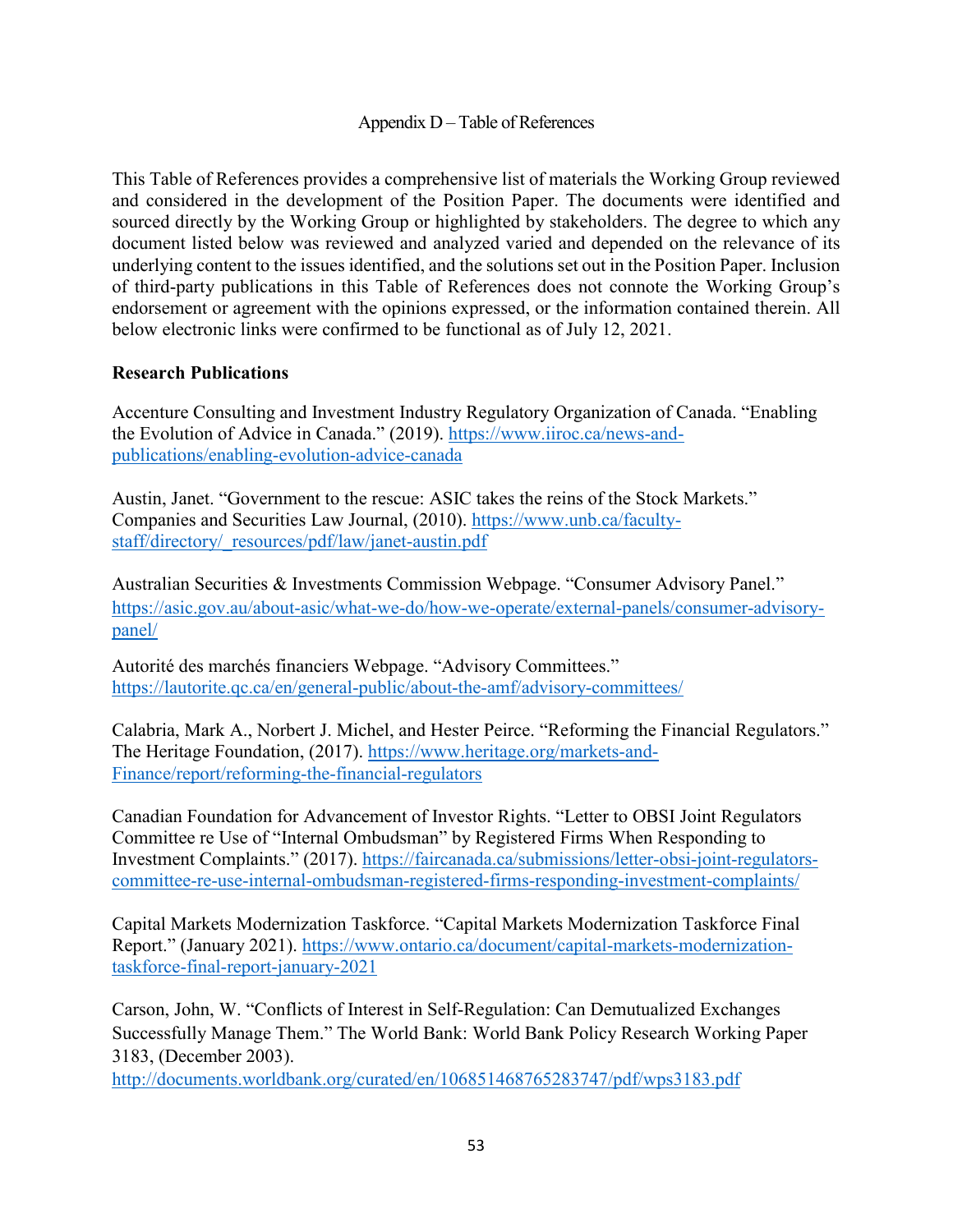Carson, John W. "Self-Regulation in Securities Markets." World Bank Policy Research Working Paper No. 5542, (January 2011). [https://papers.ssrn.com/sol3/papers.cfm?abstract\\_id=1747445](https://papers.ssrn.com/sol3/papers.cfm?abstract_id=1747445)

CFA Institute Centre for Financial Market Integrity. "Self-Regulation in Today's Securities Markets: Outdated System or Work in Progress?" (2007). [https://www.cfainstitute.org/-](https://www.cfainstitute.org/-/media/documents/article/position-paper/self-regulation-in-todays-securities-markets-outdated-system-or-work-in-progress.ashx) [/media/documents/article/position-paper/self-regulation-in-todays-securities-markets-outdated](https://www.cfainstitute.org/-/media/documents/article/position-paper/self-regulation-in-todays-securities-markets-outdated-system-or-work-in-progress.ashx)[system-or-work-in-progress.ashx](https://www.cfainstitute.org/-/media/documents/article/position-paper/self-regulation-in-todays-securities-markets-outdated-system-or-work-in-progress.ashx)

CFA Institute. "Self-Regulation in the Securities Markets, Transitions and New Possibilities" [https://www.cfainstitute.org/-/media/documents/article/position-paper/self-regulation-in](https://www.cfainstitute.org/-/media/documents/article/position-paper/self-regulation-in-securities-markets-transitions-new-possibilities.ashx)[securities-markets-transitions-new-possibilities.ashx](https://www.cfainstitute.org/-/media/documents/article/position-paper/self-regulation-in-securities-markets-transitions-new-possibilities.ashx)

De Laurentiis, Joanne. "Ripe for Reform: Modernizing the Regulation of Financial Advice." C.D. Howe Institute Commentary 556, (October 2019). [https://www.cdhowe.org/sites/default/files/attachments/research\\_papers/mixed/Commentary%20](https://www.cdhowe.org/sites/default/files/attachments/research_papers/mixed/Commentary%20556.pdf) [556.pdf](https://www.cdhowe.org/sites/default/files/attachments/research_papers/mixed/Commentary%20556.pdf)

Dombalagian, Onnig, H. "Self and Self-Regulation: Resolving the SRO Identity Crisis." Brooklyn Journal of Corporate, Financial & Commercial Law Vol 1, (2007). <https://brooklynworks.brooklaw.edu/bjcfcl/vol1/iss2/4/>

Ford, Cristie. "Innovation and the State Finance, Regulation, and Justice." Cambridge University Press, (2017). [https://www.cambridge.org/core/books/innovation-and-the](https://www.cambridge.org/core/books/innovation-and-the-state/724C56A33EC7DB1F079003D7F2FC5C78)[state/724C56A33EC7DB1F079003D7F2FC5C78](https://www.cambridge.org/core/books/innovation-and-the-state/724C56A33EC7DB1F079003D7F2FC5C78)

International Council of Securities Associations. "Self-Regulation in Financial Markets: An Exploratory Survey." (September 2006). [https://icsa.global/sites/default/files/Self-](https://icsa.global/sites/default/files/Self-RegulationFinancialMarkets.pdf)[RegulationFinancialMarkets.pdf](https://icsa.global/sites/default/files/Self-RegulationFinancialMarkets.pdf)

International Council of Securities Associations. "Best Practices for Self-Regulatory Organizations." (2006). <https://icsa.global/sites/default/files/ICSABestPracticesSRO.pdf>

Investor Advisory Panel. "A Measure of Advice: How much of it do investors with small and medium-sized portfolios receive?" (2019). [https://www.osc.ca/sites/default/files/2020-](https://www.osc.ca/sites/default/files/2020-10/iap_20190729_survey-findings-on-how-much-advice-investors-receive.pdf) [10/iap\\_20190729\\_survey-findings-on-how-much-advice-investors-receive.pdf](https://www.osc.ca/sites/default/files/2020-10/iap_20190729_survey-findings-on-how-much-advice-investors-receive.pdf)

Investment Industry Association of Canada. "IIAC Securities Industry Statistics." (2020). [https://iiac.ca/wp-content/uploads/SIP-A-Stats-EN\\_2020.pdf](https://iiac.ca/wp-content/uploads/SIP-A-Stats-EN_2020.pdf)

Investment Industry SRO Forum. "Investment Industry SRO Forum Submission" The Investment Funds Institute of Canada, the Investment Industry Association of Canada and the Federation of Mutual Fund Dealers, (March 2021). [https://iiac.ca/wp](https://iiac.ca/wp-content/uploads/Investment-Industry-SRO-Forum-Submission-to-the-CSA.pdf)[content/uploads/Investment-Industry-SRO-Forum-Submission-to-the-CSA.pdf](https://iiac.ca/wp-content/uploads/Investment-Industry-SRO-Forum-Submission-to-the-CSA.pdf)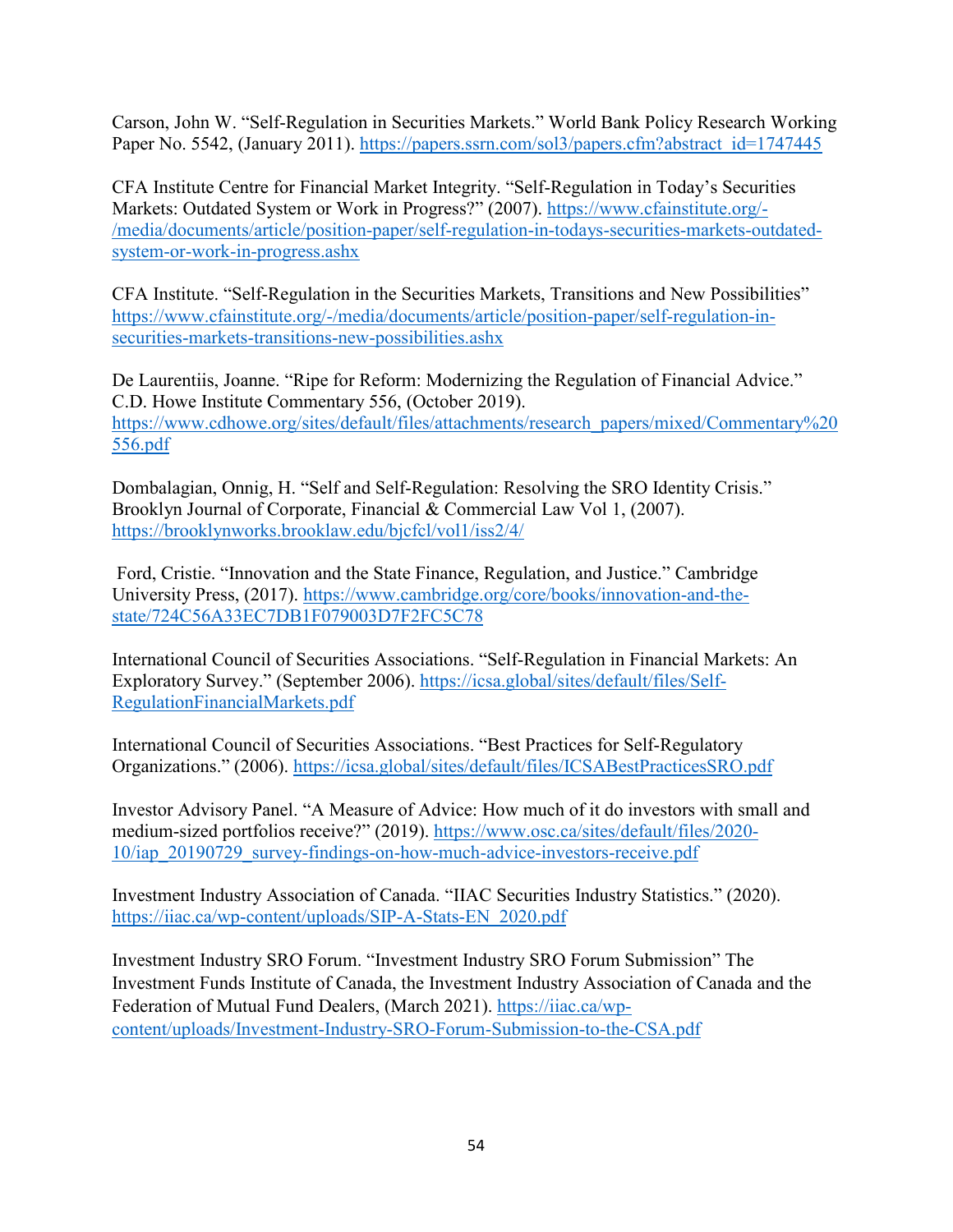International Organization of Securities Commissions. "Model for Effective Regulation, Report of the SRO Consultative Committee of the International Organization of Securities Commissions." (2000). <https://www.iosco.org/library/pubdocs/pdf/IOSCOPD110.pdf>

Keir, Katie. "Firms face barriers to ETF Market." Investment Executive, (Jan 17, 2020). [https://www.investmentexecutive.com/newspaper\\_/building-your-business](https://www.investmentexecutive.com/newspaper_/building-your-business-newspaper/firms-face-barriers-to-etf-market/)[newspaper/firms-face-barriers-to-etf-market/](https://www.investmentexecutive.com/newspaper_/building-your-business-newspaper/firms-face-barriers-to-etf-market/)

Leblanc, Richard. "The Handbook of Board Governance: A Comprehensive Guide for Public, Private, and Not-for-Profit Board Members." John Wiley & Sons, (2016)

Lokanan, Mark. "An update on self-regulation in the Canadian securities industry (2009-2016): Funnel in, funnel out and funnel away." Journal of Financial Regulation and Compliance, (2019). [https://www.emerald.com/insight/content/doi/10.1108/JFRC-05-2018-](https://www.emerald.com/insight/content/doi/10.1108/JFRC-05-2018-0075/full/html?skipTracking=true) [0075/full/html?skipTracking=true](https://www.emerald.com/insight/content/doi/10.1108/JFRC-05-2018-0075/full/html?skipTracking=true)

Lokanan, Mark. "Regulatory Capture of Regulators: The Case of the Investment Dealers Association of Canada." International Journal of Public Administration, (2017). <https://www.tandfonline.com/doi/abs/10.1080/01900692.2017.1385623>

Lokanan, Mark. "Securities Regulation: Opportunities Exist for IIROC to Regulate Responsively." Administration & Society, (2018)[.https://journals.sagepub.com/doi/abs/10.1177/0095399715584637](https://journals.sagepub.com/doi/abs/10.1177/0095399715584637)

Ma, Chang. "Self-Regulation versus Government Regulation: An Externality View." Fudan University, (2018). [https://www.researchgate.net/publication/327856931\\_Self-](https://www.researchgate.net/publication/327856931_Self-Regulation_versus_Government_Regulation_An_Externality_View)Regulation versus Government Regulation An Externality View

Macey, Jonathan and Caroline Novogrod. "Enforcing Self-Regulatory Organization's Penalties and the Nature of Self-Regulation." Hofstra Law Review: Vol. 40, (2012). <https://scholarlycommons.law.hofstra.edu/hlr/vol40/iss4/6/>

McQuinn, Alan. "Supporting Financial Innovation Through Flexible Regulation." Information Technology and Innovation Foundation, (2019). [https://itif.org/publications/2019/11/04/supporting-financial-innovation-through-flexible](https://itif.org/publications/2019/11/04/supporting-financial-innovation-through-flexible-regulation)[regulation](https://itif.org/publications/2019/11/04/supporting-financial-innovation-through-flexible-regulation)

Mysicka, Robert. "Who Watches the Watchmen? The Role of the Self-Regulator." C.D. Howe Institute, (2014).

[https://www.cdhowe.org/sites/default/files/attachments/research\\_papers/mixed/Commentary\\_41](https://www.cdhowe.org/sites/default/files/attachments/research_papers/mixed/Commentary_416.pdf) [6.pdf](https://www.cdhowe.org/sites/default/files/attachments/research_papers/mixed/Commentary_416.pdf)

Omarova, Saule, T. "Wall Street as a Community of Fate: Toward Financial Industry Self-Regulation." University of Pennsylvania Law Review: Vol. 159, (2011). [https://www.law.upenn.edu/journals/lawreview/articles/volume159/issue2/Omarova159U.Pa.L.R](https://www.law.upenn.edu/journals/lawreview/articles/volume159/issue2/Omarova159U.Pa.L.Rev.411(2011).pdf) [ev.411\(2011\).pdf](https://www.law.upenn.edu/journals/lawreview/articles/volume159/issue2/Omarova159U.Pa.L.Rev.411(2011).pdf)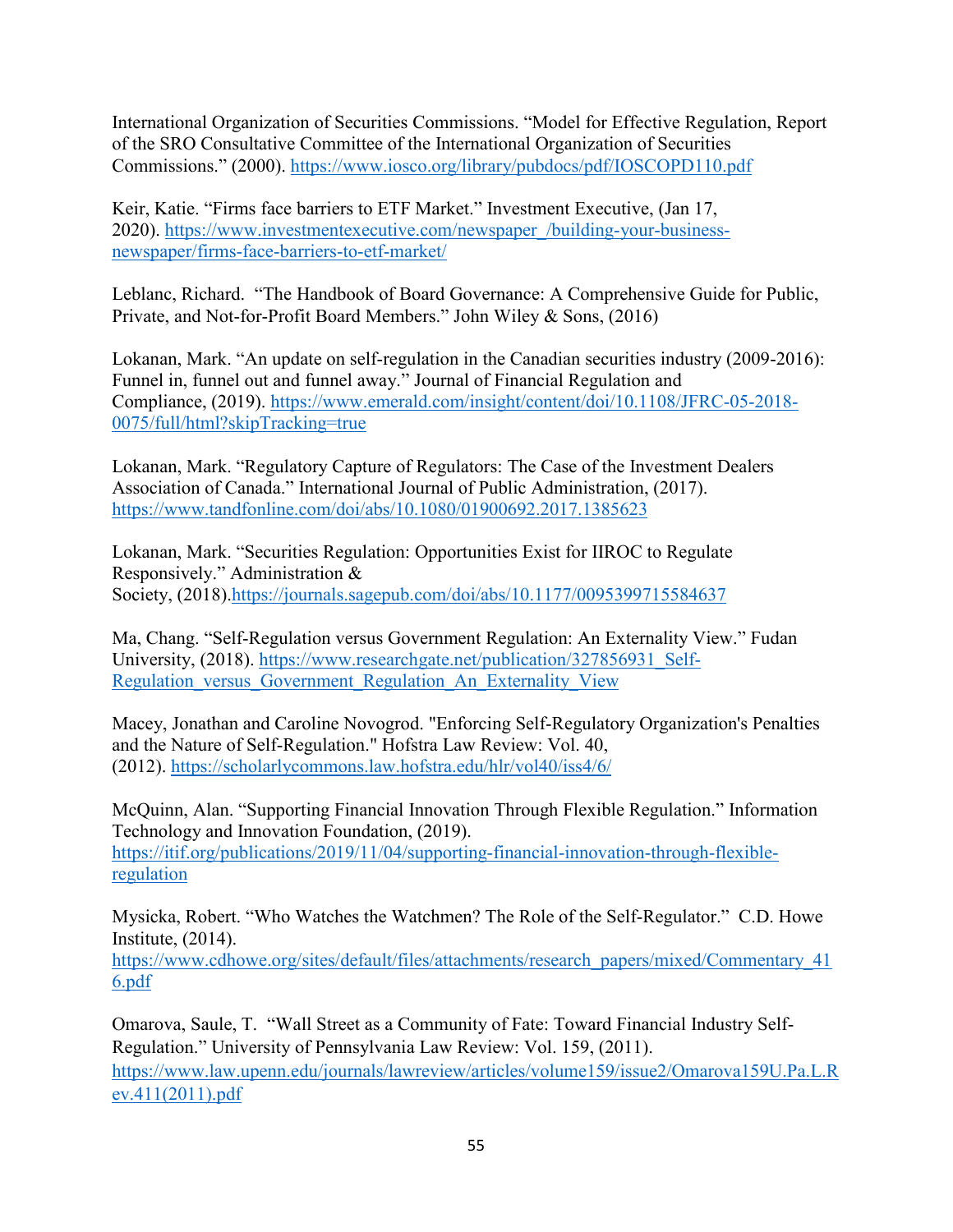Ombudsman for Banking Services and Investments. "Consumer Surveys 2016 - 2019." <https://www.obsi.ca/en/for-consumers/past-feedback-and-input.aspx>

Ontario Minister of Finance. "Capital Markets Stability Act — Draft for Consultation." (2016). <http://ccmr-ocrmc.ca/statement-release-revised-consultation-draft-capital-markets-stability-act/>

Ontario Securities Commission Webpage. "Investor Advisory Panel." <https://www.osc.ca/en/investors/investor-advisory-panel>

Organisation for Economic Co-operation and Development. "OECD Report – Promoting Fair and Transparent Regulation" (2000) [www.oecd.org/gov/regulatory-policy/1901290.doc](http://www.oecd.org/gov/regulatory-policy/1901290.doc)

Osgoode Hall Law School. "Investor Protection Clinic Living Lab Annual Report 2020." York University, (2020). [https://www.osgoode.yorku.ca/wp-content/uploads/2020/08/IPC-](https://www.osgoode.yorku.ca/wp-content/uploads/2020/08/IPC-AnnualReport_2020-FINAL.pdf)[AnnualReport\\_2020-FINAL.pdf](https://www.osgoode.yorku.ca/wp-content/uploads/2020/08/IPC-AnnualReport_2020-FINAL.pdf)

Osgoode Hall Law School. "Osgoode Investor Protection Clinic partners with pan-Canadian selfregulator, IIROC." York University, (2020).

[https://www.osgoode.yorku.ca/media\\_releases/osgoode-investor-protection-clinic-partners-with](https://www.osgoode.yorku.ca/media_releases/osgoode-investor-protection-clinic-partners-with-pan-canadian-self-regulator-iiroc/)[pan-canadian-self-regulator-iiroc/](https://www.osgoode.yorku.ca/media_releases/osgoode-investor-protection-clinic-partners-with-pan-canadian-self-regulator-iiroc/)

Rittenhouse, Linda. "Characteristics of Effective Self-Regulatory Organizations." CFA Institute, (2014). [https://blogs.cfainstitute.org/marketintegrity/2014/06/12/top-10-characteristics-of](https://blogs.cfainstitute.org/marketintegrity/2014/06/12/top-10-characteristics-of-effective-self-regulatory-organizations/)[effective-self-regulatory-organizations/](https://blogs.cfainstitute.org/marketintegrity/2014/06/12/top-10-characteristics-of-effective-self-regulatory-organizations/)

Rittenhouse, Linda. "Self-Regulation in the Securities Markets - Transitions and New Possibilities." CFA Institute, (2013). [https://www.cfainstitute.org/en/advocacy/policy](https://www.cfainstitute.org/en/advocacy/policy-positions/self-regulation-in-the-securities-markets-transitions)[positions/self-regulation-in-the-securities-markets-transitions](https://www.cfainstitute.org/en/advocacy/policy-positions/self-regulation-in-the-securities-markets-transitions)

Schoeff, Mark Jr. and Bruce Kelly. "Finra: Who's watching the watchdog?" Investment News, (2017).<https://www.investmentnews.com/finra-whos-watching-the-watchdog-72102>

Small Investor Protection Association. "Above the Law Checking an Advisor's Registration**.**" (2016). [http://sipa.ca/library/SIPAsubmissions/500\\_SIPA\\_REPORT\\_REGISTRATION-Above](http://sipa.ca/library/SIPAsubmissions/500_SIPA_REPORT_REGISTRATION-Above-the-Law_201611.pdf)[the-Law\\_201611.pdf](http://sipa.ca/library/SIPAsubmissions/500_SIPA_REPORT_REGISTRATION-Above-the-Law_201611.pdf)

Small Investor Protection Association. "Advisor Title Trickery – Your Financial Advisor is a Commission Person." (2016).

[http://www.sipa.ca/library/SIPAsubmissions/500%20SIPA%20REPORT%20-](http://www.sipa.ca/library/SIPAsubmissions/500%20SIPA%20REPORT%20-%20Advisor%20Title%20Trickery%20October%202016.pdf) [%20Advisor%20Title%20Trickery%20October%202016.pdf](http://www.sipa.ca/library/SIPAsubmissions/500%20SIPA%20REPORT%20-%20Advisor%20Title%20Trickery%20October%202016.pdf) 

Small Investor Protection Association. "Investor Protection and IIROC Governance." (2016). [https://www.sipa.ca/library/SIPAsubmissions/500\\_SIPA\\_REPORT\\_InvestorProtection\\_IIROCG](https://www.sipa.ca/library/SIPAsubmissions/500_SIPA_REPORT_InvestorProtection_IIROCGovernance_20161009.pdf) [overnance\\_20161009.pdf](https://www.sipa.ca/library/SIPAsubmissions/500_SIPA_REPORT_InvestorProtection_IIROCGovernance_20161009.pdf)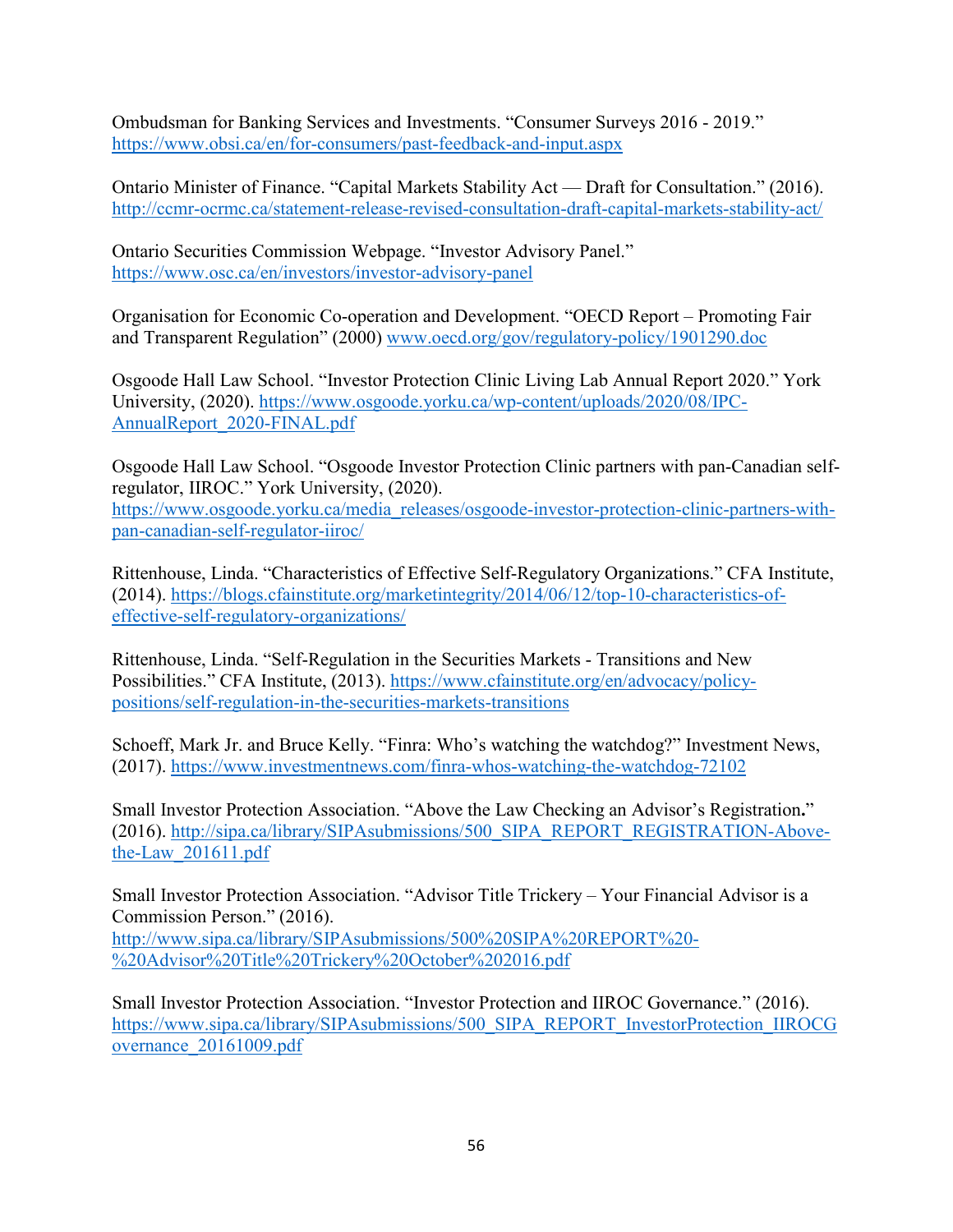Stoltmann, Andrew and Benjamin P. Edwards. ["FINRA Governance Review Report: Governors](https://piaba.org/piaba-newsroom/report-finra-governance-review-public-governors-should-protect-public-interest)  [Should Protect the Public Interest"](https://piaba.org/piaba-newsroom/report-finra-governance-review-public-governors-should-protect-public-interest), PIABA, (2017). [https://piaba.org/piaba-newsroom/report](https://piaba.org/piaba-newsroom/report-finra-governance-review-public-governors-should-protect-public-interest)[finra-governance-review-public-governors-should-protect-public-interest](https://piaba.org/piaba-newsroom/report-finra-governance-review-public-governors-should-protect-public-interest)

Strategic Insight. "Canadian Investment Funds Industry: Recent Developments and Outlook." (2019).<https://www.ific.ca/en/research-reports/>

The Investment Funds Institute of Canada. "2019 Investment Funds Report." (2019). <https://www.ific.ca/en/research-reports/>

Tittsworth, David G. "H.R. 4624: The Pitfalls of a Self-Regulatory Organization for Investment Advisers and Why User Fees Would Better Accomplish the Goal of Investment Adviser Accountability." St. John's Law Review,

(2013). [https://scholarship.law.stjohns.edu/cgi/viewcontent.cgi?article=5552&context=lawrevie](https://scholarship.law.stjohns.edu/cgi/viewcontent.cgi?article=5552&context=lawreview) [w](https://scholarship.law.stjohns.edu/cgi/viewcontent.cgi?article=5552&context=lawreview)

# **CSA Instruments and Publications**

Canadian Securities Administrators. "IIROC Oversight Review (2019)." [https://www.bcsc.bc.ca/-/media/PWS/New-Resources/Industry/Marketplaces-SROs](https://www.bcsc.bc.ca/-/media/PWS/New-Resources/Industry/Marketplaces-SROs-and-Market-Infrastructure/SROs/IIROC/IIROC-Oversight-Review-Report-August-5-2020.pdf)[and-Market-Infrastructure/SROs/IIROC/IIROC-Oversight-Review-Report-August-5-2020.pdf](https://www.bcsc.bc.ca/-/media/PWS/New-Resources/Industry/Marketplaces-SROs-and-Market-Infrastructure/SROs/IIROC/IIROC-Oversight-Review-Report-August-5-2020.pdf)

Canadian Securities Administrators. "Oversight Review Report of the Mutual Fund Dealers Association of Canada (2018)." [https://www.bcsc.bc.ca/-](https://www.bcsc.bc.ca/-/media/PWS/Resources/Marketplaces/SRO/MFDA/MFDA-Oversight-Review-Report.pdf) [/media/PWS/Resources/Marketplaces/SRO/MFDA/MFDA-Oversight-Review-Report.pdf](https://www.bcsc.bc.ca/-/media/PWS/Resources/Marketplaces/SRO/MFDA/MFDA-Oversight-Review-Report.pdf)

Companion Policy 31-103 CP Registration Requirements, Exemptions and Ongoing Registrant *Obligations* (March 1, 2021). [https://www.bcsc.bc.ca/-/media/PWS/New-Resources/Securities-](https://www.bcsc.bc.ca/-/media/PWS/New-Resources/Securities-Law/Instruments-and-Policies/Policy-3/31103CP-CP-March-11-2021.pdf)[Law/Instruments-and-Policies/Policy-3/31103CP-CP-March-11-2021.pdf](https://www.bcsc.bc.ca/-/media/PWS/New-Resources/Securities-Law/Instruments-and-Policies/Policy-3/31103CP-CP-March-11-2021.pdf)

CSA Notice 24-303 – CSA SRO Oversight Project – Review of Oversight of Self-Regulatory Organizations and Market Infrastructure Entities – Report of the CSA SRO Oversight Project Committee. December 2006. (NTD - Reformatted for consistent approach) [https://www.osc.ca/sites/default/files/pdfs/irps/csa\\_20061208\\_24-303\\_oversightproject.pdf](https://www.osc.ca/sites/default/files/pdfs/irps/csa_20061208_24-303_oversightproject.pdf)

CSA Staff Notice 31-358 *Guidance on Registration Requirements for Chief Compliance Officers and Request for Comments.* (July 2, 2020). [https://www.osc.ca/sites/default/files/2020-](https://www.osc.ca/sites/default/files/2020-11/csa_20200702_31-358_rfc-guidance-registration-requirements.pdf) [11/csa\\_20200702\\_31-358\\_rfc-guidance-registration-requirements.pdf](https://www.osc.ca/sites/default/files/2020-11/csa_20200702_31-358_rfc-guidance-registration-requirements.pdf)

Joint CSA Staff Notice 31-351, IIROC Notice 17-0229, MFDA Bulletin 0736-M – "Complying with requirements regarding the Ombudsman for Banking Services and Investments." (2017). [https://www.osc.ca/en/securities-law/instruments-rules-policies/3/31-351/joint-csa-staff-notice-](https://www.osc.ca/en/securities-law/instruments-rules-policies/3/31-351/joint-csa-staff-notice-31-351-iiroc-notice-17)[31-351-iiroc-notice-17](https://www.osc.ca/en/securities-law/instruments-rules-policies/3/31-351/joint-csa-staff-notice-31-351-iiroc-notice-17)

National Instrument 31-103 - *Registration Requirements, Exemptions and Ongoing Registrant Obligations* (March 1, 2021). [https://www.bcsc.bc.ca/-/media/PWS/New-Resources/Securities-](https://www.bcsc.bc.ca/-/media/PWS/New-Resources/Securities-Law/Instruments-and-Policies/Policy-3/31103-NI-March-11-2021.pdf)[Law/Instruments-and-Policies/Policy-3/31103-NI-March-11-2021.pdf](https://www.bcsc.bc.ca/-/media/PWS/New-Resources/Securities-Law/Instruments-and-Policies/Policy-3/31103-NI-March-11-2021.pdf)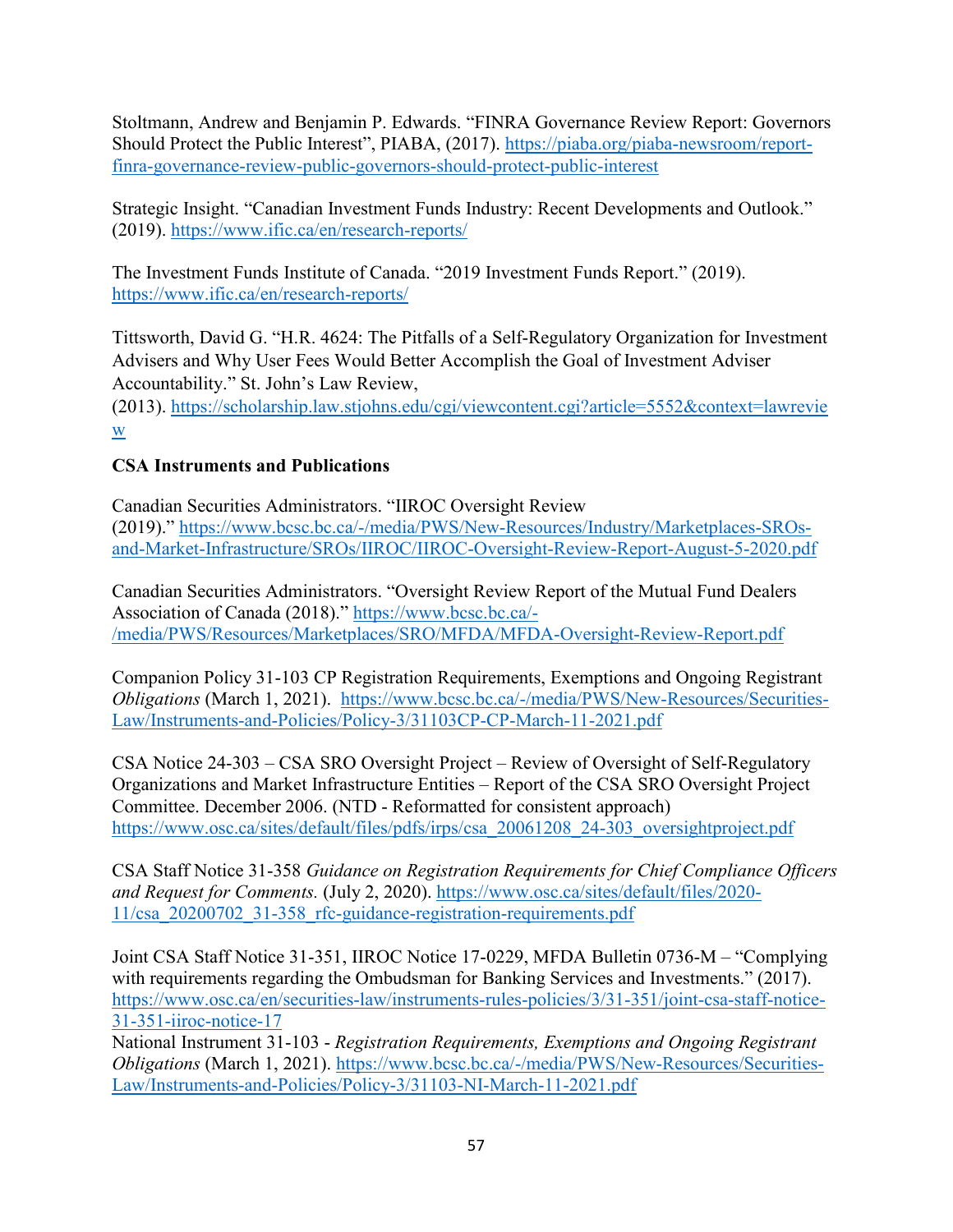### **Relevant SRO and Investor Protection Fund Publications**

Canadian Investor Protection Fund. "The Independence of Compensation Funds." (March 2021). [https://www.cipf.ca/docs/default-source/default-document-library/discussion-paper\\_en\\_march-](https://www.cipf.ca/docs/default-source/default-document-library/discussion-paper_en_march-31-2021.pdf?sfvrsn=f93854b9_6)[31-2021.pdf?sfvrsn=f93854b9\\_6](https://www.cipf.ca/docs/default-source/default-document-library/discussion-paper_en_march-31-2021.pdf?sfvrsn=f93854b9_6)

Deloitte. "An Assessment of Benefits and Costs of Self-Regulatory Organization Consolidation." Investment Industry Organization of Canada, (July 2020). [https://www.iiroc.ca/news-and](https://www.iiroc.ca/news-and-publications/notices-and-guidance/consolidating-iiroc-and-mfda-would-save-half-billion)[publications/notices-and-guidance/consolidating-iiroc-and-mfda-would-save-half-billion](https://www.iiroc.ca/news-and-publications/notices-and-guidance/consolidating-iiroc-and-mfda-would-save-half-billion)

Investment Industry Organization of Canada. "Improving Self-Regulation for Canadians, Consolidating the Investment Industry Regulatory Organization of Canada (IIROC) and the Mutual Fund Dealers Association of Canada (MFDA)." (June 2020). [https://www.iiroc.ca/news](https://www.iiroc.ca/news-and-publications/improving-self-regulation-canadians)[and-publications/improving-self-regulation-canadians](https://www.iiroc.ca/news-and-publications/improving-self-regulation-canadians)

Investment Industry Regulatory Organization of Canada. "Corporate Governance Review Report." (2014).<https://iiroc.ca/media/8556/download>

Investment Industry Regulatory Organization of Canada. "Enforcement Report 2019." (2020). <https://www.iiroc.ca/news-and-publications/enforcement-reports>

Investment Industry Regulatory Organization of Canada. "IIROC Notice 15-0260 - IIROC White Paper. "The Public Policy Implications of Changes to Rules Regarding Proficiency Upgrade Requirements and Directed Commissions on the IIROC Platform." (2015)

Investment Industry Regulatory Organization of Canada Webpage. "Annual Reports." <https://www.iiroc.ca/news-and-publications/annual-reports>

Investment Industry Regulatory Organization of Canada Webpage. "Strategic Plans and Annual Priorities."<https://www.iiroc.ca/news-and-publications/strategic-plans-and-annual-priorities>

Investment Industry Regulatory Organization of Canada Webpage. "How to Make a Complaint." <https://www.iiroc.ca/investors/how-make-complaint>

Mutual Fund Dealers Association of Canada. "A Proposal for a Modern SRO Special Report on Securities Industry Self-Regulation." (February 2020). [https://mfda.ca/wp](https://mfda.ca/wp-content/uploads/MFDA_SpecialReport-3.pdf)[content/uploads/MFDA\\_SpecialReport-3.pdf](https://mfda.ca/wp-content/uploads/MFDA_SpecialReport-3.pdf)

Mutual Fund Dealers Association of Canada. "Annual Report 2019." [https://mfda.ca/mfda-2019](https://mfda.ca/mfda-2019-annual-report/) [annual-report/](https://mfda.ca/mfda-2019-annual-report/) Mutual Fund Dealers Association of Canada. "Client Research Report 2020 A Continued Look into Members, Advisors and Clients." (2020). [https://mfda.ca/wp](https://mfda.ca/wp-content/uploads/2020_ClientResearchReport-1.pdf)[content/uploads/2020\\_ClientResearchReport-1.pdf](https://mfda.ca/wp-content/uploads/2020_ClientResearchReport-1.pdf)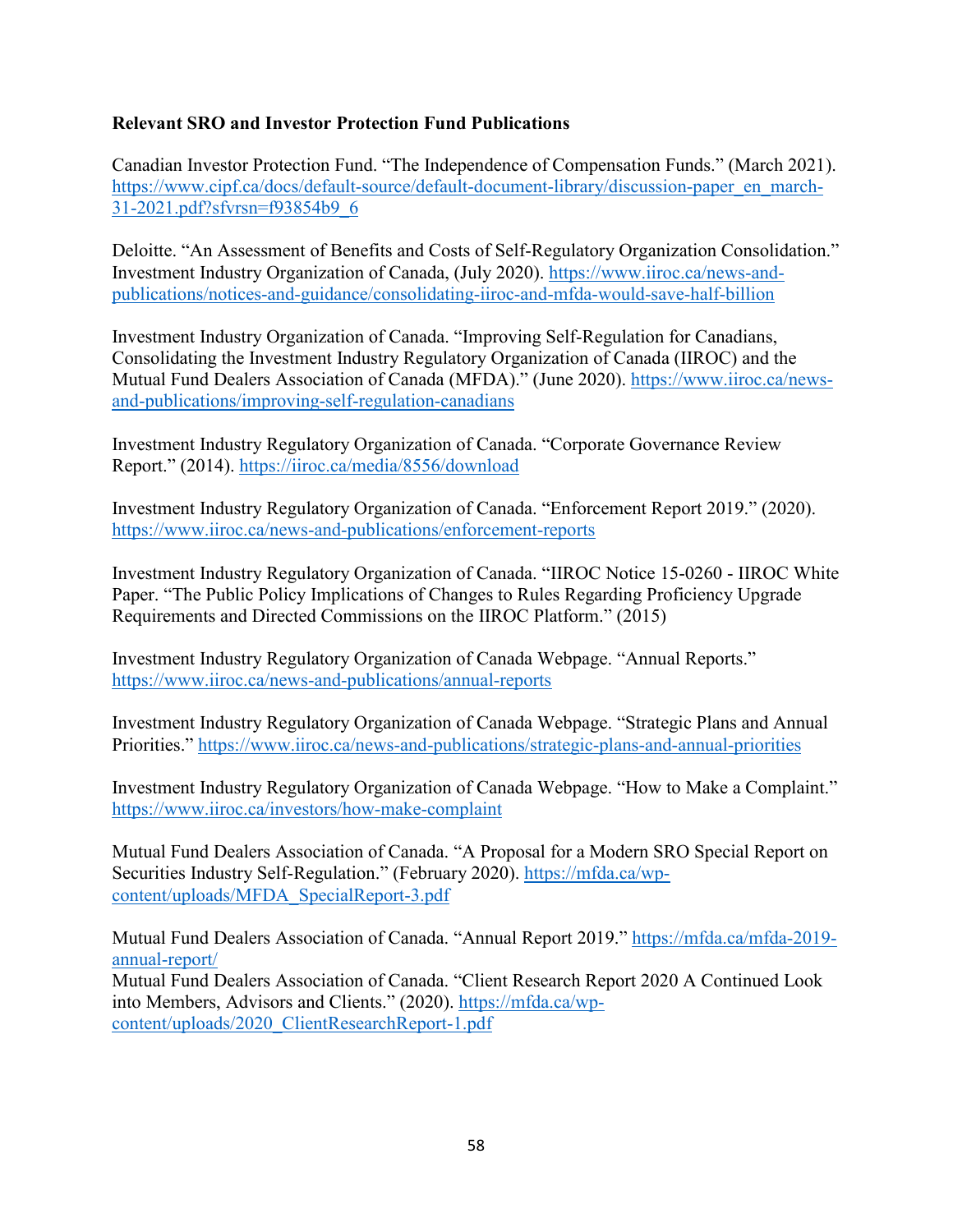Mutual Fund Dealers Association of Canada. "Design and Implementation of a New Modern SRO. Roadmap." (March 2021). [https://mfda.ca/wp](https://mfda.ca/wp-content/uploads/New_Modern_SRO_Roadmap.pdf)[content/uploads/New\\_Modern\\_SRO\\_Roadmap.pdf](https://mfda.ca/wp-content/uploads/New_Modern_SRO_Roadmap.pdf)

Mutual Fund Dealers Association of Canada. "MSN - 0073 MFDA Staff Notice Complaint Handling – MFDA Policy No. 3."<https://mfda.ca/wp-content/uploads/MSN-0073-2.pdf>

Mutual Fund Dealers Association of Canada. "Proposed Amendments to MFDA By-law No. 1 – Sections 3.3 (Election and Term), 3.6.1 (Governance Committee and 4.7 (Quorum)." (2019). <https://mfda.ca/wp-content/uploads/PropAmendBy-lawNo1-Governance.pdf>

Mutual Fund Dealers Association of Canada. "What Canadian investors want in a modern SRO." (2020). [https://mfda.ca/wp-content/uploads/InvSRO\\_Report.pdf](https://mfda.ca/wp-content/uploads/InvSRO_Report.pdf)

Mutual Fund Dealers Association of Canada Webpage. "Annual Enforcement Report 2019." <https://mfda.ca/wp-content/uploads/EnfAR2019.pdf>

Mutual Fund Dealers Association of Canada Webpage. "Client Complaint Information Form." [https://mfda.ca/wp-content/uploads/ClientComplaint\\_En.pdf](https://mfda.ca/wp-content/uploads/ClientComplaint_En.pdf)

Mutual Fund Dealers Association of Canada Webpage. "Comment Letters. Proposed Amendments to MFDA By-law No. 1 – Sections 3.3 (Election and Term), 3.6.1 (Governance Committee and 4.7 (Quorum)." [https://mfda.ca/policy-and-regulation/proposed-regulation](https://mfda.ca/policy-and-regulation/proposed-regulation-consultations/propamend-by-law-no-1/)[consultations/propamend-by-law-no-1/](https://mfda.ca/policy-and-regulation/proposed-regulation-consultations/propamend-by-law-no-1/)

Mutual Fund Dealers Association of Canada Webpage. "How to Make a Complaint." <https://mfda.ca/investors/how-to-make-a-complaint/>

The Strategic Counsel and Investment Industry Regulatory Organization of Canada. "Access to Advice." (2020) and "Investor Awareness Tracking Survey." (2020) [https://www.iiroc.ca/news](https://www.iiroc.ca/news-and-publications/improving-self-regulation-canadians)[and-publications/improving-self-regulation-canadians](https://www.iiroc.ca/news-and-publications/improving-self-regulation-canadians)

# **SRO and Investor Protection Fund Constating Documents**

Canadian Securities Administrators. "Recognition Orders." IIROC Recognition Order, Ontario Securities Commission. (April 2021). [https://www.osc.ca/en/securities-law/orders-rulings](https://www.osc.ca/en/securities-law/orders-rulings-decisions/variation-and-restatement-iiroc-recognition-order-s-144-act-and-s-781-cfa-effective-april-1-2021)[decisions/variation-and-restatement-iiroc-recognition-order-s-144-act-and-s-781-cfa-effective](https://www.osc.ca/en/securities-law/orders-rulings-decisions/variation-and-restatement-iiroc-recognition-order-s-144-act-and-s-781-cfa-effective-april-1-2021)[april-1-2021](https://www.osc.ca/en/securities-law/orders-rulings-decisions/variation-and-restatement-iiroc-recognition-order-s-144-act-and-s-781-cfa-effective-april-1-2021) 

Canadian Securities Administrators. "Memorandum of Understanding Regarding Oversight of Investment Industry Organization of Canada." IIROC Memorandum of Understanding, Ontario Securities Commission. (April 2021). [https://www.osc.ca/en/industry/market-regulation/self](https://can01.safelinks.protection.outlook.com/?url=https%3A%2F%2Fwww.osc.ca%2Fen%2Findustry%2Fmarket-regulation%2Fself-regulatory-organizations-sro%2Finvestment-industry-regulatory%2Fiiroc-mou%2Fnotice-commission-approval-amended-memorandum&data=04%7C01%7Cliz.kutarna%40gov.sk.ca%7Cbb1c23f52ee04acd844a08d91587d19d%7Ccf4e8a24641b40d2905e9a328b644fab%7C0%7C1%7C637564495346913593%7CUnknown%7CTWFpbGZsb3d8eyJWIjoiMC4wLjAwMDAiLCJQIjoiV2luMzIiLCJBTiI6Ik1haWwiLCJXVCI6Mn0%3D%7C1000&sdata=I7yeDYXL4artIOv74nzSHTXKuOOogWS6Wi6JsLB7EC8%3D&reserved=0)[regulatory-organizations-sro/investment-industry-regulatory/iiroc-mou/notice-commission](https://can01.safelinks.protection.outlook.com/?url=https%3A%2F%2Fwww.osc.ca%2Fen%2Findustry%2Fmarket-regulation%2Fself-regulatory-organizations-sro%2Finvestment-industry-regulatory%2Fiiroc-mou%2Fnotice-commission-approval-amended-memorandum&data=04%7C01%7Cliz.kutarna%40gov.sk.ca%7Cbb1c23f52ee04acd844a08d91587d19d%7Ccf4e8a24641b40d2905e9a328b644fab%7C0%7C1%7C637564495346913593%7CUnknown%7CTWFpbGZsb3d8eyJWIjoiMC4wLjAwMDAiLCJQIjoiV2luMzIiLCJBTiI6Ik1haWwiLCJXVCI6Mn0%3D%7C1000&sdata=I7yeDYXL4artIOv74nzSHTXKuOOogWS6Wi6JsLB7EC8%3D&reserved=0)[approval-amended-memorandum](https://can01.safelinks.protection.outlook.com/?url=https%3A%2F%2Fwww.osc.ca%2Fen%2Findustry%2Fmarket-regulation%2Fself-regulatory-organizations-sro%2Finvestment-industry-regulatory%2Fiiroc-mou%2Fnotice-commission-approval-amended-memorandum&data=04%7C01%7Cliz.kutarna%40gov.sk.ca%7Cbb1c23f52ee04acd844a08d91587d19d%7Ccf4e8a24641b40d2905e9a328b644fab%7C0%7C1%7C637564495346913593%7CUnknown%7CTWFpbGZsb3d8eyJWIjoiMC4wLjAwMDAiLCJQIjoiV2luMzIiLCJBTiI6Ik1haWwiLCJXVCI6Mn0%3D%7C1000&sdata=I7yeDYXL4artIOv74nzSHTXKuOOogWS6Wi6JsLB7EC8%3D&reserved=0)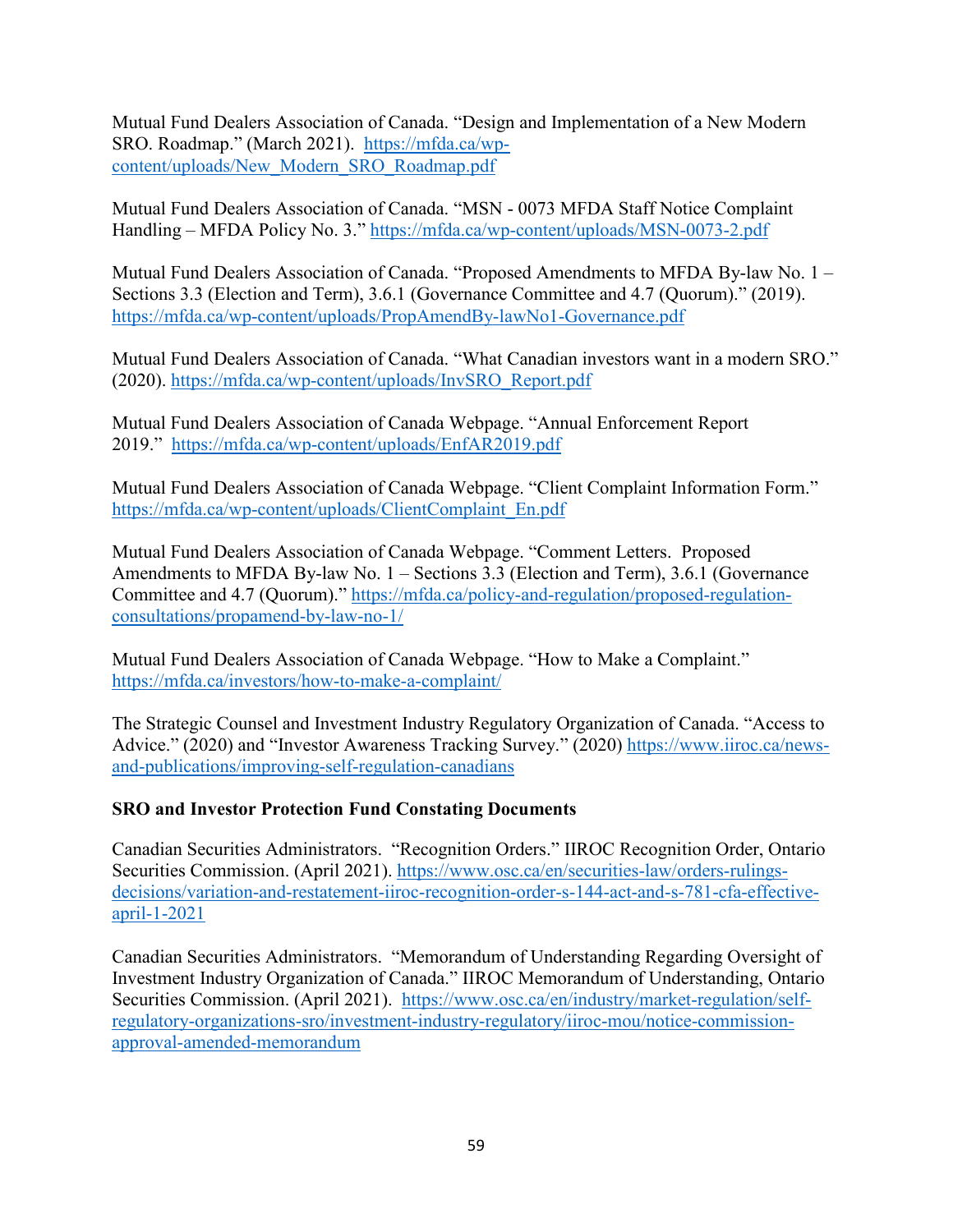Canadian Securities Administrators. "Recognition Orders." MFDA Recognition Order, British Columbia Securities Commission. (April 2021). [https://www.bcsc.bc.ca/-/media/PWS/New-](https://can01.safelinks.protection.outlook.com/?url=https%3A%2F%2Fwww.bcsc.bc.ca%2F-%2Fmedia%2FPWS%2FNew-Resources%2FIndustry%2FMarketplaces-SROs-and-Market-Infrastructure%2FSROs%2FMFDA%2FMFDA-Variation-Order-March-25-2021.pdf&data=04%7C01%7Cliz.kutarna%40gov.sk.ca%7Cbb1c23f52ee04acd844a08d91587d19d%7Ccf4e8a24641b40d2905e9a328b644fab%7C0%7C1%7C637564495346893682%7CUnknown%7CTWFpbGZsb3d8eyJWIjoiMC4wLjAwMDAiLCJQIjoiV2luMzIiLCJBTiI6Ik1haWwiLCJXVCI6Mn0%3D%7C1000&sdata=GcmaRmrfWxbAmieW3ejsaRIwUgLSzegqxfZyP9ESSyc%3D&reserved=0)[Resources/Industry/Marketplaces-SROs-and-Market-Infrastructure/SROs/MFDA/MFDA-](https://can01.safelinks.protection.outlook.com/?url=https%3A%2F%2Fwww.bcsc.bc.ca%2F-%2Fmedia%2FPWS%2FNew-Resources%2FIndustry%2FMarketplaces-SROs-and-Market-Infrastructure%2FSROs%2FMFDA%2FMFDA-Variation-Order-March-25-2021.pdf&data=04%7C01%7Cliz.kutarna%40gov.sk.ca%7Cbb1c23f52ee04acd844a08d91587d19d%7Ccf4e8a24641b40d2905e9a328b644fab%7C0%7C1%7C637564495346893682%7CUnknown%7CTWFpbGZsb3d8eyJWIjoiMC4wLjAwMDAiLCJQIjoiV2luMzIiLCJBTiI6Ik1haWwiLCJXVCI6Mn0%3D%7C1000&sdata=GcmaRmrfWxbAmieW3ejsaRIwUgLSzegqxfZyP9ESSyc%3D&reserved=0)[Variation-Order-March-25-2021.pdf](https://can01.safelinks.protection.outlook.com/?url=https%3A%2F%2Fwww.bcsc.bc.ca%2F-%2Fmedia%2FPWS%2FNew-Resources%2FIndustry%2FMarketplaces-SROs-and-Market-Infrastructure%2FSROs%2FMFDA%2FMFDA-Variation-Order-March-25-2021.pdf&data=04%7C01%7Cliz.kutarna%40gov.sk.ca%7Cbb1c23f52ee04acd844a08d91587d19d%7Ccf4e8a24641b40d2905e9a328b644fab%7C0%7C1%7C637564495346893682%7CUnknown%7CTWFpbGZsb3d8eyJWIjoiMC4wLjAwMDAiLCJQIjoiV2luMzIiLCJBTiI6Ik1haWwiLCJXVCI6Mn0%3D%7C1000&sdata=GcmaRmrfWxbAmieW3ejsaRIwUgLSzegqxfZyP9ESSyc%3D&reserved=0)

Canadian Securities Administrators. "Memorandum of Understanding Regarding Oversight of the Mutual Fund Dealers Association of Canada." MFDA Memorandum of Understanding, British Columbia Securities Commission. (April 2021). [https://www.bcsc.bc.ca/-](https://can01.safelinks.protection.outlook.com/?url=https%3A%2F%2Fwww.bcsc.bc.ca%2F-%2Fmedia%2FPWS%2FNew-Resources%2FIndustry%2FMarketplaces-SROs-and-Market-Infrastructure%2FSROs%2FMFDA%2FMOU-Among-Recognizing-Regulators-of-the-MFDA-March-25-2021.pdf&data=04%7C01%7Cliz.kutarna%40gov.sk.ca%7Cbb1c23f52ee04acd844a08d91587d19d%7Ccf4e8a24641b40d2905e9a328b644fab%7C0%7C1%7C637564495346903639%7CUnknown%7CTWFpbGZsb3d8eyJWIjoiMC4wLjAwMDAiLCJQIjoiV2luMzIiLCJBTiI6Ik1haWwiLCJXVCI6Mn0%3D%7C1000&sdata=niblutv%2F%2B8WeelRDSGTNF4X30DYm6wLp6SNQB5Y4U8Q%3D&reserved=0) [/media/PWS/New-Resources/Industry/Marketplaces-SROs-and-Market-](https://can01.safelinks.protection.outlook.com/?url=https%3A%2F%2Fwww.bcsc.bc.ca%2F-%2Fmedia%2FPWS%2FNew-Resources%2FIndustry%2FMarketplaces-SROs-and-Market-Infrastructure%2FSROs%2FMFDA%2FMOU-Among-Recognizing-Regulators-of-the-MFDA-March-25-2021.pdf&data=04%7C01%7Cliz.kutarna%40gov.sk.ca%7Cbb1c23f52ee04acd844a08d91587d19d%7Ccf4e8a24641b40d2905e9a328b644fab%7C0%7C1%7C637564495346903639%7CUnknown%7CTWFpbGZsb3d8eyJWIjoiMC4wLjAwMDAiLCJQIjoiV2luMzIiLCJBTiI6Ik1haWwiLCJXVCI6Mn0%3D%7C1000&sdata=niblutv%2F%2B8WeelRDSGTNF4X30DYm6wLp6SNQB5Y4U8Q%3D&reserved=0)[Infrastructure/SROs/MFDA/MOU-Among-Recognizing-Regulators-of-the-MFDA-March-25-](https://can01.safelinks.protection.outlook.com/?url=https%3A%2F%2Fwww.bcsc.bc.ca%2F-%2Fmedia%2FPWS%2FNew-Resources%2FIndustry%2FMarketplaces-SROs-and-Market-Infrastructure%2FSROs%2FMFDA%2FMOU-Among-Recognizing-Regulators-of-the-MFDA-March-25-2021.pdf&data=04%7C01%7Cliz.kutarna%40gov.sk.ca%7Cbb1c23f52ee04acd844a08d91587d19d%7Ccf4e8a24641b40d2905e9a328b644fab%7C0%7C1%7C637564495346903639%7CUnknown%7CTWFpbGZsb3d8eyJWIjoiMC4wLjAwMDAiLCJQIjoiV2luMzIiLCJBTiI6Ik1haWwiLCJXVCI6Mn0%3D%7C1000&sdata=niblutv%2F%2B8WeelRDSGTNF4X30DYm6wLp6SNQB5Y4U8Q%3D&reserved=0) [2021.pdf](https://can01.safelinks.protection.outlook.com/?url=https%3A%2F%2Fwww.bcsc.bc.ca%2F-%2Fmedia%2FPWS%2FNew-Resources%2FIndustry%2FMarketplaces-SROs-and-Market-Infrastructure%2FSROs%2FMFDA%2FMOU-Among-Recognizing-Regulators-of-the-MFDA-March-25-2021.pdf&data=04%7C01%7Cliz.kutarna%40gov.sk.ca%7Cbb1c23f52ee04acd844a08d91587d19d%7Ccf4e8a24641b40d2905e9a328b644fab%7C0%7C1%7C637564495346903639%7CUnknown%7CTWFpbGZsb3d8eyJWIjoiMC4wLjAwMDAiLCJQIjoiV2luMzIiLCJBTiI6Ik1haWwiLCJXVCI6Mn0%3D%7C1000&sdata=niblutv%2F%2B8WeelRDSGTNF4X30DYm6wLp6SNQB5Y4U8Q%3D&reserved=0)

Canadian Securities Administrators. "The Canadian Investor Protection Fund Approval Orders." CIPF Approval Order, Ontario Securities Commission. (January 2021). [https://www.osc.ca/en/securities-law/orders-rulings-decisions/canadian-investor-protection-fund](https://can01.safelinks.protection.outlook.com/?url=https%3A%2F%2Fwww.osc.ca%2Fen%2Fsecurities-law%2Forders-rulings-decisions%2Fcanadian-investor-protection-fund-s-144-csa-and-s-781-cfa-8218-0&data=04%7C01%7Cliz.kutarna%40gov.sk.ca%7Cbb1c23f52ee04acd844a08d91587d19d%7Ccf4e8a24641b40d2905e9a328b644fab%7C0%7C1%7C637564495346873766%7CUnknown%7CTWFpbGZsb3d8eyJWIjoiMC4wLjAwMDAiLCJQIjoiV2luMzIiLCJBTiI6Ik1haWwiLCJXVCI6Mn0%3D%7C1000&sdata=BchFSK5knizjFQOgj8Q9zCz6HFzhQOOwyZIrB1Y6vRA%3D&reserved=0)[s-144-csa-and-s-781-cfa-8218-0](https://can01.safelinks.protection.outlook.com/?url=https%3A%2F%2Fwww.osc.ca%2Fen%2Fsecurities-law%2Forders-rulings-decisions%2Fcanadian-investor-protection-fund-s-144-csa-and-s-781-cfa-8218-0&data=04%7C01%7Cliz.kutarna%40gov.sk.ca%7Cbb1c23f52ee04acd844a08d91587d19d%7Ccf4e8a24641b40d2905e9a328b644fab%7C0%7C1%7C637564495346873766%7CUnknown%7CTWFpbGZsb3d8eyJWIjoiMC4wLjAwMDAiLCJQIjoiV2luMzIiLCJBTiI6Ik1haWwiLCJXVCI6Mn0%3D%7C1000&sdata=BchFSK5knizjFQOgj8Q9zCz6HFzhQOOwyZIrB1Y6vRA%3D&reserved=0)

Canadian Securities Administrators. "Memorandum of Understanding Regarding the Oversight of the Canadian Investor Protection Fund." CIPF Memorandum of Understanding, Ontario Securities Commission. (January 2021). [https://www.osc.ca/en/industry/market](https://can01.safelinks.protection.outlook.com/?url=https%3A%2F%2Fwww.osc.ca%2Fen%2Findustry%2Fmarket-regulation%2Finvestor-protection-funds%2Fcanadian-investor-protection-fund-cipf%2Fcipf-mous%2Fnotice-commission-approval-new-mou-regarding&data=04%7C01%7Cliz.kutarna%40gov.sk.ca%7Cbb1c23f52ee04acd844a08d91587d19d%7Ccf4e8a24641b40d2905e9a328b644fab%7C0%7C1%7C637564495346883727%7CUnknown%7CTWFpbGZsb3d8eyJWIjoiMC4wLjAwMDAiLCJQIjoiV2luMzIiLCJBTiI6Ik1haWwiLCJXVCI6Mn0%3D%7C1000&sdata=Eq0SUbYqSSBUbmMZNTYISiWUPYf8YOTDT3Dpo5l7CxI%3D&reserved=0)[regulation/investor-protection-funds/canadian-investor-protection-fund-cipf/cipf-mous/notice](https://can01.safelinks.protection.outlook.com/?url=https%3A%2F%2Fwww.osc.ca%2Fen%2Findustry%2Fmarket-regulation%2Finvestor-protection-funds%2Fcanadian-investor-protection-fund-cipf%2Fcipf-mous%2Fnotice-commission-approval-new-mou-regarding&data=04%7C01%7Cliz.kutarna%40gov.sk.ca%7Cbb1c23f52ee04acd844a08d91587d19d%7Ccf4e8a24641b40d2905e9a328b644fab%7C0%7C1%7C637564495346883727%7CUnknown%7CTWFpbGZsb3d8eyJWIjoiMC4wLjAwMDAiLCJQIjoiV2luMzIiLCJBTiI6Ik1haWwiLCJXVCI6Mn0%3D%7C1000&sdata=Eq0SUbYqSSBUbmMZNTYISiWUPYf8YOTDT3Dpo5l7CxI%3D&reserved=0)[commission-approval-new-mou-regarding](https://can01.safelinks.protection.outlook.com/?url=https%3A%2F%2Fwww.osc.ca%2Fen%2Findustry%2Fmarket-regulation%2Finvestor-protection-funds%2Fcanadian-investor-protection-fund-cipf%2Fcipf-mous%2Fnotice-commission-approval-new-mou-regarding&data=04%7C01%7Cliz.kutarna%40gov.sk.ca%7Cbb1c23f52ee04acd844a08d91587d19d%7Ccf4e8a24641b40d2905e9a328b644fab%7C0%7C1%7C637564495346883727%7CUnknown%7CTWFpbGZsb3d8eyJWIjoiMC4wLjAwMDAiLCJQIjoiV2luMzIiLCJBTiI6Ik1haWwiLCJXVCI6Mn0%3D%7C1000&sdata=Eq0SUbYqSSBUbmMZNTYISiWUPYf8YOTDT3Dpo5l7CxI%3D&reserved=0)

Canadian Securities Administrators. "The MFDA Investor Protection Corporation Approval Orders." MFDA IPC Approval Order, Ontario Securities Commission. (January 2021). [https://www.osc.ca/en/securities-law/orders-rulings-decisions/mutual-fund-dealers-association](https://can01.safelinks.protection.outlook.com/?url=https%3A%2F%2Fwww.osc.ca%2Fen%2Fsecurities-law%2Forders-rulings-decisions%2Fmutual-fund-dealers-association-canada-investor-protection-corporation-mfda-ipc-and-mutual-fund&data=04%7C01%7Cliz.kutarna%40gov.sk.ca%7Cbb1c23f52ee04acd844a08d91587d19d%7Ccf4e8a24641b40d2905e9a328b644fab%7C0%7C1%7C637564495346883727%7CUnknown%7CTWFpbGZsb3d8eyJWIjoiMC4wLjAwMDAiLCJQIjoiV2luMzIiLCJBTiI6Ik1haWwiLCJXVCI6Mn0%3D%7C1000&sdata=78Vt129nwIhj5OhTYLOaT3Id53K5bKyvXhkOeKIXN4Y%3D&reserved=0)[canada-investor-protection-corporation-mfda-ipc-and-mutual-fund](https://can01.safelinks.protection.outlook.com/?url=https%3A%2F%2Fwww.osc.ca%2Fen%2Fsecurities-law%2Forders-rulings-decisions%2Fmutual-fund-dealers-association-canada-investor-protection-corporation-mfda-ipc-and-mutual-fund&data=04%7C01%7Cliz.kutarna%40gov.sk.ca%7Cbb1c23f52ee04acd844a08d91587d19d%7Ccf4e8a24641b40d2905e9a328b644fab%7C0%7C1%7C637564495346883727%7CUnknown%7CTWFpbGZsb3d8eyJWIjoiMC4wLjAwMDAiLCJQIjoiV2luMzIiLCJBTiI6Ik1haWwiLCJXVCI6Mn0%3D%7C1000&sdata=78Vt129nwIhj5OhTYLOaT3Id53K5bKyvXhkOeKIXN4Y%3D&reserved=0)

Canadian Securities Administrators. "Memorandum of Understanding Regarding the Oversight of The MFDA Investor Protection Corporation." Investor Protection Funds, Ontario Securities Commission (January 2021). [https://www.osc.ca/en/industry/market-regulation/investor](https://can01.safelinks.protection.outlook.com/?url=https%3A%2F%2Fwww.osc.ca%2Fen%2Findustry%2Fmarket-regulation%2Finvestor-protection-funds%2Fmfda-investor-protection-corporation-mfda-ipc%2Fmfda-ipc-mous%2Fnotice-commission-approval-new-mou&data=04%7C01%7Cliz.kutarna%40gov.sk.ca%7Cbb1c23f52ee04acd844a08d91587d19d%7Ccf4e8a24641b40d2905e9a328b644fab%7C0%7C1%7C637564495346893682%7CUnknown%7CTWFpbGZsb3d8eyJWIjoiMC4wLjAwMDAiLCJQIjoiV2luMzIiLCJBTiI6Ik1haWwiLCJXVCI6Mn0%3D%7C1000&sdata=laQCVPIL70HmIZPlYAYn70QyEeXOcXVZEYcx0GKvjyM%3D&reserved=0)[protection-funds/mfda-investor-protection-corporation-mfda-ipc/mfda-ipc-mous/notice](https://can01.safelinks.protection.outlook.com/?url=https%3A%2F%2Fwww.osc.ca%2Fen%2Findustry%2Fmarket-regulation%2Finvestor-protection-funds%2Fmfda-investor-protection-corporation-mfda-ipc%2Fmfda-ipc-mous%2Fnotice-commission-approval-new-mou&data=04%7C01%7Cliz.kutarna%40gov.sk.ca%7Cbb1c23f52ee04acd844a08d91587d19d%7Ccf4e8a24641b40d2905e9a328b644fab%7C0%7C1%7C637564495346893682%7CUnknown%7CTWFpbGZsb3d8eyJWIjoiMC4wLjAwMDAiLCJQIjoiV2luMzIiLCJBTiI6Ik1haWwiLCJXVCI6Mn0%3D%7C1000&sdata=laQCVPIL70HmIZPlYAYn70QyEeXOcXVZEYcx0GKvjyM%3D&reserved=0)[commission-approval-new-mou](https://can01.safelinks.protection.outlook.com/?url=https%3A%2F%2Fwww.osc.ca%2Fen%2Findustry%2Fmarket-regulation%2Finvestor-protection-funds%2Fmfda-investor-protection-corporation-mfda-ipc%2Fmfda-ipc-mous%2Fnotice-commission-approval-new-mou&data=04%7C01%7Cliz.kutarna%40gov.sk.ca%7Cbb1c23f52ee04acd844a08d91587d19d%7Ccf4e8a24641b40d2905e9a328b644fab%7C0%7C1%7C637564495346893682%7CUnknown%7CTWFpbGZsb3d8eyJWIjoiMC4wLjAwMDAiLCJQIjoiV2luMzIiLCJBTiI6Ik1haWwiLCJXVCI6Mn0%3D%7C1000&sdata=laQCVPIL70HmIZPlYAYn70QyEeXOcXVZEYcx0GKvjyM%3D&reserved=0)

### **IIROC and MFDA Rules**

Investment Industry Regulatory Organization of Canada. "IIROC Rules." (April 2021). <https://www.iiroc.ca/rules-and-enforcement/iiroc-rules>

Mutual Fund Dealers Association of Canada. "Rules." (January 2021). [https://mfda.ca/wp](https://mfda.ca/wp-content/uploads/Rules-Jan21.pdf)[content/uploads/Rules-Jan21.pdf](https://mfda.ca/wp-content/uploads/Rules-Jan21.pdf)

Mutual Fund Dealers Association of Canada. "Policies." (January 2021). [https://mfda.ca/policy](https://mfda.ca/policy-and-regulation/policies/)[and-regulation/policies/](https://mfda.ca/policy-and-regulation/policies/)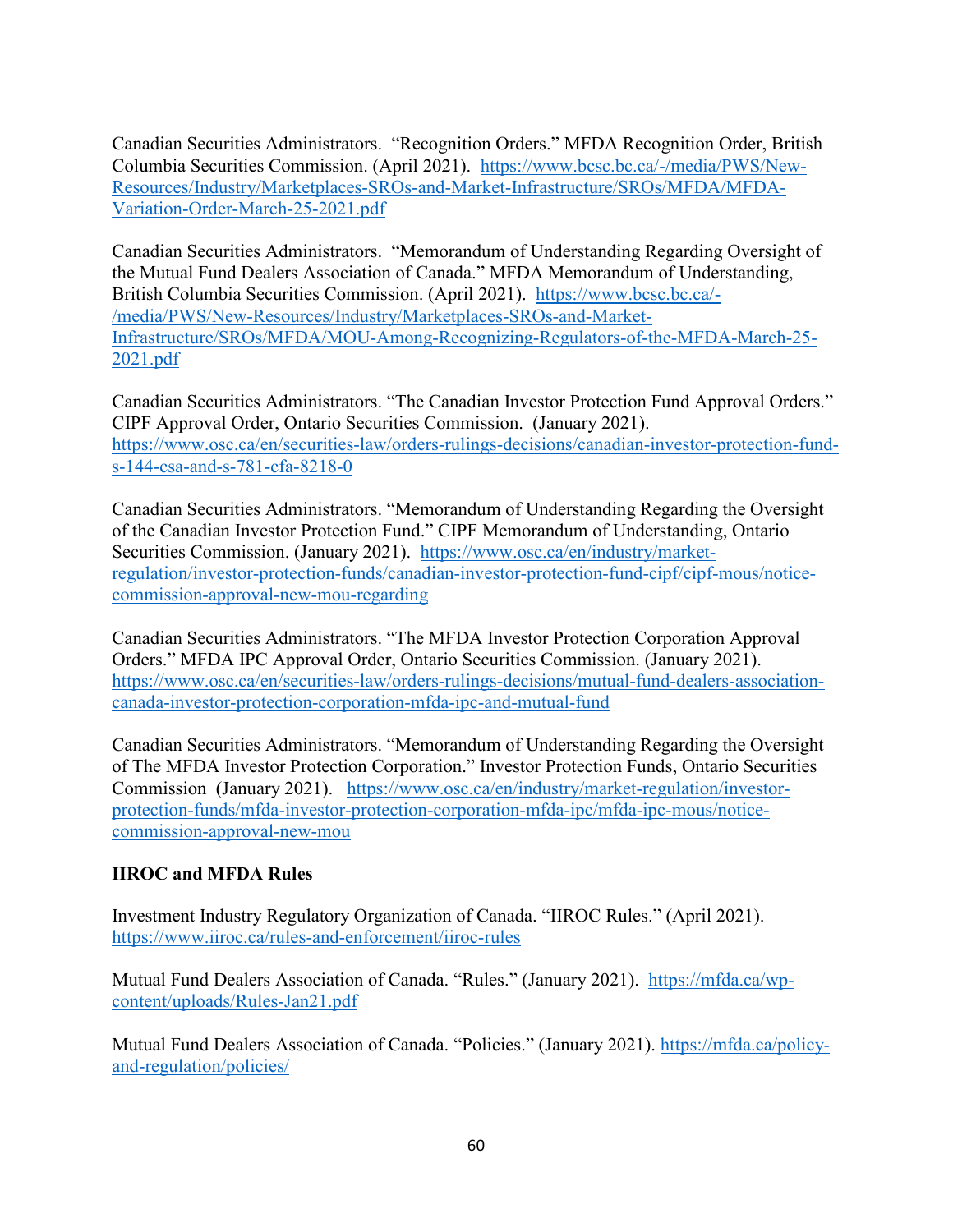#### **Sources Used to Develop CSA Consultation Paper 25-402 - Consultation on the Self-Regulatory Organization Framework**

Bank of England Webpage. "Prudential regulation." <https://www.bankofengland.co.uk/prudential-regulation>

Canadian Investor Protection Fund Webpage. "About CIPF Coverage." <http://cipf.ca/Public/CIPFCoverage/WhatAretheCoverageLimits.aspx>

Canadian Investor Protection Fund Webpage. "Financial Statements of Canadian Investor Protection Fund 2019." [https://www.cipf.ca/docs/default-source/default-document-library/cipf-](https://www.cipf.ca/docs/default-source/default-document-library/cipf-2019-fs-english-final-package11e92445bc1e49d08980554b0d29eda3.pdf?sfvrsn=b5c35e4d_3)[2019-fs-english-final-package11e92445bc1e49d08980554b0d29eda3.pdf?sfvrsn=b5c35e4d\\_3](https://www.cipf.ca/docs/default-source/default-document-library/cipf-2019-fs-english-final-package11e92445bc1e49d08980554b0d29eda3.pdf?sfvrsn=b5c35e4d_3)

CSA Staff Notice 31-347 *Guidance for Portfolio Managers for Service Arrangements with IIROC Dealer Members.* (November 17, 2016). [https://www.osc.ca/en/securities](https://www.osc.ca/en/securities-law/instruments-rules-policies/3/31-347/csa-staff-notice-31-347-guidance-portfolio)[law/instruments-rules-policies/3/31-347/csa-staff-notice-31-347-guidance-portfolio](https://www.osc.ca/en/securities-law/instruments-rules-policies/3/31-347/csa-staff-notice-31-347-guidance-portfolio)

"Co-operative agreement between : L'Agence nationale d'encadrement du secteur financier, the ("Autorité") Chambre de la sécurité financière ("Chambre") and Association canadienne des courtiers de fonds mutuels ("ACCFM")." (December 2004). [https://lautorite.qc.ca/en/professionals/regulations-and-obligations/distribution-of-financial](https://lautorite.qc.ca/en/professionals/regulations-and-obligations/distribution-of-financial-products-and-services/agreements)[products-and-services/agreements](https://lautorite.qc.ca/en/professionals/regulations-and-obligations/distribution-of-financial-products-and-services/agreements)

FAIR Canada. "Submission to CSA on the Proposed Scope of the Review of Self-Regulatory Organizations." [https://faircanada.ca/submissions/submission-to-csa-on-the-proposed-scope-of](https://faircanada.ca/submissions/submission-to-csa-on-the-proposed-scope-of-the-review-of-self-regulatory-organizations/)[the-review-of-self-regulatory-organizations/](https://faircanada.ca/submissions/submission-to-csa-on-the-proposed-scope-of-the-review-of-self-regulatory-organizations/)

FAIR Canada and PIAC. "Use of "Internal Ombudsman" by Registered Firms When Responding to Investment Complaints." (2017). [http://faircanada.ca/wp-content/uploads/2017/10/171011-](http://faircanada.ca/wp-content/uploads/2017/10/171011-Final-Joint-FAIR-Canada-and-PIAC-Letter-re-Use-of-Internal-Ombudsman-2.pdf) [Final-Joint-FAIR-Canada-and-PIAC-Letter-re-Use-of-Internal-Ombudsman-2.pdf](http://faircanada.ca/wp-content/uploads/2017/10/171011-Final-Joint-FAIR-Canada-and-PIAC-Letter-re-Use-of-Internal-Ombudsman-2.pdf)

Financial Conduct Authority. "Corporate governance of the Financial Conduct Authority."(2020).<https://www.fca.org.uk/publication/corporate/fca-corporate-governance.pdf>

Financial Conduct Authority. "Our Mission 2017 How we regulate financial services." (2017). <https://www.fca.org.uk/publication/corporate/our-mission-2017.pdf#page=7>

Financial Conduct Authority Webpage. "Authorisation: what's involved." <https://www.fca.org.uk/firms/authorisation/when-required>

Financial Conduct Authority Webpage. "Enforcement." <https://www.fca.org.uk/about/enforcement>

Financial Conduct Authority Webpage. "Financial Services Consumer Panel." [https://www.fs](https://www.fs-cp.org.uk/consumer-panel/what-panel)[cp.org.uk/consumer-panel/what-panel](https://www.fs-cp.org.uk/consumer-panel/what-panel)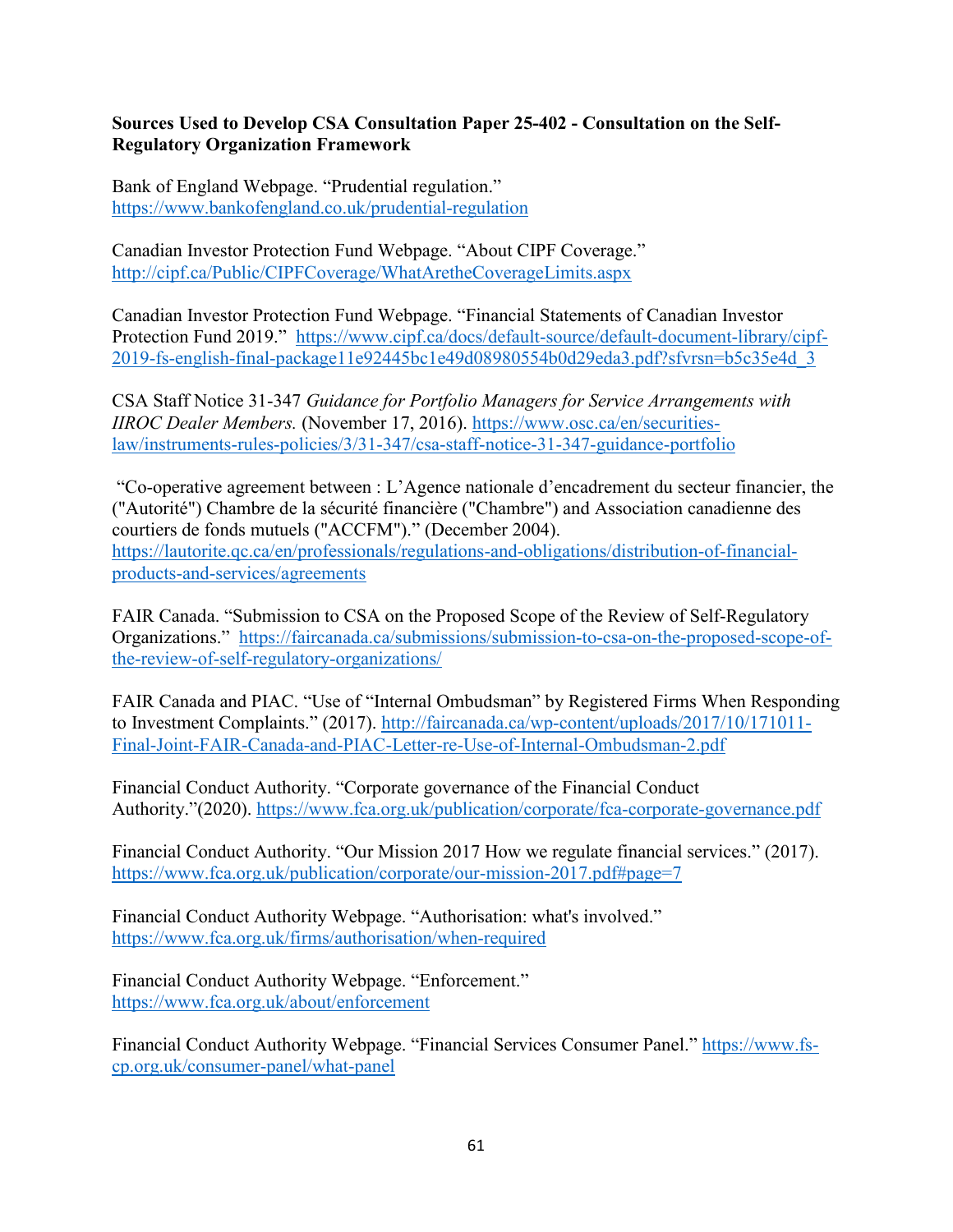Financial Conduct Authority Webpage. "How to claim compensation if a firm fails." <https://www.fca.org.uk/consumers/claim-compensation-firm-fails>

Financial Conduct Authority Webpage. "How to complain." <https://www.fca.org.uk/consumers/how-complain>

Financial Conduct Authority Webpage. "List of financial activities we regulate." <https://www.fca.org.uk/firms/authorisation/how-to-apply/activities>

Financial Conduct Authority Webpage. "Rights of Victims." <https://www.fca.org.uk/consumers/rights-victims>

Financial Conduct Authority Webpage. "Sector overview." [https://www.fca.org.uk/about/sector](https://www.fca.org.uk/about/sector-overview)[overview](https://www.fca.org.uk/about/sector-overview)

Financial Conduct Authority Webpage. "Statutory panels." [https://www.fca.org.uk/about/uk](https://www.fca.org.uk/about/uk-regulators-government-other-bodies/statutory-panels)[regulators-government-other-bodies/statutory-panels](https://www.fca.org.uk/about/uk-regulators-government-other-bodies/statutory-panels)

Financial Conduct Authority Webpage. "The FCA Board." [https://www.fca.org.uk/about/fca](https://www.fca.org.uk/about/fca-board)[board](https://www.fca.org.uk/about/fca-board)

Financial Conduct Authority Webpage. "Training and competence." <https://www.fca.org.uk/firms/training-competence>

Financial Conduct Authority Webpage. "What we publish." [https://www.fca.org.uk/what-we](https://www.fca.org.uk/what-we-publish)[publish](https://www.fca.org.uk/what-we-publish)

*Financial Securities Act 2012*, UK Public General Acts 2012, c.21. <http://www.legislation.gov.uk/ukpga/2012/21/contents/enacted>

FINRA Webpage. "Adjudications & Decisions." [https://www.finra.org/rules](https://www.finra.org/rules-guidance/adjudication-decisions)[guidance/adjudication-decisions](https://www.finra.org/rules-guidance/adjudication-decisions) 

FINRA Webpage. "Advisory Committees." [https://www.finra.org/about/governance/advisory](https://www.finra.org/about/governance/advisory-committees#iic)[committees#iic](https://www.finra.org/about/governance/advisory-committees#iic)

FINRA Webpage. "File a Complaint." [https://www.finra.org/investors/have-problem/file](https://www.finra.org/investors/have-problem/file-complaint)[complaint](https://www.finra.org/investors/have-problem/file-complaint) 

FINRA Webpage. "FINRA Board of Governors." <https://www.finra.org/about/governance/finra-board-governors>

FINRA Webpage. "FINRA Rule Consolidation." [https://www.finra.org/rules](https://www.finra.org/rules-guidance/rulebook-consolidation)[guidance/rulebook-consolidation](https://www.finra.org/rules-guidance/rulebook-consolidation)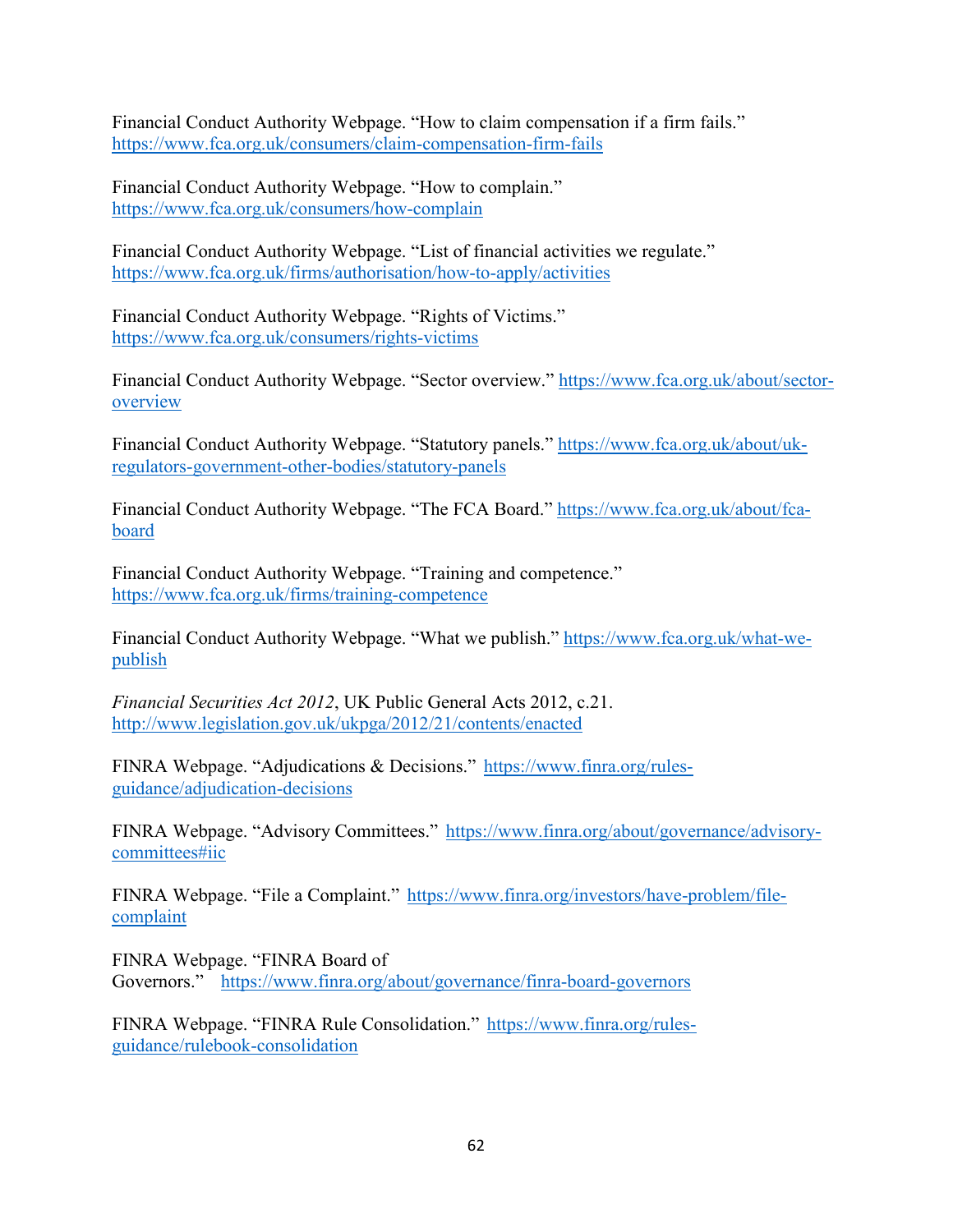FINRA Webpage. "FINRA Rulemaking Process." [https://www.finra.org/rules](https://www.finra.org/rules-guidance/rulemaking-process)[guidance/rulemaking-process](https://www.finra.org/rules-guidance/rulemaking-process)

FINRA Webpage. "Legitimate Avenues for Recovery of Investment Losses." <https://www.finra.org/investors/have-problem/legitimate-avenues-recovery-investment-losses>

FINRA Webpage. "Ombudsman - Frequently Asked Questions." <https://www.finra.org/about/office-ombudsman/ombudsman-frequently-asked-questions>

FINRA Webpage. "Your Rights Under SIPC Protection." [https://www.finra.org/investors/have](https://www.finra.org/investors/have-problem/your-rights-under-sipc-protection)[problem/your-rights-under-sipc-protection](https://www.finra.org/investors/have-problem/your-rights-under-sipc-protection)

Government of the United Kingdom Webpage. "Apply for Financial Conduct Authority (FCA) authorisation."<https://www.gov.uk/registration-with-the-financial-conduct-authority>

International Organization of Securities Commissions. "Credible Deterrence in the Enforcement of Securities Regulation." (2015)<https://www.iosco.org/library/pubdocs/pdf/IOSCOPD490.pdf>

Investment Industry Regulatory Organization of Canada. "Guide to IIROC Categories." (2021). <https://www.iiroc.ca/media/13101/download>

Investment Industry Regulatory Organization of Canada. "IIROC Guidance Note 14-0073 Use of Business Titles and Financial Designations." (2014). [https://www.iiroc.ca/news-and](https://www.iiroc.ca/news-and-publications/notices-and-guidance/use-business-titles-and-financial-designations)[publications/notices-and-guidance/use-business-titles-and-financial-designations](https://www.iiroc.ca/news-and-publications/notices-and-guidance/use-business-titles-and-financial-designations)

Investment Industry Regulatory Organization of Canada. "IIROC Notice 19-0222 Guidance on IIROC's Continuing Education Program." (2019). [https://www.iiroc.ca/news-and](https://www.iiroc.ca/news-and-publications/notices-and-guidance/guidance-iirocs-continuing-education-program-1)[publications/notices-and-guidance/guidance-iirocs-continuing-education-program-1](https://www.iiroc.ca/news-and-publications/notices-and-guidance/guidance-iirocs-continuing-education-program-1)

Investment Industry Regulatory Organization of Canada Webpage. "Board of Directors." <https://www.iiroc.ca/about-iiroc/who-we-are>

Investment Industry Regulatory Organization of Canada Webpage. "Policy Priorities." <https://www.iiroc.ca/rules-and-enforcement/policy-priorities>

Kenmar Associates. "Comment Letter. Proposed Amendment to IIROC By-law No. 1 Regarding Director Term Limits." (2019). [https://www.iiroc.ca/news-and-publications/notices-and](https://www.iiroc.ca/news-and-publications/notices-and-guidance/proposed-amendment-iiroc-law-no-1-regarding-director)[guidance/proposed-amendment-iiroc-law-no-1-regarding-director](https://www.iiroc.ca/news-and-publications/notices-and-guidance/proposed-amendment-iiroc-law-no-1-regarding-director)

MFDA Investor Protection Corporation Webpage. "2019 Annual Report". [https://mfda.ca/wp](https://mfda.ca/wp-content/uploads/IPC_AR19.pdf)[content/uploads/IPC\\_AR19.pdf](https://mfda.ca/wp-content/uploads/IPC_AR19.pdf)

Mutual Fund Dealers Association of Canada Webpage. "Board of Directors." <https://mfda.ca/about/board-of-directors/>